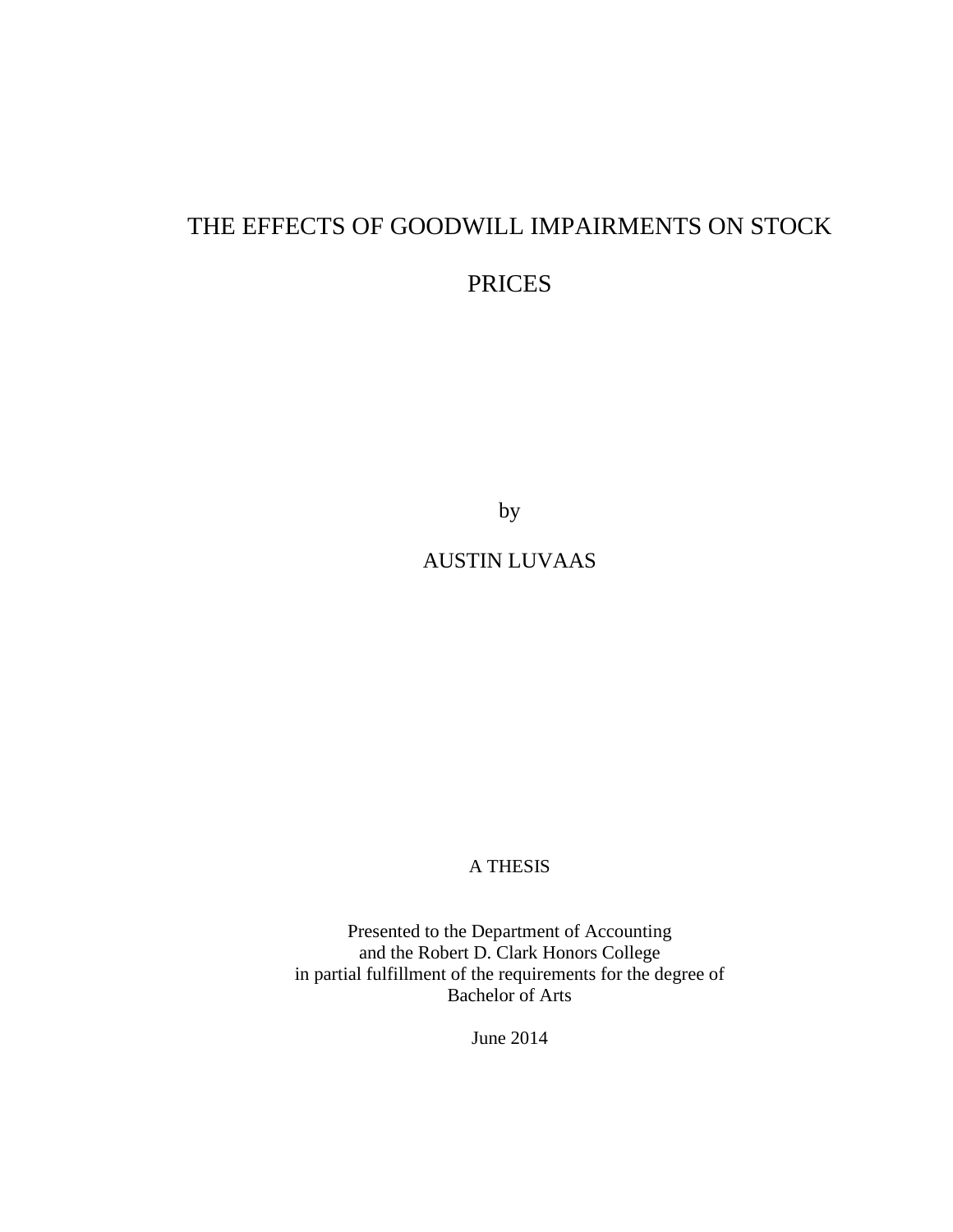#### **An Abstract of the Thesis of**

Austin Luvaas for the degree of Bachelor of Arts in the Department of Accounting to be taken June 2014

Title: The Effects of Goodwill Impairments on Stock Prices

Approved: Entry Steve Matsunaga

Stock price changes have a profound effect on the everyday lives of the general population. These fluctuations are heavily influenced by accounting practices because of their effects on earnings and company valuation. The behavior of stocks is complex and unpredictable, therefore it is important to study the individual factors that might influence them. One such factor is goodwill impairment, the stock market effects of which I examine in this thesis. Goodwill impairment results in the decrease of a company's book value and is generally regarded as an unfavorable adjustment to incur. Because of its effect on company value, my thesis examines whether or not goodwill impairment also affects company stock prices by examining impairments during the Great Recession of 2007. I hypothesize that the size of a goodwill impairment has a positive correlation with decreases in stock price, and that the later the goodwill impairment is incurred relative to the beginning of the Great Recession in September 2007, the larger the negative change in stock price will be. I conduct a statistical analysis and ordinary least square regression analyses with a sample of 30 companies to test this hypothesis.

The results of my testing fail to support my hypothesis with statistically significant evidence. Though some companies saw significant changes in stock price in the period surrounding a goodwill impairment announcement, the regression analyses do not display any p-values below the determined significance level. Thus, there is no evidence to suggest that on average the size or timing of goodwill impairment is correlated with stock price fluctuations. Though the conclusiveness of my testing is limited by the small sample size used, the results of my thesis do not suggest that goodwill impairment has a significant effect on stock prices.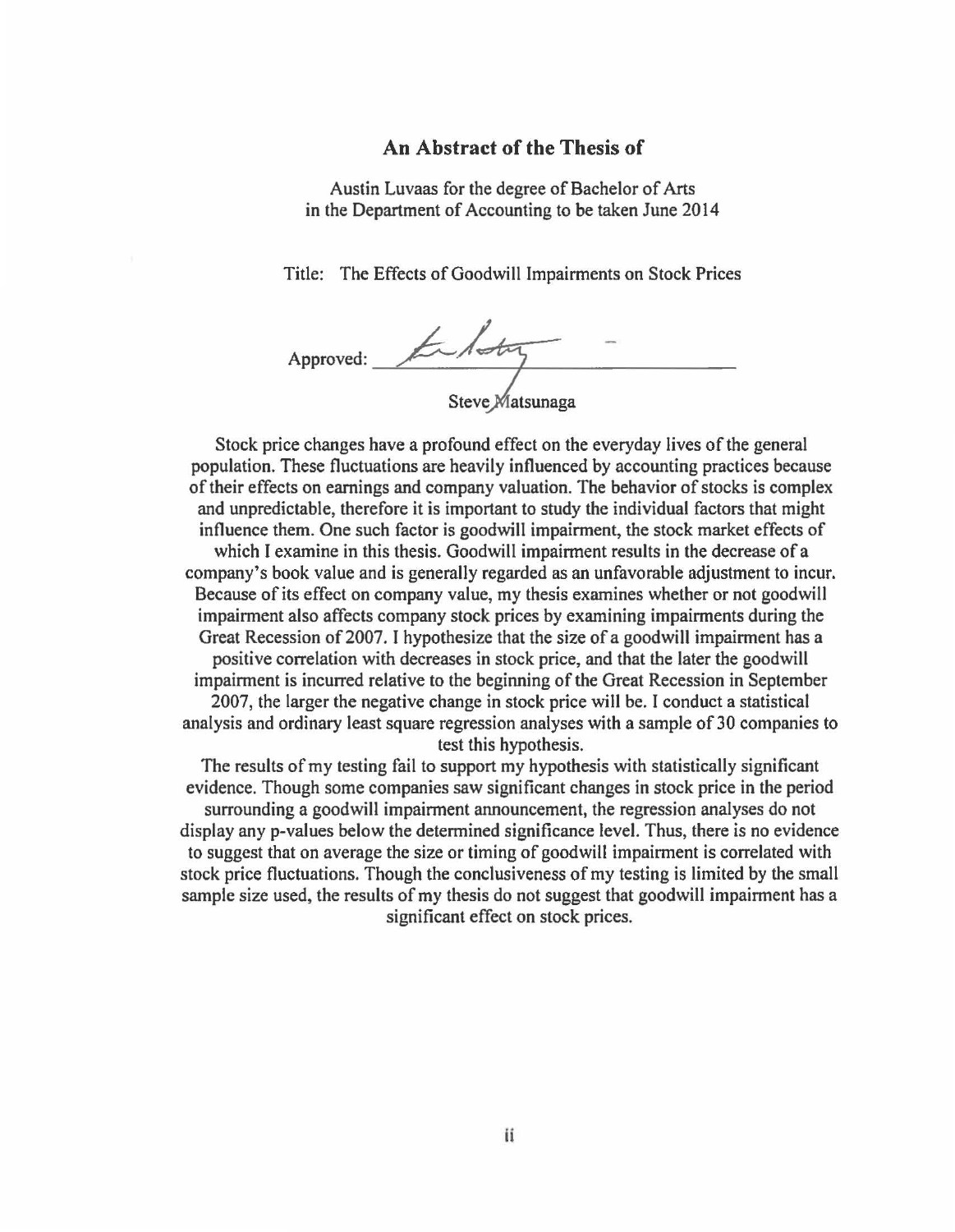# **Acknowledgements**

I would like to thank Professor Matsunaga and Professor Henney for helping me to fully examine the effects of goodwill impairments and consider the various perspectives and contexts related to the stock market. I was incredibly privileged to work with them and am sincerely thankful for their knowledge and guidance throughout the thesis process. I would also like to thank my parents, Jill and Peter Luvaas, for giving me the opportunity to study at the University of Oregon. Without their continuous support I would not have completed this challenging yet rewarding process.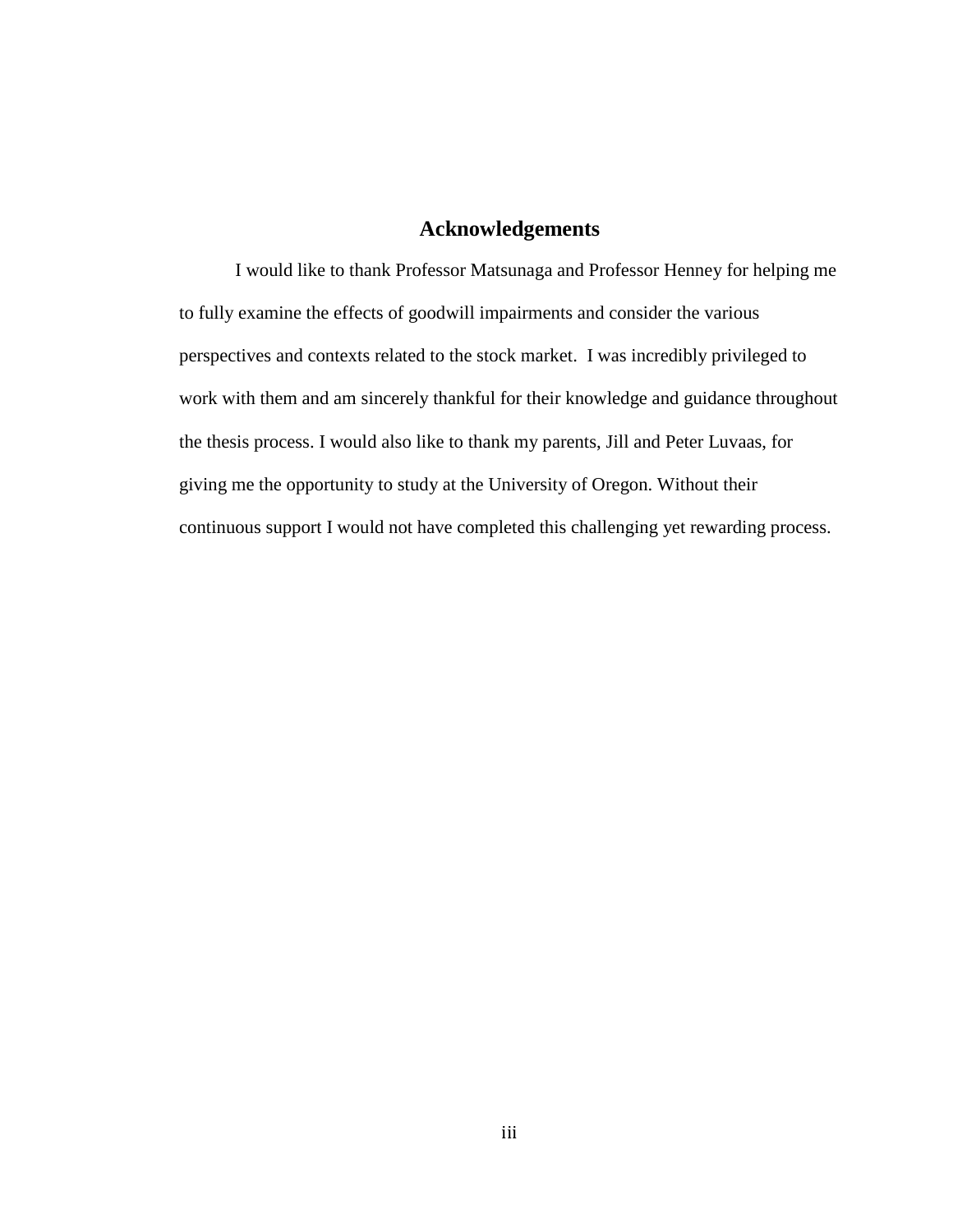# **Table of Contents**

| Introduction                                                         | $\mathbf{1}$   |
|----------------------------------------------------------------------|----------------|
| Goodwill                                                             | $\overline{2}$ |
| The Goodwill Impairment Process                                      | $\overline{4}$ |
| <b>Hypothesis Development</b>                                        | 6              |
| The Relationship Betwgeen Goodwill Impairment and Stock Prices       | 6              |
| The Great Recession                                                  | 8              |
| Hypothesis                                                           | 9              |
| Methodology                                                          | 10             |
| <b>Sample Selection</b>                                              | 10             |
| Distribution of Impairments over Time                                | 13             |
| <b>Statistical Analysis</b>                                          | 14             |
| Results                                                              | 17             |
| Regression Analysis: Cumulative 5-Day Return (Whole Sample)          | 19             |
| Regression Analysis: Cumulative 3-Day Return (Whole Sample)          | 21             |
| Regression Analysis: Cumulative 5-Day Return (Without Outliers)      | 23             |
| Regression Analysis: Cumulative 3-Day Return (Without Outliers)      | 25             |
| Regression Analysis: Cumulative 5-Day Return (First Impairment Only) | 26             |
| Regression Analysis: Cumulative 3-Day Return (First Impairment Only) | 28             |
| Regression Analysis: Cumulative 5-Day Return (Adjusted Firm Return)  | 30             |
| Regression Analysis: Cumulative 3-Day Return (Adjusted Firm Return)  | 31             |
| Conclusions                                                          | 32             |
| The Importance of this Thesis                                        | 34             |
| Bibliography                                                         | 37             |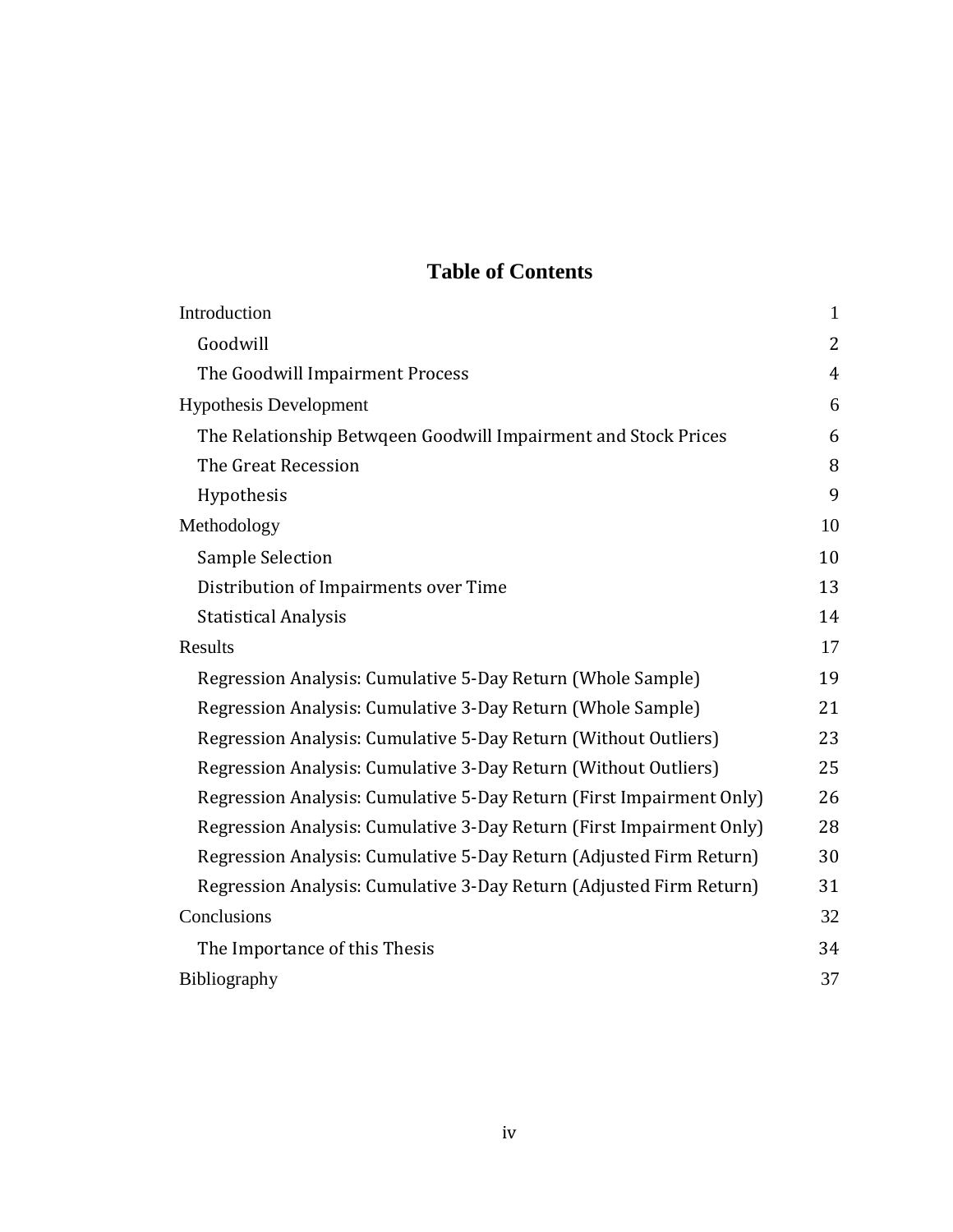# **List of Figures**

| 13<br>Figure 1: Timing of Goodwill Impairments                                                         |  |
|--------------------------------------------------------------------------------------------------------|--|
| 18<br>Figure 2: Timing of Significant Stock Return Fluctuations                                        |  |
| Figure 3: Cumulative 5-Day Return Whole Sample and Impairment Magnitude<br>19<br>Correlation           |  |
| Figure 4: Cumulative 5-Day Return Whole Sample and Impairment Timing Correlation<br>20                 |  |
| Figure 5: Cumulative 3-Day Return Whole Sample and Impairment Magnitude<br>Correlation<br>21           |  |
| Figure 6: Cumulative 3-Day Return Whole Sample and Impairment Timing Correlation<br>22                 |  |
| Figure 7: Cumulative 5-Day Return Without Outliers and Impairment Magnitude<br>Correlation<br>23       |  |
| Figure 8: Cumulative 5-Day Return Without Outliers and Impairment Timing<br>Correlation<br>24          |  |
| Figure 9: Cumulative 3-Day Return Without Outliers and Impairment Magnitude<br>Correlation<br>25       |  |
| Figure 10: Cumulative 3-Day Return Without Outliers and Impairment Timing<br>Correlation<br>26         |  |
| Figure 11: Cumulative 5-Day Return First Impairment Only and Impairment Magnitude<br>Correlation<br>27 |  |
| Figure 12: Cumulative 5-Day Return First Impairment Only and Impairment Timing<br>27<br>Correlation    |  |
| Figure 13: Cumulative 3-Day Return First Impairment Only and Impairment Magnitude<br>Correlation<br>28 |  |
| Figure 14: Cumulative 3-Day Return First Impairment Only and Impairment Timing<br>29<br>Correlation    |  |

\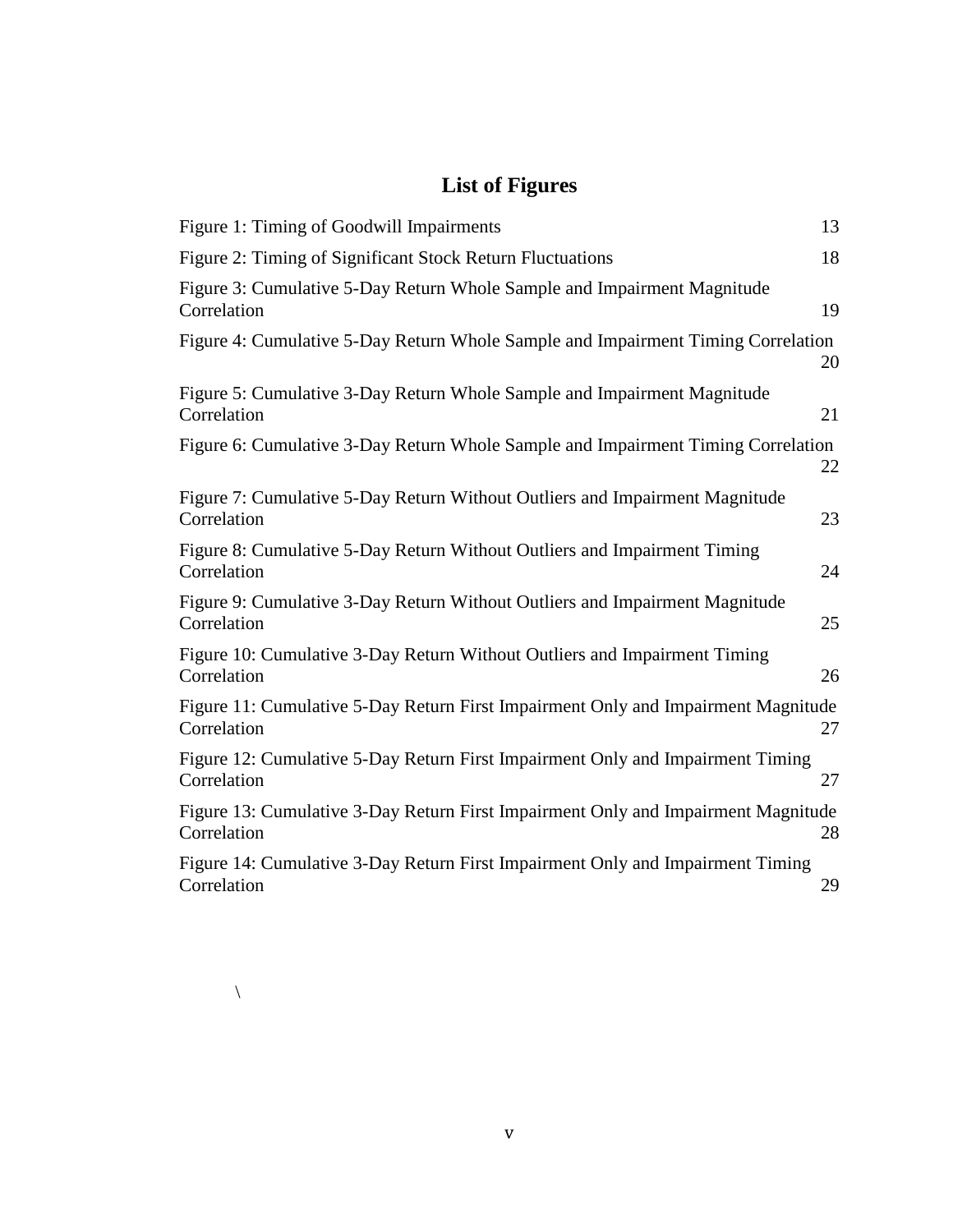# **List of Tables**

| Table 1: Size and Date of Selected Goodwill Impairments                   | 12 |
|---------------------------------------------------------------------------|----|
| Table 2: Significant Stock Return Fluctuations                            | 17 |
| Table 3: Regression Results Cumulative 5-Day Return Whole Sample          | 19 |
| Table 4: Regression Results Cumulative 3-Day Return Whole Sample          | 21 |
| Table 5: Regression Results Cumulative 5-Day Return Without Outliers      | 23 |
| Table 6: Regression Results Cumulative 3-Day Return Without Outliers      | 25 |
| Table 7: Regression Results Cumulative 5-Day Return First Impairment Only | 26 |
| Table 8: Regression Results Cumulative 3-Day Return First Impairment Only | 28 |
| Table 9: Regression Results Cumulative 5-Day Adjusted Return              | 30 |
| Table 10: Regression Results Cumulative 3-Day Adjusted Return             | 31 |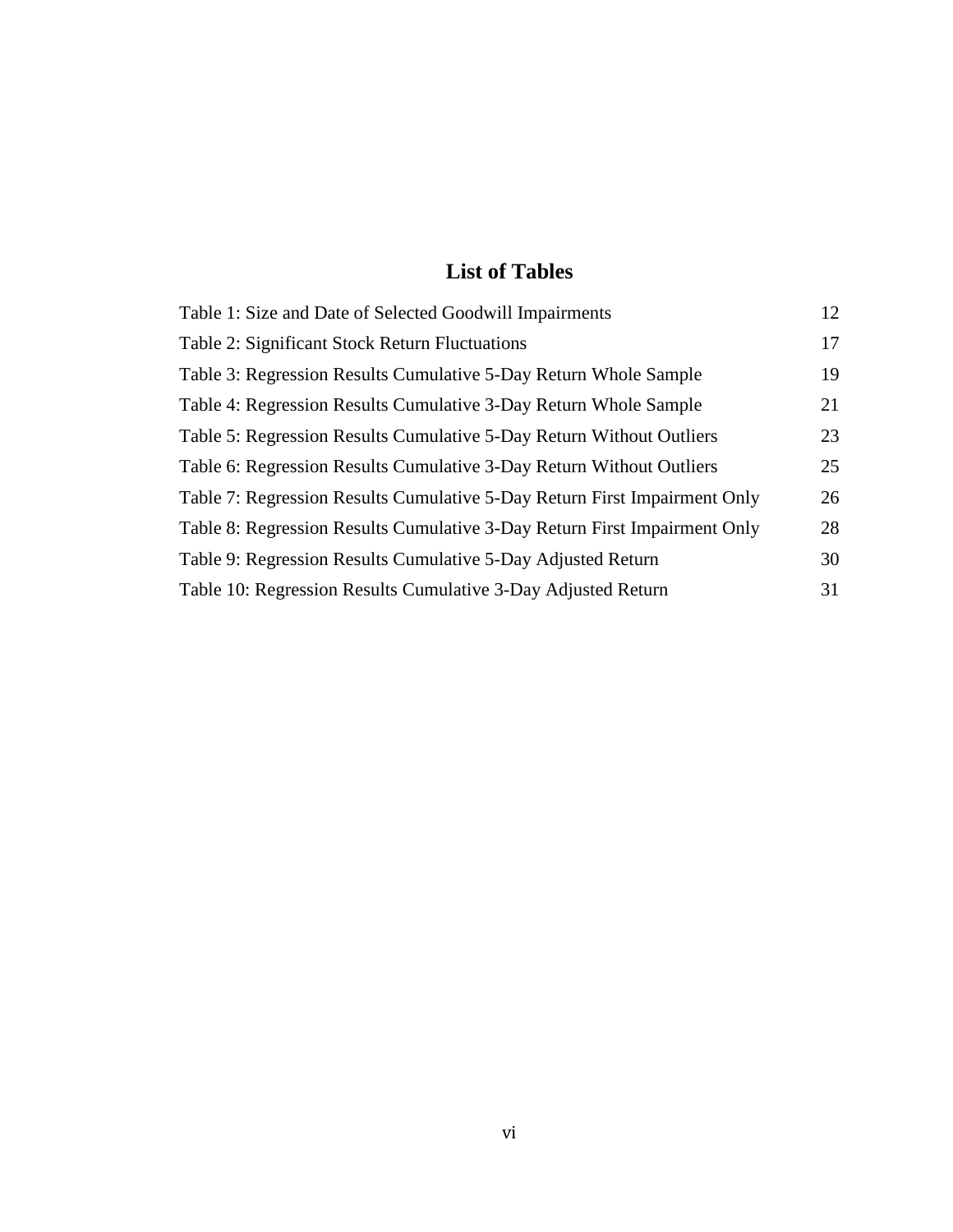### **Introduction**

From food prices to real estate values to retirement savings, the value of nearly every aspect of the economy is affected by the health of the stock market. Because of this, the factors that drive stock prices and the repercussions of stock price fluctuations are relevant to a broad section of the general population. Individuals participate in the stock market through investments like retirement plans, savings plans and securities. Also, there are many businesses with dealings and investments in the capital market that depend on a healthy stock market to operate successfully. Despite its relevance to so many aspects of society, predicting the stock market can prove incredibly difficult. Therefore, instead of looking at the market as a whole, it is more practical to study particular trends, such as how economic conditions affect stock prices through reported earnings, in order to anticipate market fluctuations. Investors often use reported earnings as a means to assess a company's future potential. A process called goodwill impairment can have a particularly large impact on reported earnings, reducing them by as much as 96% their total asset value.<sup>[1](#page-6-0)</sup> Because it can so drastically affect earnings, it is important to determine if goodwill impairment is also correlated with stock price fluctuations.

<span id="page-6-0"></span><sup>&</sup>lt;sup>1</sup> Gannett Company recognized goodwill impairments on October 24, 2008 and January 30, 2009 for \$2.491 million and \$4.967 billion, respectively, for total goodwill impairment equal to 96% of the company's total assets on December 31, 2008. Data retrieved from Wharton Research Data Services on October 25, 2013.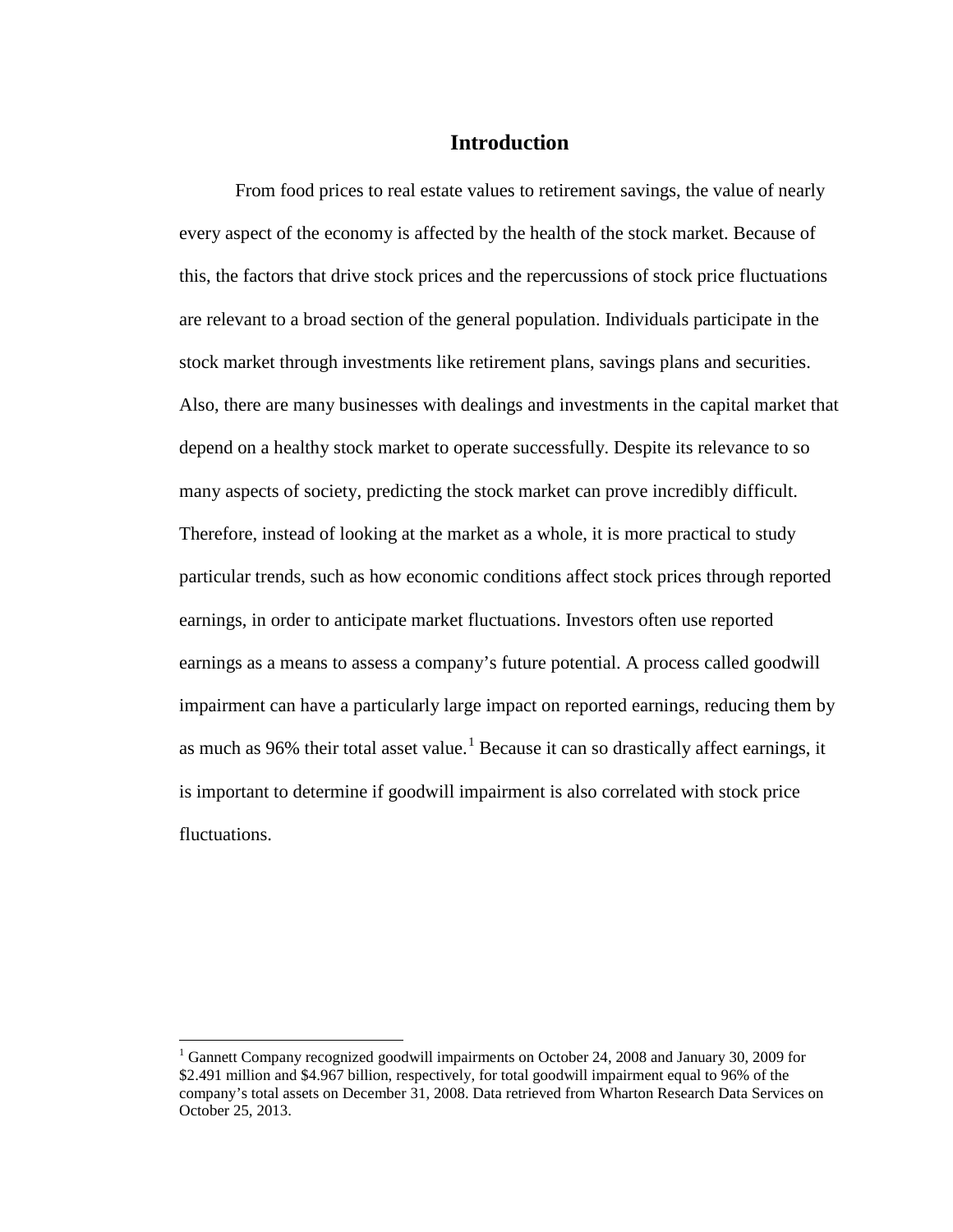#### **Goodwill**

Goodwill is an asset that is created when one company acquires another and is equal to the excess of the purchase price over the sum of the fair value of the net assets acquired. When a subsidiary is purchased by a parent company, the parent identifies all of the subsidiary's assets and estimates their fair values. The parent company typically pays a greater price for the acquisition than the sum of the identified assets' fair values because it also purchases other intangible assets that cannot be separately identified or valued. These include the subsidiary's reputation, the expertise of its employees, its relationships with customers and suppliers, and its future innovative potential. The sum of these items is represented by goodwill, which is categorized as an intangible asset because it has no physical properties. Goodwill differs from other intangible assets, like copyrights and patents, in that its value is tied to the other assets of the subsidiary and therefore it does not have value on its own and cannot be traded independently. The absence of a market for goodwill makes it very difficult to measure its value.

Because it includes a wide range of factors, goodwill can represent a very large portion of a company's book value, which is the amount recorded on its balance sheet. For example, Symantec Corporation, a company that is included in my thesis sample, had goodwill of \$4.5 billion in March of 2009, which accounted for 43% of its total asset value.<sup>[2](#page-7-0)</sup> The value of goodwill is calculated at the time of the acquisition by subtracting the value of the company's net assets from the purchase price that the acquiring company paid. An example of goodwill generation is Kraft Food's purchase

<span id="page-7-0"></span><sup>&</sup>lt;sup>2</sup> Retrieved from Wharton Research Data Services Compustat Database.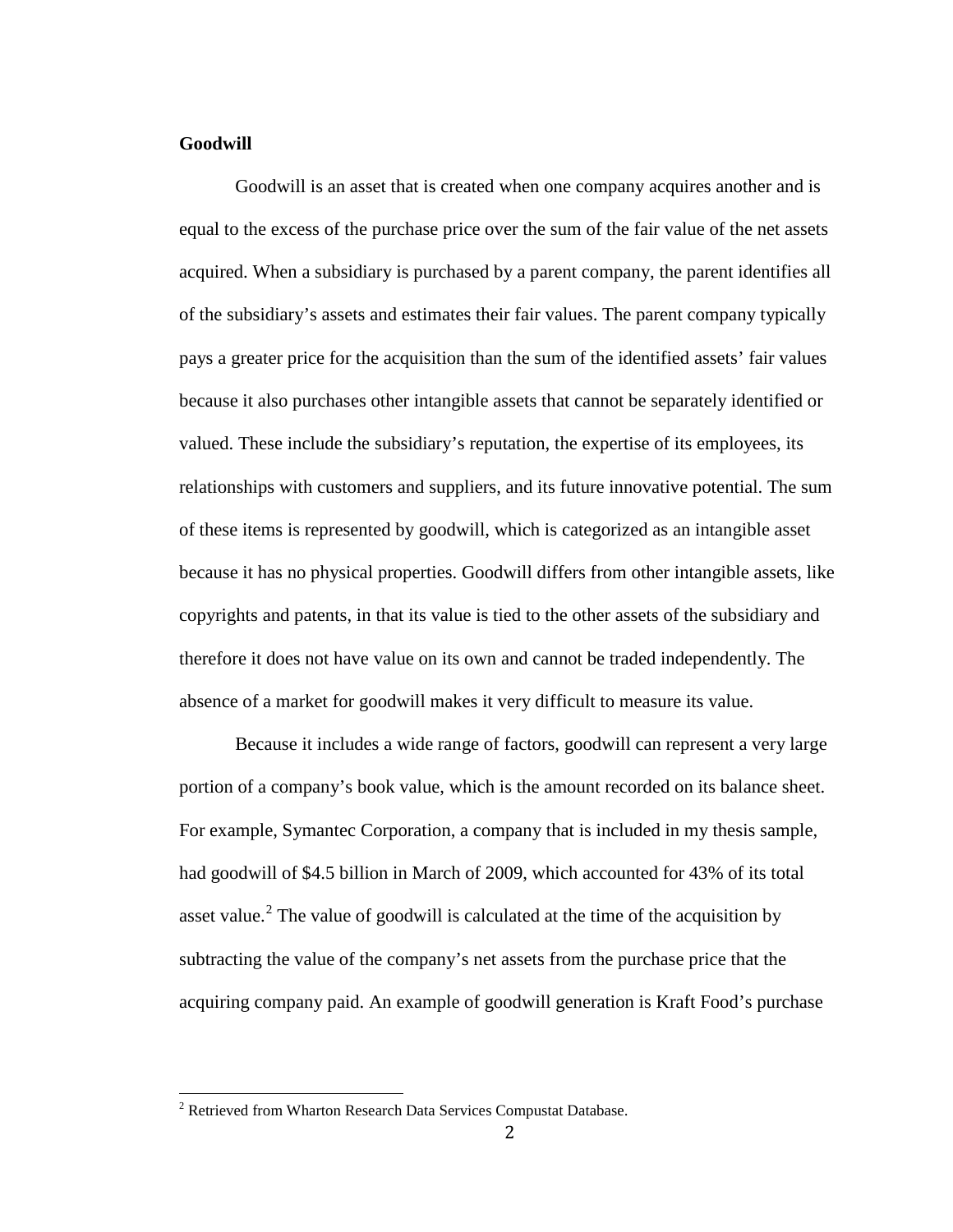of Cadbury in February of 2010 for \$19 billion.<sup>[3](#page-8-0)</sup> The calculation for the recording of goodwill is shown below:

> Kraft Acquisition of Cadbury<sup>[4](#page-8-1)</sup> Purchase Price: \$19 Billion Cadbury Net Asset Value \$9.5 Billion Goodwill Book Value \$9.5 Billion

The net asset value is the value of Cadbury's total assets less its total liabilities. The remaining amount of the total purchase price is classified as goodwill and reflects the value of the Cadbury brand, customer and supplier relationships, synergy of Cadbury's departments, and other unidentifiable assets.

After the purchase of a subsidiary, companies record the acquired goodwill on their balance sheet. Because of the difficult nature of valuing goodwill, companies need to decrease the recorded amount if they believe that it will not be realized. This could be caused by many factors, such as changing market dynamics or economic turmoil, that cause intangible asset values to decline. When this occurs, the parent company records a loss for the decrease in value called "goodwill impairment." For example, Time Warner recorded a goodwill impairment related to the acquisition of America On-Line, Inc. (AOL) in the year 2000 after purchasing the company for \$180 billion.<sup>[5](#page-8-2)</sup> At the time, the acquisition of AOL by Time Warner was the largest merger in American history, and it

<span id="page-8-0"></span><sup>3</sup> Nytimes.com, (2010). Kraft to Acquire Cadbury in Deal Worth \$19 Billion - NYTimes.com. [online] Available at: http://www.nytimes.com/2010/01/20/business/global/20kraft.html?\_r=0 [Accessed 24 Mar. 2014].

<span id="page-8-1"></span><sup>4</sup> Sec.gov, (2009). Unaudited Pro Forma Consolidated Financial Information. [online] Available at: http://www.sec.gov/Archives/edgar/data/1103982/000119312510085236/dex991.htm [Accessed 24 Mar. 2014].

<span id="page-8-2"></span><sup>&</sup>lt;sup>5</sup> Money.cnn.com, (2000). AOL and Time Warner to merge - Jan. 10, 2000. [online] Available at: http://money.cnn.com/2000/01/10/deals/aol\_warner/ [Accessed 24 Mar. 2014].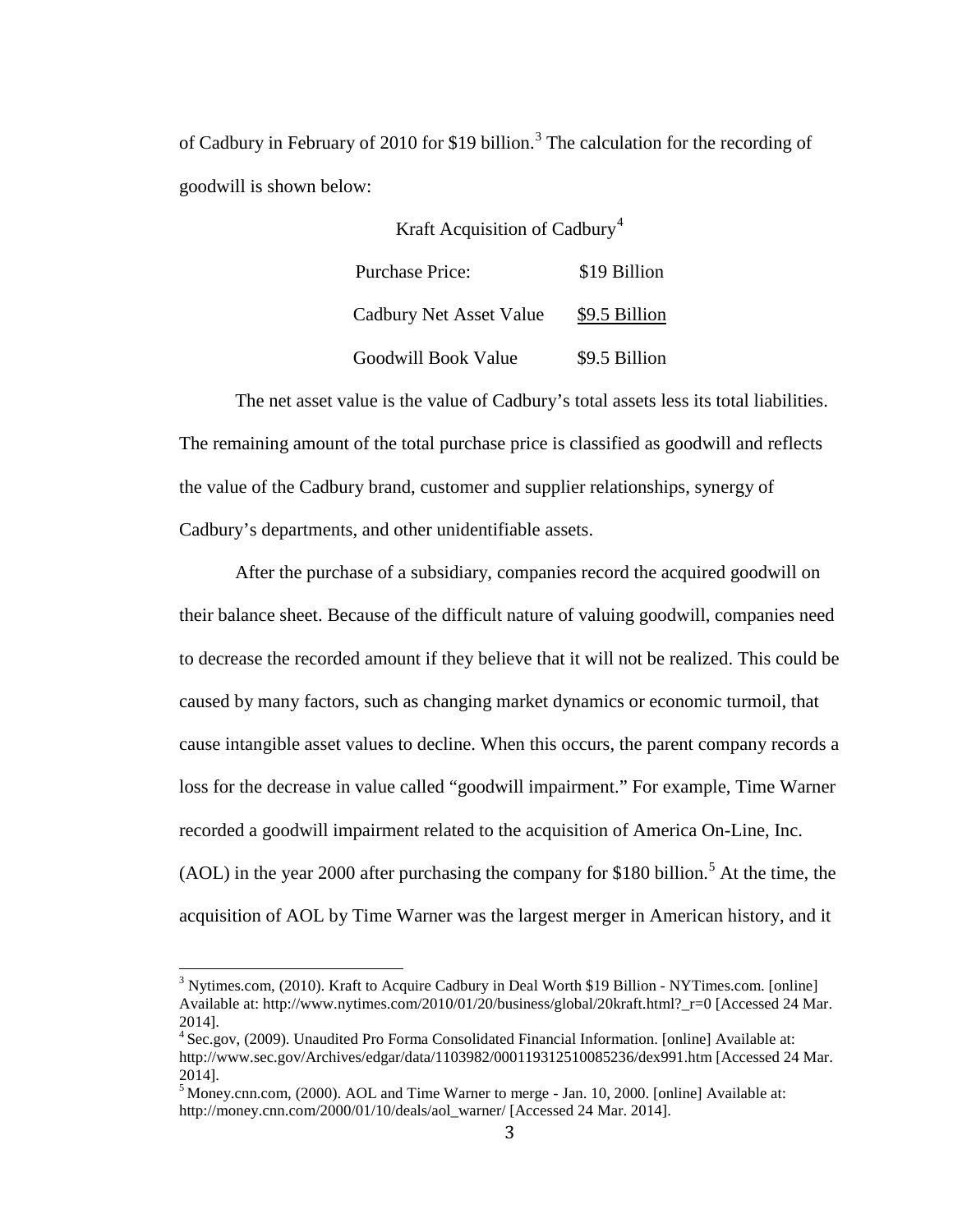was followed by the largest goodwill impairment ever recorded. The acquisition coincided with the collapse of the so-called "internet bubble" and the establishment of DSL networks, which greatly reduced the value of dial-up service providers like AOL. AOL Time Warner was subsequently forced to incur a record \$54 billion impairment of goodwill in its AOL subsidiary after a two-thirds decrease in stock price and increasingly pessimistic valuations of AOL. [6](#page-9-0) Impairments can have a substantial effect on a company, as was demonstrated by AOL Time Warner's recorded loss of \$99 billion in 2002. $^7$  $^7$ 

#### **The Goodwill Impairment Process**

It is mandatory that companies test for goodwill impairment every year, but there are circumstances that can prompt them to test more often. These are called "triggering events" and can range from increases in competition to stock market slumps—any event or action that could substantially affect a business' operations. The Financial Accounting Standards Board (FASB) codification lists seven different possible triggering events, but the most relevant to my research is "macroeconomic conditions such as a deterioration in general economic conditions, limitations on accessing capital, fluctuations in foreign exchange rates, or other developments in equity and credit markets."<sup>[8](#page-9-2)</sup> The recession that began in 2007, referred to as the "Great"

<span id="page-9-0"></span><sup>6</sup> TIME.com, (2014). What AOL time warner's \$54 billion loss means - TIME.com. [online] Available at: http://content.time.com/time/business/article/0,8599,233436,00.html [Accessed 24 Mar. 2014].

<span id="page-9-1"></span><sup>&</sup>lt;sup>7</sup> Wsj.com, (2003). AOL posts a \$98.7 billion loss on new goodwill write-down – The Wall Street Journal. [online] Available at[: http://online.wsj.com/news/articles/SB1043702683178461304](http://online.wsj.com/news/articles/SB1043702683178461304) [Accessed 24 Mar. 2014]

<span id="page-9-2"></span><sup>8</sup> Financial Accounting Standards Board, (2011). Accounting Standards Update – Financial Accounting Standards Board. [online] Available at:

[http://www.fasb.org/cs/BlobServer?blobcol=urldata&blobtable=MungoBlobs&blobkey=id&blobwhere=1](http://www.fasb.org/cs/BlobServer?blobcol=urldata&blobtable=MungoBlobs&blobkey=id&blobwhere=1175822937733&blobheader=application/pdf) [175822937733&blobheader=application/pdf](http://www.fasb.org/cs/BlobServer?blobcol=urldata&blobtable=MungoBlobs&blobkey=id&blobwhere=1175822937733&blobheader=application/pdf) [Accessed May 16, 2013].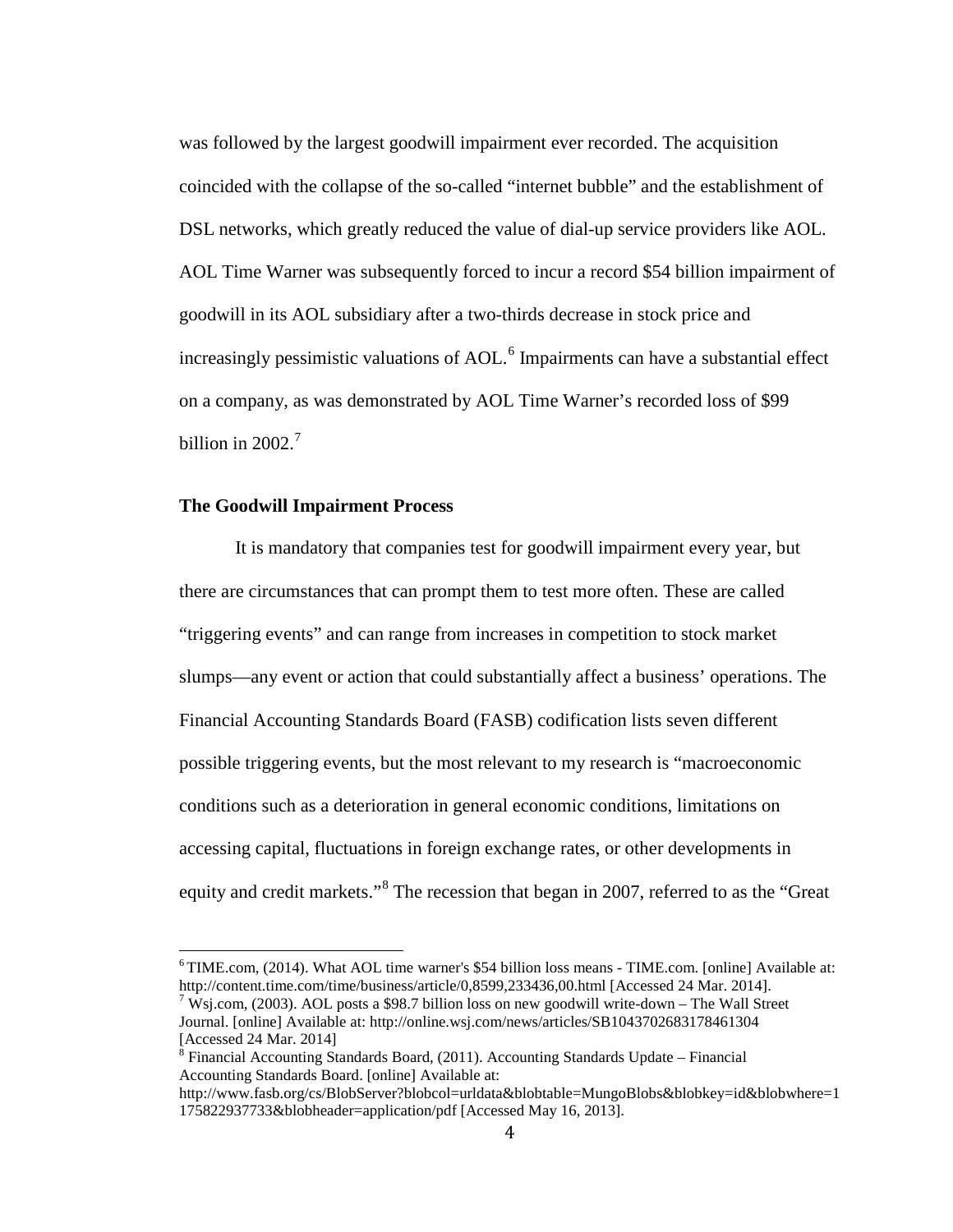Recession," induced all of the above macroeconomic conditions, and therefore it is an ideal period in which to examine goodwill impairments.

Throughout the vast turmoil of the Great Recession it is possible that companies could have recognized various triggering events described by the FASB. However, the occurrence of a triggering event does not necessarily lead to the impairment of goodwill. A 2010 study by the Georgia Tech College of Management examined 40 companies that acknowledged triggering events, only twenty-two of which impaired their goodwill.<sup>[9](#page-10-0)</sup> Both reporting unit valuations and triggering event evaluations leave some room for company discretion and therefore have the potential for debate. Furthermore, the decision to incur an impairment of goodwill can present a dilemma for a company. Managers are often reluctant to impair their company's goodwill because it can signal poor performance and a pessimistic outlook. Additionally, the impairment loss associated with goodwill cannot be reversed, even if values recover in the future. Thus, managers have an incentive to delay the recording of goodwill impairment in the hopes that the decline in value is only temporary.

The goal of my thesis is to analyze the effects of the size and timing of goodwill impairments on company stock prices. Through statistical data analysis I hope to determine whether or not a correlation exists between the timing and magnitude of goodwill impairments and changes in company stock price.

<span id="page-10-0"></span> $9^9$  Gatech.edu, (2010). Triggering Events and Goodwill Impairment Charges – Georgia Tech University. [online] Available at: [http://scheller.gatech.edu/centers-initiatives/financial-analysis](http://scheller.gatech.edu/centers-initiatives/financial-analysis-lab/files/2010/gatechlab_gw_impairment_2010sept23.pdf)[lab/files/2010/gatechlab\\_gw\\_impairment\\_2010sept23.pdf](http://scheller.gatech.edu/centers-initiatives/financial-analysis-lab/files/2010/gatechlab_gw_impairment_2010sept23.pdf) [Accessed 17 Sept. 2013].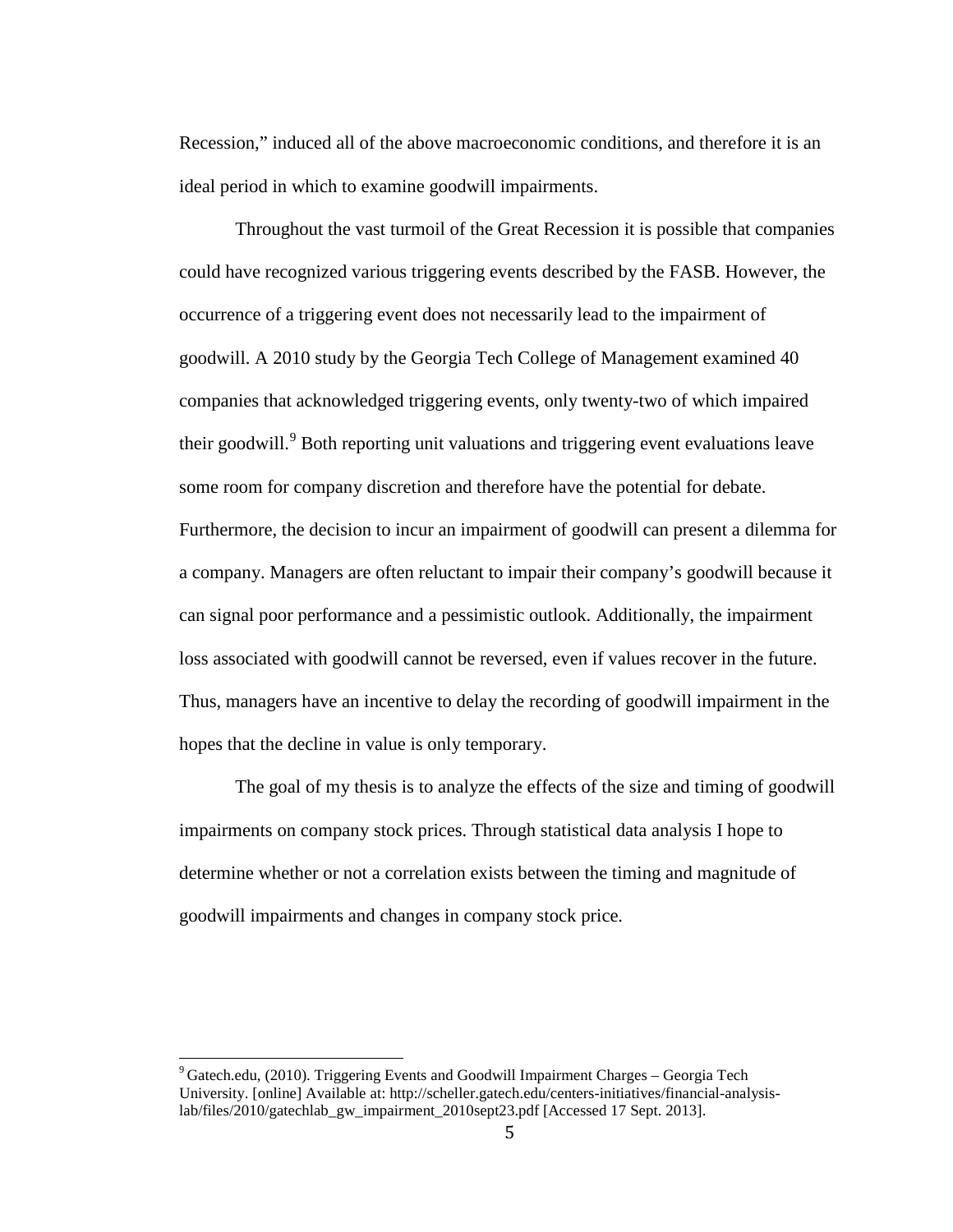# **Hypothesis Development**

#### **The Relationship Betwqeen Goodwill Impairment and Stock Prices**

Stock prices often react to a company's earnings.<sup>[10](#page-11-0)</sup> Earnings are used by investors as an instrument to project future cash flows, which are also factored into the value of stocks. Projected future cash flows are calculated using the discounted cash flows method, which determines the price of a stock by first summing the total cash flows for a company over a given period. This amount is then discounted back from its future value to the present value using the current discount rate to determine the initial price of a stock. Thus the discounted cash flows model demonstrates how expected cash flows can affect stock prices.

The price to earnings ratio, or price earnings multiple, is a common tool used by investors to assess stock value after it is initially set using a model like discounted cash flows.<sup>[11](#page-11-1)</sup> For instance, an earnings multiple of 10 for a stock indicates that investors are willing to pay \$10 for every dollar of earnings generated by the company. As earnings estimates change from year to year, so does the price to earnings ratio and, consequently, stock price.

Goodwill impairment reduces earnings because it is recorded as a loss that reduces net income. It can also diminish expectations of future cash flows because it can reflect many aspects of a company's loss of future profitability, including decreased demand for its products and diminished innovative potential that indicate that the book

<span id="page-11-0"></span><sup>&</sup>lt;sup>10</sup> Ball, R., and P. Brown,  ${}^{3}$ An Empirical Evaluation of Accounting Income Numbers, Journal of Accounting Research 6 (Autumn 1968), pp. 159-178.

<span id="page-11-1"></span><sup>&</sup>lt;sup>11</sup> Spiceland. D., Sepe, J. and Nelson, M. (2011). *Intermediate Accounting*. 6th ed. New York: McGraw-Hill, p.1103.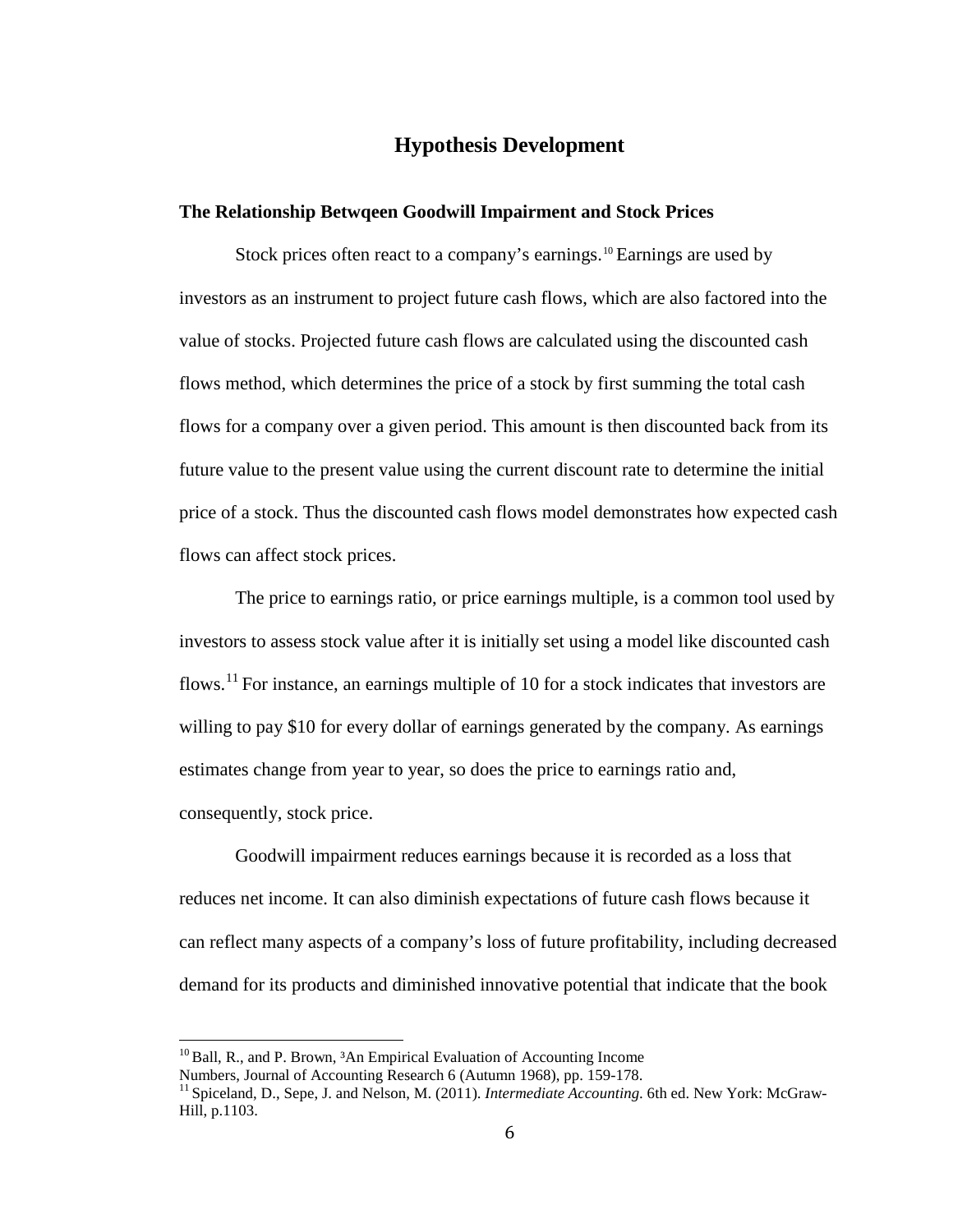value of goodwill will not be recovered in the future. When future cash flows decrease, so do stock prices because their value is determined using tools like the discounted cash flows method and price earnings multiple. Because goodwill impairment can affect estimates of future cash flows and earnings, which directly influence stock prices, I expect goodwill impairment to be associated with declines in stock prices.

In times of economic turmoil, such as the Great Recession, goodwill impairments are more common than in times of economic prosperity.<sup>[12](#page-12-0)</sup> Thus, it is possible that investors would expect companies to impair goodwill. If investors expect a goodwill impairment, their reaction will be impounded in the stock price before the impairment is announced. Because the investors' reactions affect the stock price prior to the announcement, it is less likely that stock prices will change after the impairment press release. Economic conditions became more favorable and goodwill impairment less common after the Great Recession, therefore I believe that stockholders are more surprised by later impairments and therefore that later impairments will lead to greater stock price fluctuations.

Goodwill impairment can influence several of the factors that are used to determine stock prices, but it is not clear if stock prices react to goodwill impairment alone. My thesis will analyze this relationship and determine if goodwill impairment has a significant correlation with stock price fluctuations.

<span id="page-12-0"></span> $12$  A 2012 study by the Financial Executives Research Foundation found that U.S. companies recognized in aggregate goodwill impairment of \$188 billion in 2008, compared to \$54 billion and \$29 billion in 2007 and 2011, respectively. The year 2008 is recognized by the study as the peak of the Great Recession. Retrieved from:

Duffandphelps.com, (2012). *2012 Goodwill Impairment Study* – Financial Executives Research Foundation. [online]

Available at:

<http://www.duffandphelps.com/SiteCollectionDocuments/Reports/2012%20Goodwill%20Impairment.pdf> [Accessed 5 May 2014]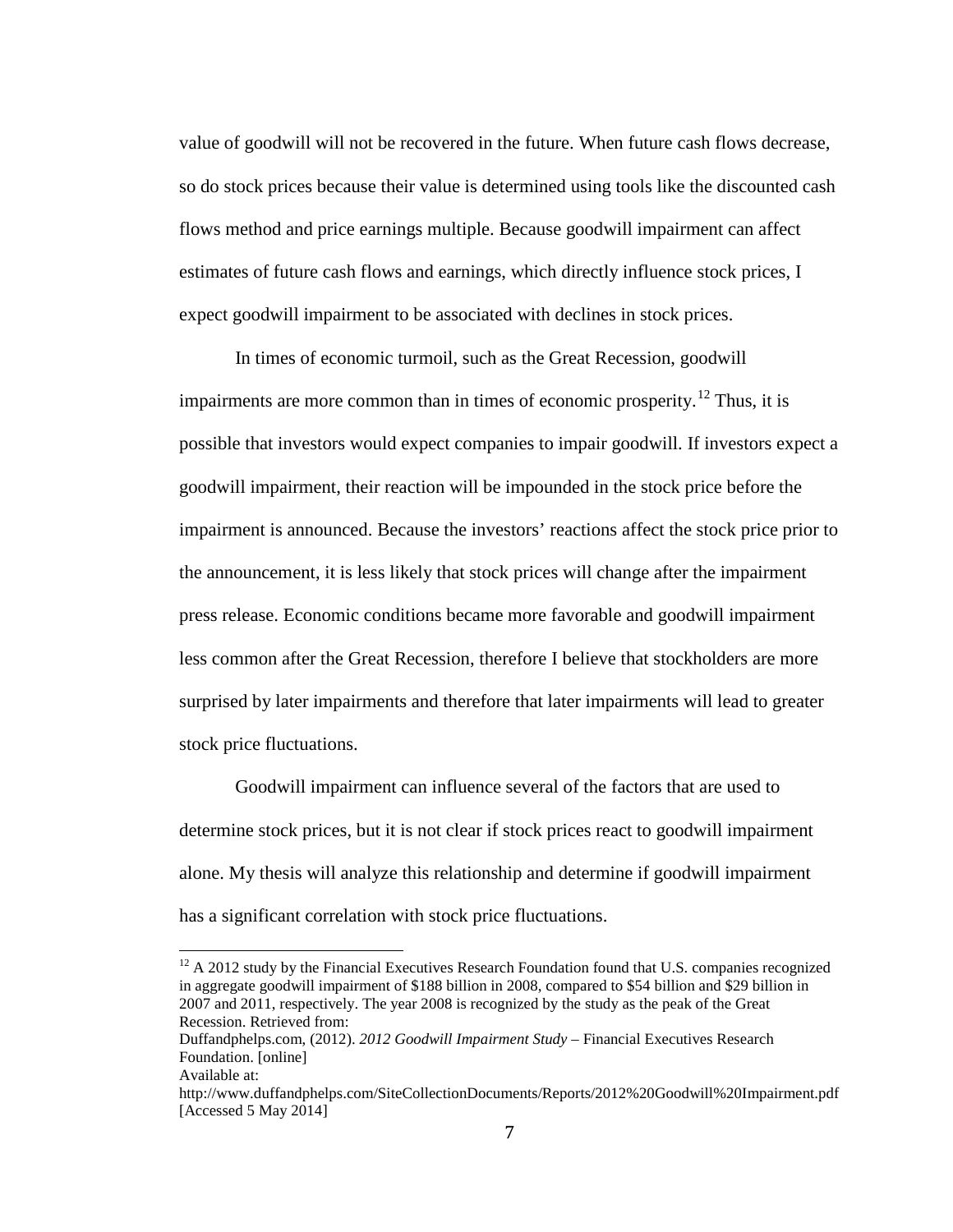#### **The Great Recession**

A recession is defined as a "downward trend in the [business cycle](http://www.merriam-webster.com/concise/business%20cycle) characterized by a decline in production and employment, which in turn lowers household income and spending."<sup>[13](#page-13-0)</sup> Though the recession of 2007 was not as severe as the Great Depression of 1929, it was nonetheless the largest economic decline in nearly 80 years. Officially beginning in the fourth quarter of 2007 and lasting through June  $2009$ , <sup>[14](#page-13-1)</sup> the recession was caused by numerous factors, among them the collapse of the housing market bubble which had inflated prices throughout the early- and mid-2000s; the pervasiveness of sub-prime mortgages that banks sold to ill-qualified buyers; and highly leveraged corporate assets which triggered a chain reaction of loan defaults. Once the recession was triggered in September 2007, the economy slipped into a decline that threatened the business of companies in all industries across the country. Companies laid off vast numbers of employees and some, like the investment bank Lehman Brothers Holdings Incorporated,<sup>[15](#page-13-2)</sup> were forced to file for bankruptcy. Over the course of 30 months the national unemployment rate increased by nearly 5%, measuring 9.5% at the end of the recession in June,  $2009$ .<sup>[16](#page-13-3)</sup> The Great Recession was chosen as the beginning of the time frame for my thesis because the poor economic conditions made goodwill impairments more prevalent, and therefore there is a greater sample of impairments to study. My

<span id="page-13-0"></span><sup>&</sup>lt;sup>13</sup> Merriam-webster.com, (2012). Recession - Merriam-Webster Dictionary.<br>[online] Available at: http://www.merriam-webster.com/dictionary/recession [Accessed 19 Mar. 2014] <sup>14</sup> Bls.gov, (2012). The recession of  $2007-2009 - U.S.$  Department of Labor Statistics. [online]

<span id="page-13-1"></span>Available at [http://www.bls.gov/spotlight/2012/recession/pdf/recession\\_bls\\_spotlight.pdf](http://www.bls.gov/spotlight/2012/recession/pdf/recession_bls_spotlight.pdf) [Accessed] 24 Mar. 2014]<br><sup>15</sup> Library.hbs.edu, (1867). History of Lehman Brothers - Lehman Brothers Collection – Baker Library |

<span id="page-13-2"></span>Bloomberg Center, Historical Collections. [online] Available at:

http://www.library.hbs.edu/hc/lehman/history.html [Accessed 24 Mar. 2014].

<span id="page-13-3"></span><sup>&</sup>lt;sup>16</sup> U.S. Department of Labor Statistics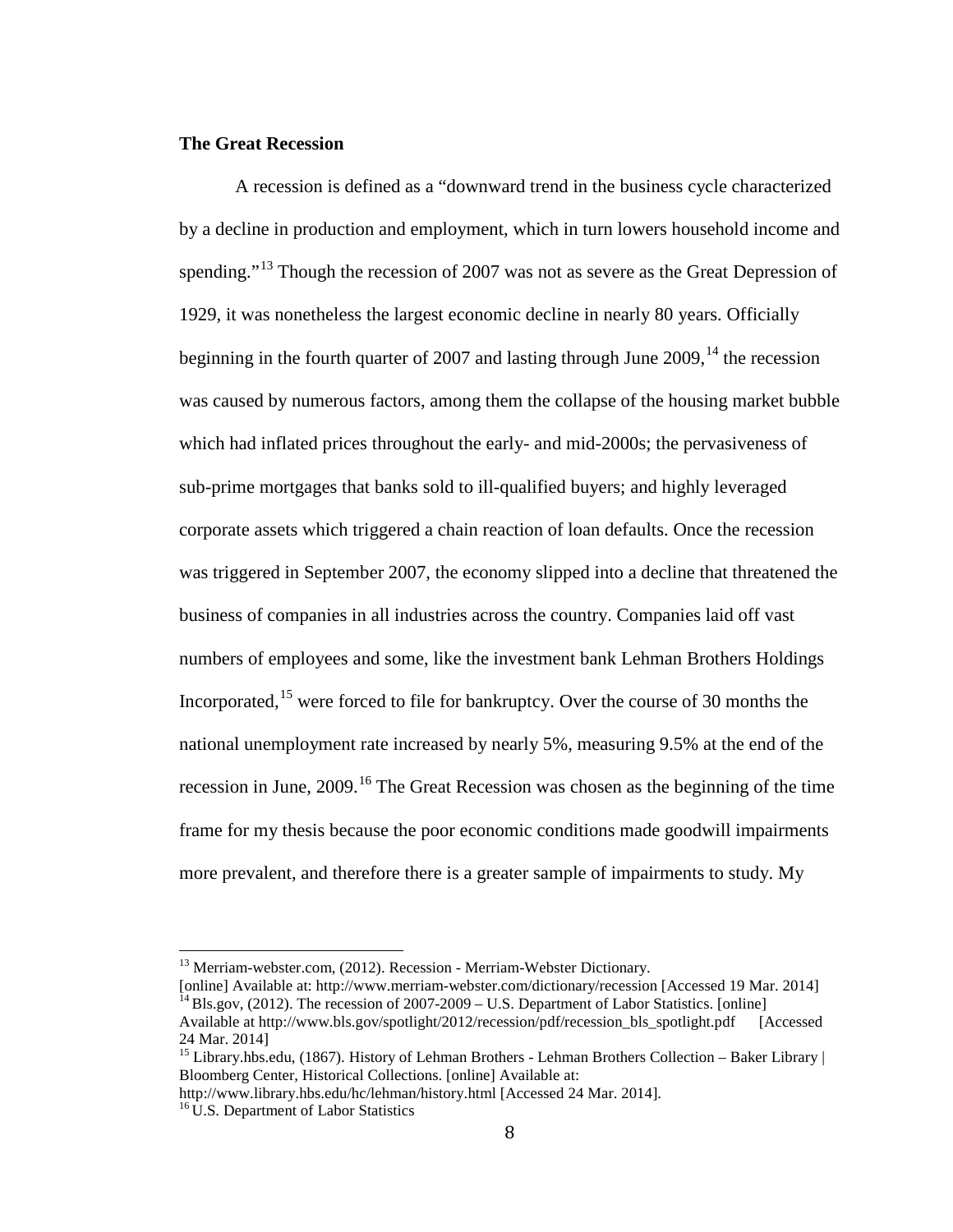thesis also includes impairment samples through the year 2013 in order to incorporate varying economic circumstances beyond the recession.

# **Hypothesis**

Goodwill impairment results in the decrease of a company's book value and is generally regarded as an unfavorable adjustment to incur. It follows that public opinion, as represented by stock prices, could react negatively to the impairment depending on the extent to which it reflects new information to investors. I have two parts to my hypothesis. First, I hypothesize that the size of a goodwill impairment has a positive correlation with decreases in stock price. Secondly, I believe that the later the goodwill impairment is incurred relative to the beginning of the Great Recession in September 2007, the larger the negative change in stock price.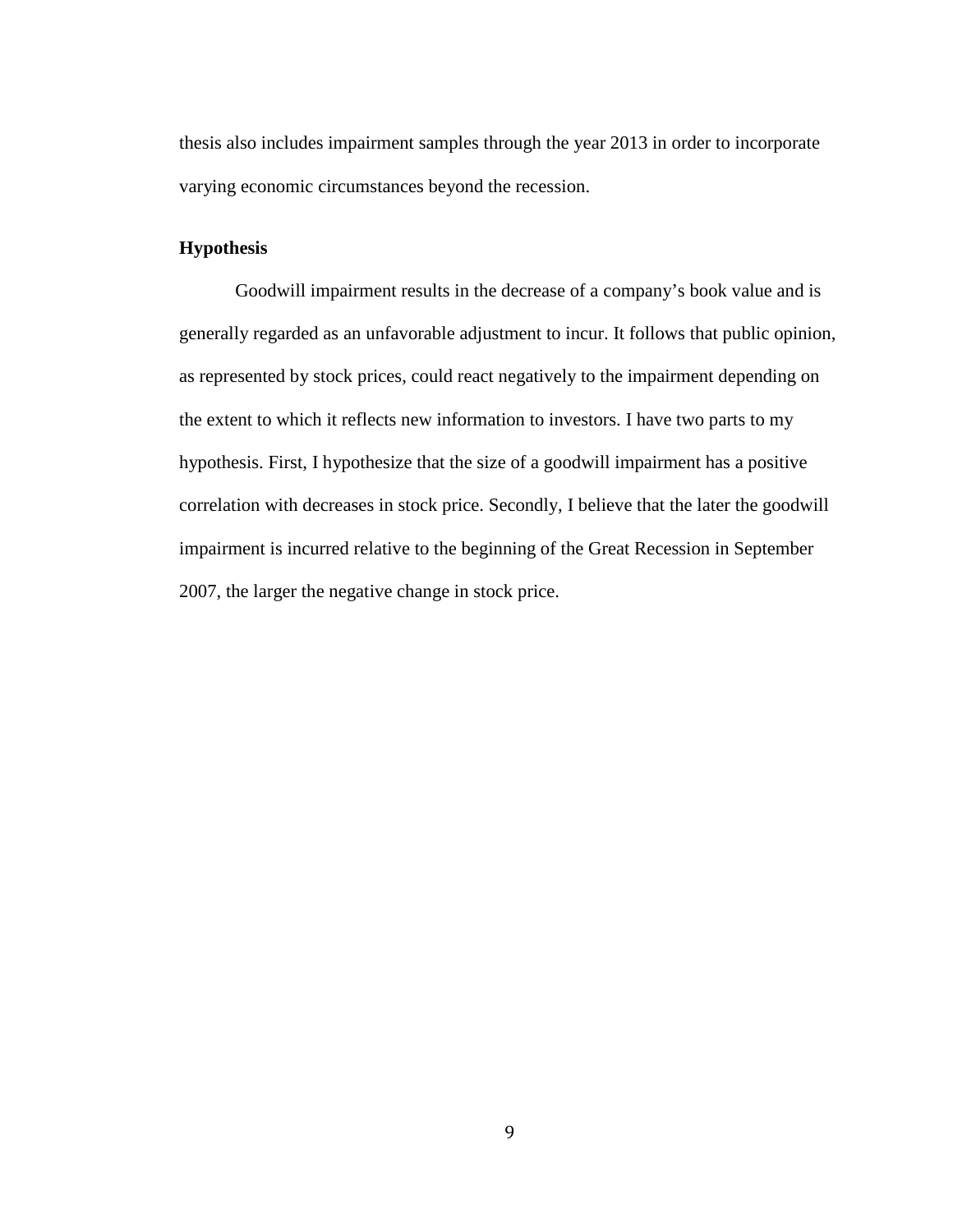# **Methodology**

#### **Sample Selection**

- 1. The Standard & Poor's 500 rankings were retrieved from a Bloomberg Terminal for the date September 30, 2007. The S&P 500 is an index of stock prices on the New York Stock Exchange (NYSE) and National Association of Securities Dealers Automated Quotations (NASDAQ) markets. The index includes 500 of the largest U.S. companies based on market capitalization. The S&P 500 listing from September 30, 2007 is used in my thesis as the initial pool from which impairment examples are drawn because the index is widely regarded as one of the best individual measures of publicly traded stocks.<sup>[17](#page-15-0)</sup>
- 2. The S&P 500 listing from September 30, 2007 was searched for goodwill impairments incurred between September 30, 2007 and September 30, 2013 using the database Compustat through Wharton Research Data Services. Over this period, there were 385 instances of goodwill impairment recorded by S&P 500 companies. In addition to the amount of goodwill impairment, the companies' total asset and goodwill balances were retrieved from the Compustat database.
- 3. To scale the goodwill impairments relative to company size, the impairment amounts were divided by the companies' total asset amounts. This standardized the impairments' magnitudes as a percentage of total assets. In order to constrain the data pool to a more concentrated amount of significant goodwill impairments, all impairments that measured less than 5% of total assets were removed from the sample. Approximately 75% of goodwill impairments recorded by S&P companies were smaller than 5% of total assets and excluded from my sample. This resulted in the inclusion of 75 companies with a total of 90 instances of goodwill impairment in my sample. This selection process biases my sample towards larger impairments. However, because my hypothesis concerns the particular effects of impairment magnitude rather than the effects of goodwill impairment in general, I determined that this selection process would be better suited to determining a correlation of impairment size with stock price fluctuations without undermining the integrity of the testing.

<sup>17</sup> Us.spindices.com, (2014). S&P 500® - S&P Dow Jones Indices. [online] Available at:

<span id="page-15-0"></span>http://us.spindices.com/indices/equity/sp-500 [Accessed 24 Mar. 2014].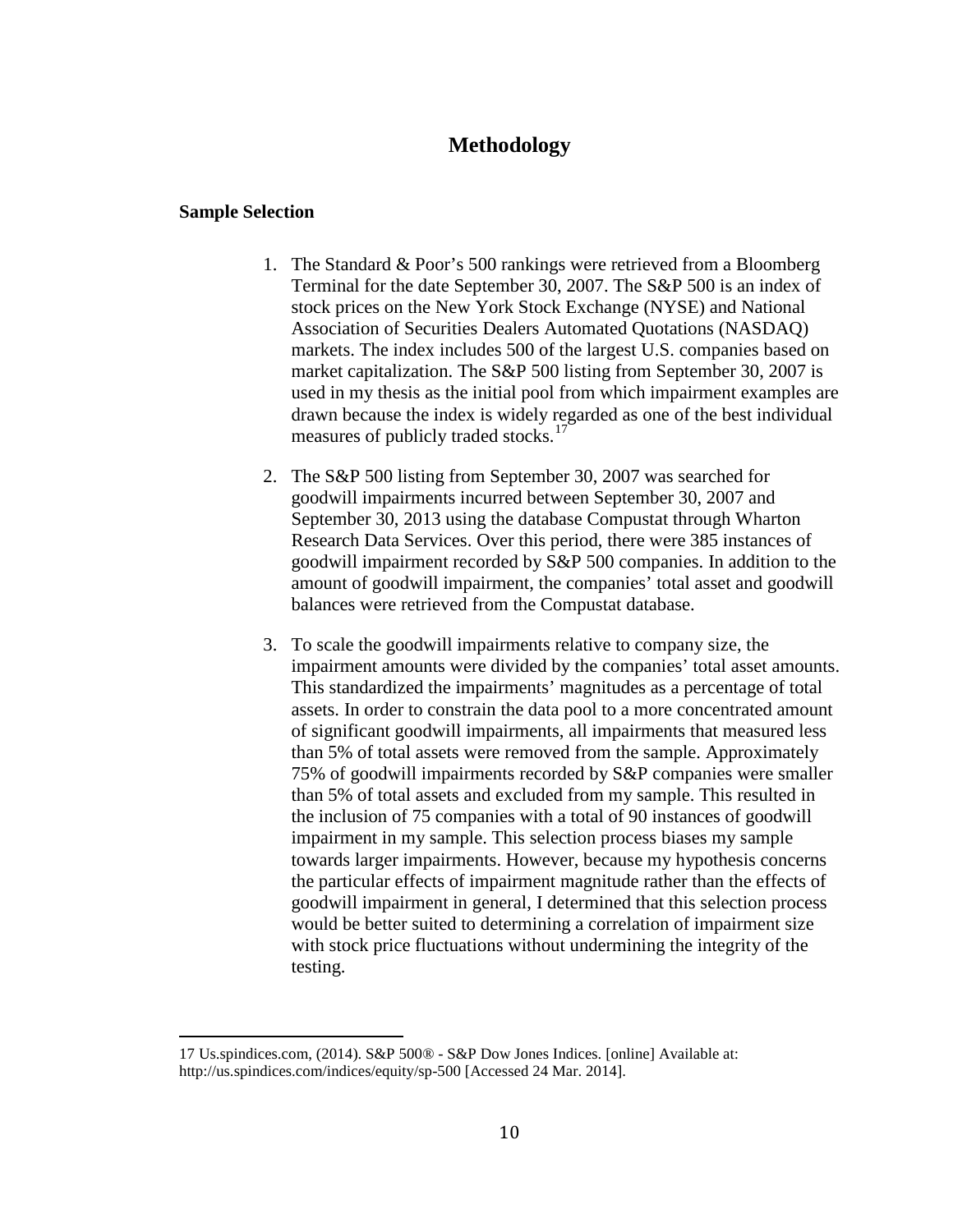4. Because of the time commitment associated with manually collecting data, I limited my analysis to a sample of 30 companies. I considered this number to be sufficiently representative of the total population because 30 samples is generally considered a large sample size for statistical testing. The sample size of 30 was also small enough to enable in-depth analysis of each instance of goodwill impairment. Using the random number function of Microsoft Excel, the final pool of 30 goodwill impairments was created, displayed in Table 1 below. Note that the goodwill impairments below represent annual amounts. Therefore some of the values may represent multiple impairments over the course of the year in which the total amount was incurred.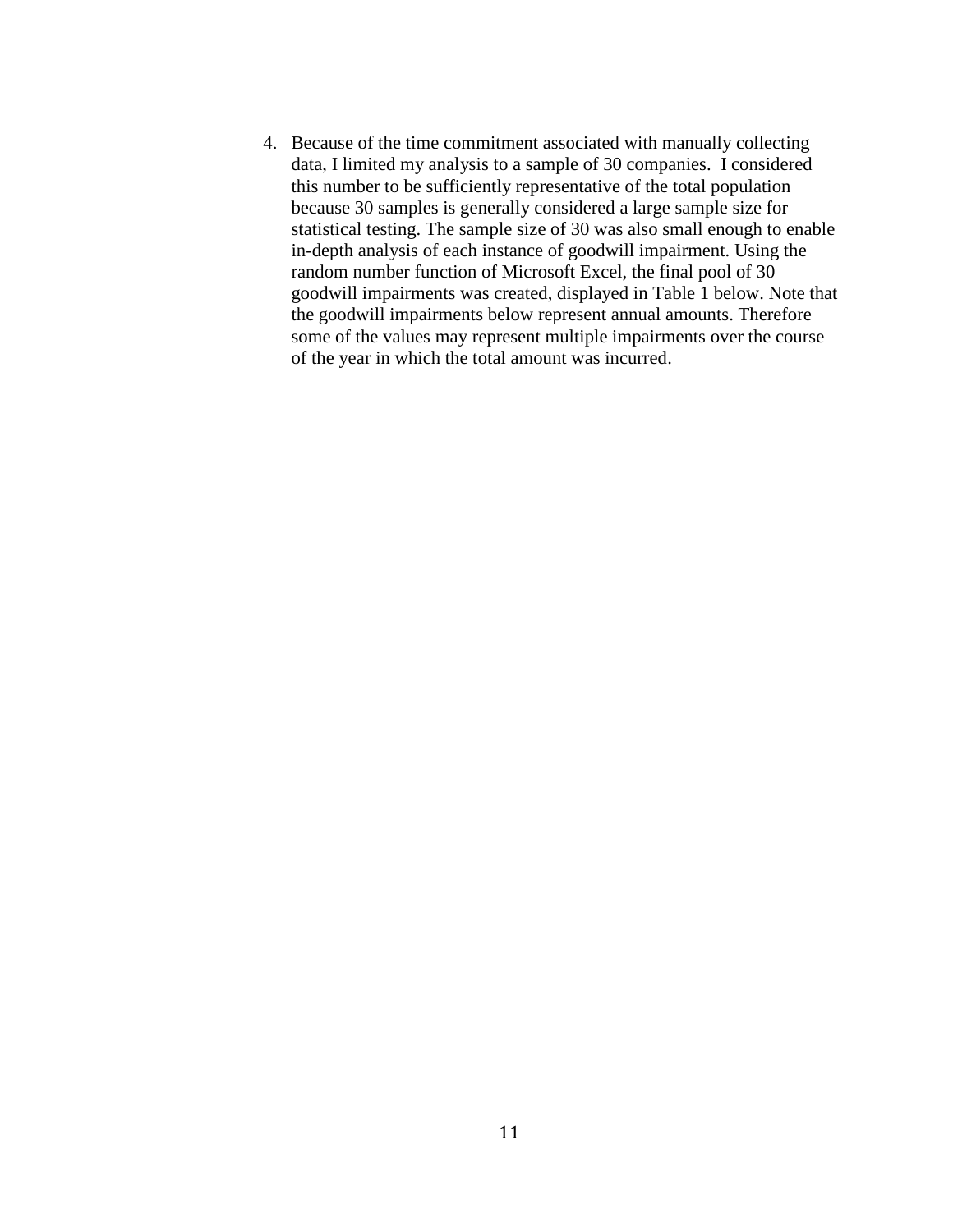| <b>Company</b>                | <b>Fiscal Year of</b><br><b>Impairment</b> | <b>Annual</b><br><b>Impairment</b><br><b>Amount</b><br>(In Millions) | <b>Impairment</b><br><b>Amount</b> as<br><b>Percentage of</b><br><b>Total Assets</b> |
|-------------------------------|--------------------------------------------|----------------------------------------------------------------------|--------------------------------------------------------------------------------------|
| <b>ADVANCED MICRO DEVICES</b> | 2009                                       | \$<br>1,089.00                                                       | 14%                                                                                  |
| <b>AUTONATION INC</b>         | 2008                                       | \$<br>1,756.50                                                       | 29%                                                                                  |
| <b>BEST BUY CO INC</b>        | 2008                                       | \$<br>1,207.00                                                       | 8%                                                                                   |
| <b>CIENA CORP</b>             | 2009                                       | \$<br>455.67                                                         | 30%                                                                                  |
| <b>CONOCOPHILLIPS</b>         | 2012                                       | \$<br>25,443.00                                                      | 18%                                                                                  |
| DONNELLEY (R R) & SONS CO     | 2008                                       | \$<br>800.10                                                         | 8%                                                                                   |
| <b>EW SCRIPPS</b>             | 2008                                       | \$<br>411.01                                                         | 10%                                                                                  |
| FIFTH & PACIFIC COS INC       | 2009                                       | \$<br>693.12                                                         | 36%                                                                                  |
| <b>GANNETT CO</b>             | 2010                                       | \$<br>7,458.05                                                       | 96%                                                                                  |
| HARMAN INTERNATIONAL INDS     | 2008                                       | \$<br>330.56                                                         | 13%                                                                                  |
| <b>HILLSHIRE BRANDS CO</b>    | 2008                                       | \$<br>790.00                                                         | 7%                                                                                   |
| <b>HOSPIRA INC</b>            | 2007                                       | \$<br>400.20                                                         | 7%                                                                                   |
| HUNTINGTON BANCSHARES         | 2009                                       | \$<br>2,606.94                                                       | 5%                                                                                   |
| <b>JABIL CIRCUIT INC</b>      | 2012                                       | \$<br>1,022.82                                                       | 19%                                                                                  |
| <b>JONES GROUP INC</b>        | 2009                                       | \$<br>838.40                                                         | 35%                                                                                  |
| <b>LEGG MASON INC</b>         | 2008                                       | \$<br>734.00                                                         | 10%                                                                                  |
| <b>MASCO CORP</b>             | 2011                                       | \$<br>721.00                                                         | 9%                                                                                   |
| <b>MEREDITH CORP</b>          | 2009                                       | \$<br>294.53                                                         | 18%                                                                                  |
| <b>MOLEX INC</b>              | 2008                                       | \$<br>264.14                                                         | 9%                                                                                   |
| MOTOROLA SOLUTIONS INC        | 2008                                       | \$<br>1,619.00                                                       | 6%                                                                                   |
| <b>NOVELL INC</b>             | 2009                                       | \$<br>270.04                                                         | 14%                                                                                  |
| OFFICE DEPOT INC              | 2011                                       | \$<br>1,269.89                                                       | 24%                                                                                  |
| <b>SEALED AIR CORP</b>        | 2009                                       | \$<br>1,091.00                                                       | 12%                                                                                  |
| <b>STAPLES INC</b>            | 2009                                       | \$<br>771.49                                                         | 6%                                                                                   |
| SUN MICROSYSTEMS INC          | 2008                                       | \$<br>1,445.00                                                       | 13%                                                                                  |
| <b>SYMANTEC CORP</b>          | 2008                                       | \$<br>7,418.57                                                       | 70%                                                                                  |
| <b>TEREX CORP</b>             | 2008                                       | \$<br>459.90                                                         | 8%                                                                                   |
| <b>TIME WARNER INC</b>        | 2012                                       | \$<br>8,217.00                                                       | 7%                                                                                   |
| TWENTY-FIRST CENTURY FOX INC  | 2008                                       | \$<br>8,711.00                                                       | 16%                                                                                  |
| <b>TYCO INTERNATIONAL LTD</b> | 2009                                       | \$<br>2,705.00                                                       | 11%                                                                                  |

<span id="page-17-0"></span>Table 1: Size and Date of Selected Goodwill Impairments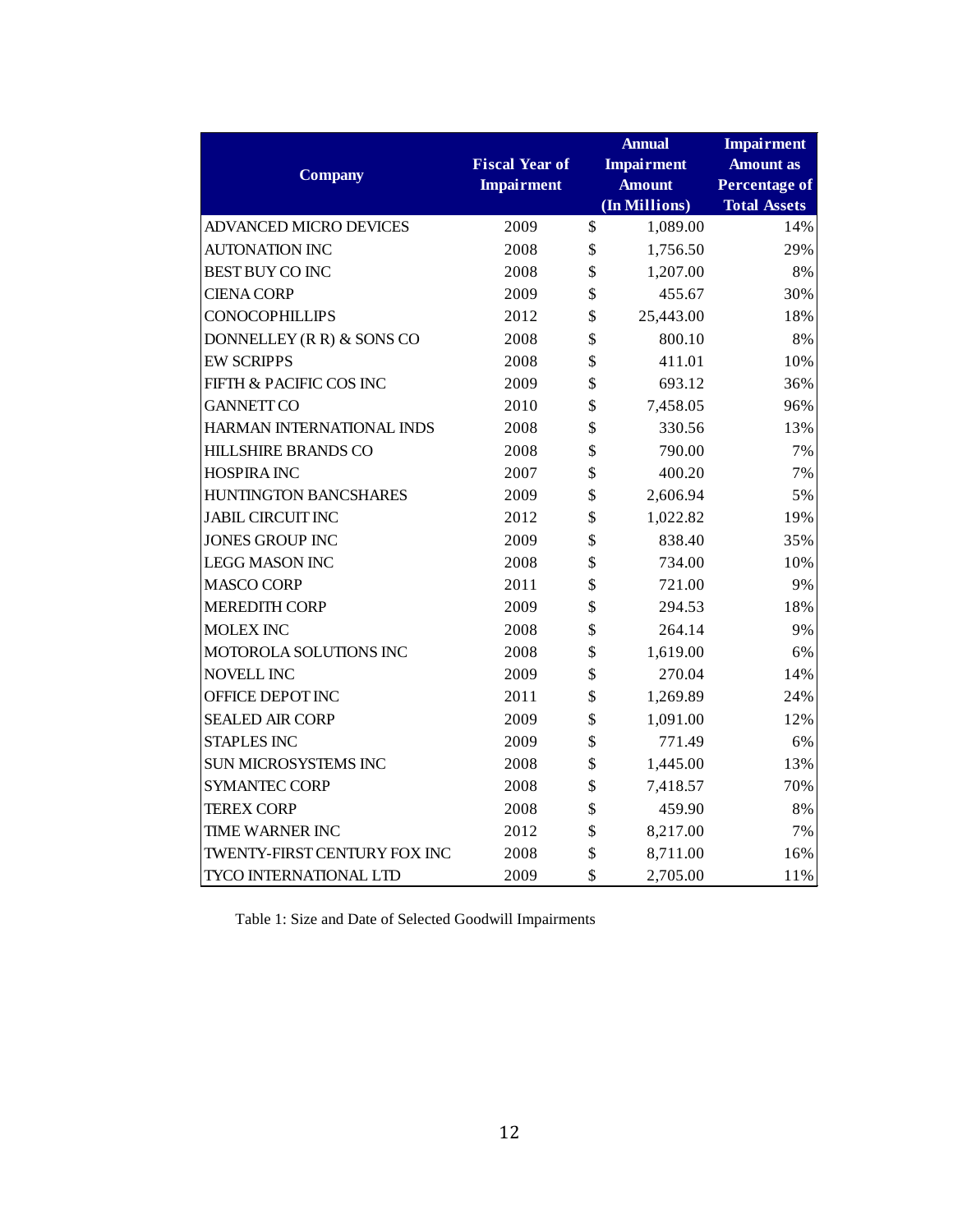#### **Distribution of Impairments over Time**

5. The specific dates and amounts of the impairment announcements were retrieved from online documentation of press releases on the respective company websites, or using the online business database Factiva. Some companies announced multiple impairments over the sample period, causing my procedure to examine more than 30 instances of goodwill impairment. While the occurrence of multiple impairments within a fiscal period complicated the analysis process, it provided an opportunity to determine if stock prices react differently to initial goodwill impairments than they do to subsequent impairments within the same company.



<span id="page-18-0"></span>Figure 1: Timing of Goodwill Impairments

Figure 1 shows the timing of goodwill impairments in the selected sample. The majority of goodwill impairments are concentrated in the period between February 2008 and December 2009, in the midst of the Great Recession. Six goodwill impairments are scattered from February 2011 and beyond. Though they were incurred after the official end of the Great Recession, it is possible that these companies impaired goodwill as the result of lingering effects of the economic downturn. This distribution of goodwill impairments demonstrates the extensive effects of the Great Recession and the subjective nature of the timing of goodwill impairment.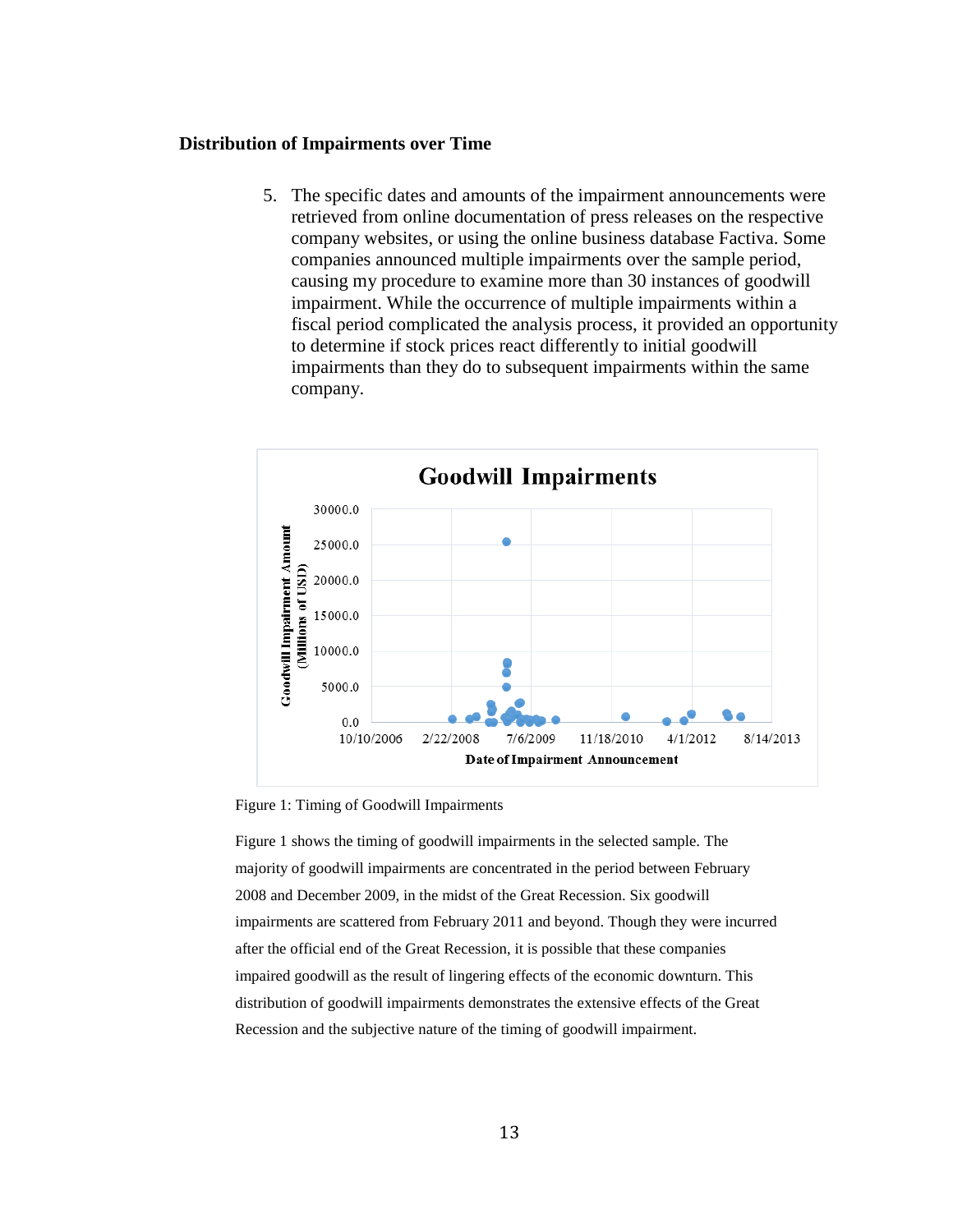#### **Statistical Analysis**

- 6. I conducted a statistical analysis to determine whether stock price fluctuations surrounding the date of goodwill impairment announcement could be attributed to random fluctuations. Daily stock returns (calculated as the percentage change in stock price compared to the previous day) for both the individual companies and the S&P 500 index were retrieved for the 3 months preceding and following the date of the press releases announcing the goodwill impairment using the CRSP database through Wharton Research Data Services. Using Microsoft Excel, I computed the mean and standard deviation for the six-month period surrounding each impairment announcement. This created a sample of approximately 135 days, depending on the number of business holidays during the period, on which to estimate the distribution of stock price changes for each company. For example, for Symantec's goodwill impairment announced January 28, 2009, stock prices were retrieved from October 28, 2008 through April 28, 2009. The mean and standard deviation of the daily stock returns over this period were then calculated.
- 7. Stock returns are approximately normally distributed, meaning that the likelihood of a price to randomly be located within one, two or three standard deviations from the mean is about 68%, 95%, and 99.7%, respectively. I considered stock prices that were more than two standard deviations (a 5% alpha level) from the mean as statistically significant. Only stock changes over the period two days before to two days after of the goodwill impairment announcement date were considered. I included both tails of the distribution and noted stock price changes that were in the 2.5% probability region above and below the mean.
- 8. I also compared stock returns to the S&P index returns to test for statistically significant deviation of individual stocks from the S&P index over the same period. After retrieving the daily index prices, the sample's mean and standard deviation was calculated. If a company's daily stock return fell outside of two standard deviations from the S&P 500 mean, the change was determined to be statistically significant. Only daily returns within the period two days prior to and two days after the goodwill impairment announcement date were tested for significance.
- 9. For my main test, I conducted a regression analysis using the entire sample of 41 goodwill impairments. The dependent variable is the fiveday cumulative rate of return surrounding the announcement of the impairment (day t). The cumulative rate of return was calculated using the following formula:

$$
\left[(1{+}r_{t\text{-}2})(1{+}r_{t\text{-}1})(1{+}r_t)(1{+}r_{t\text{+}1})(1{+}r_{t\text{+}2})-1\right.
$$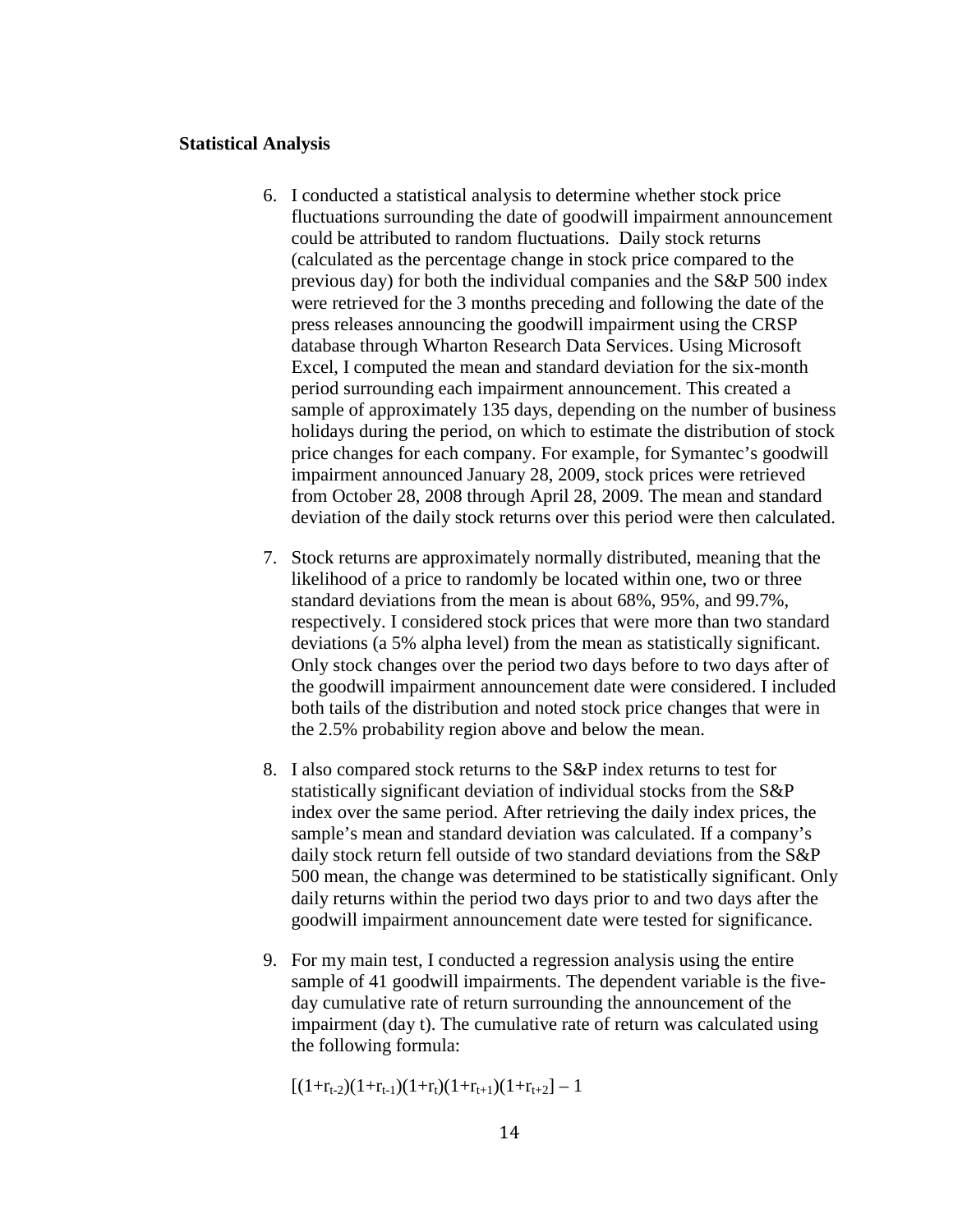Where *r* is the percentage return for a single day.

I also estimated the regression using a three-day cumulative rate of return as the dependent variable. The narrow 3-day cumulative return window limits the influence of events unrelated to the announcement that affect stock prices at the cost of possibly missing the full impact of the market's response to the announcement.

The independent variables for each regression include the amount of the impairment as a percentage of total assets, the delay in recording the impairment measured as the number of days from September 30, 2007, and an interaction variable calculated by multiplying the magnitude and time delay variables.

- 10. One concern with the regression procedure outlined above is that the results can be disproportionately influenced by extreme observations. To address this issue, I excluded the outlying smallest and largest goodwill impairments as a percentage of total assets. These were Symantec's goodwill impairment on January 28, 2009 and Huntington Bancshares' goodwill impairment on June 23, 2009.
- 11. Because the regression in step 8 included all impairments, it is possible that stock return changes could have been diluted by investors' diminished reactions to subsequent impairments. For instance, Symantec incurred a \$7 billion goodwill impairment on January 28, 2009 and then on May 5, 2009 recognized a \$413 million impairment. Because the first impairment was much larger than the second, it is possible that investors reacted less severely to the second impairment than they would have to a \$413 million goodwill impairment on its own. To test if subsequent impairments affect stock prices less than independent impairments, the 5-day and 3-day regression processes from step 8 were repeated, but with a sample including only the initial instances of impairment for each of the 30 companies.
- 12. The previous regression analyses examined abnormal changes in stock returns compared to the companies' historical stock returns. But these regressions do not account for changes in the S&P 500 index prices, which reflect overall market trends. To analyze stock return changes that account for S&P index trends, the regression analysis process from steps 9 and 10 was repeated using the individual firm stock price adjusted for fluctuations in the S&P 500. The cumulative 5-day and 3-day returns for the S&P 500 Index prices were subtracted from the corresponding cumulative 5-day and 3-day returns for individual firm stocks.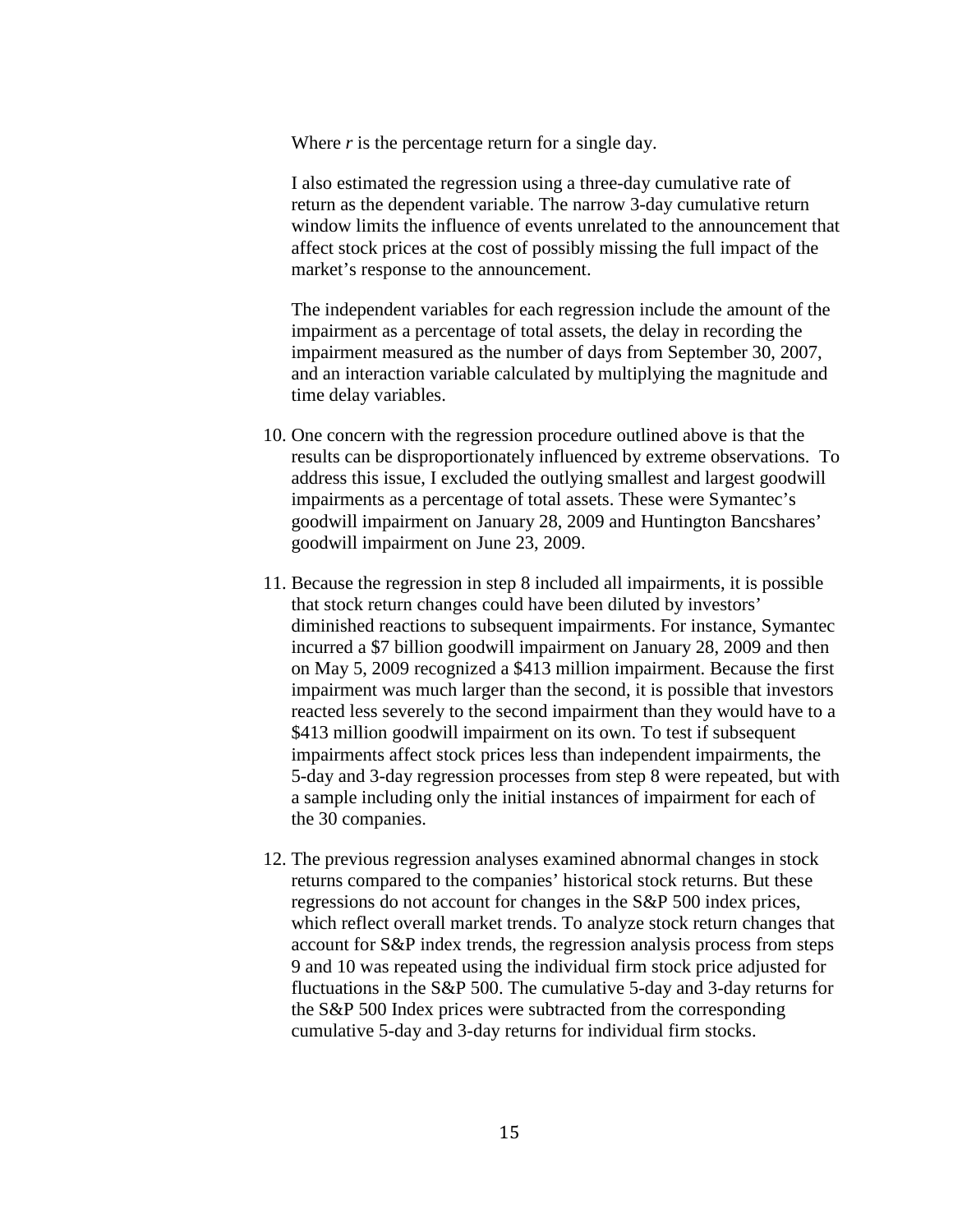The result of this difference was used as the y-value for the regression analysis, while the x-values of impairment magnitude, days passed, and interaction variable between impairment magnitude and days remained the same.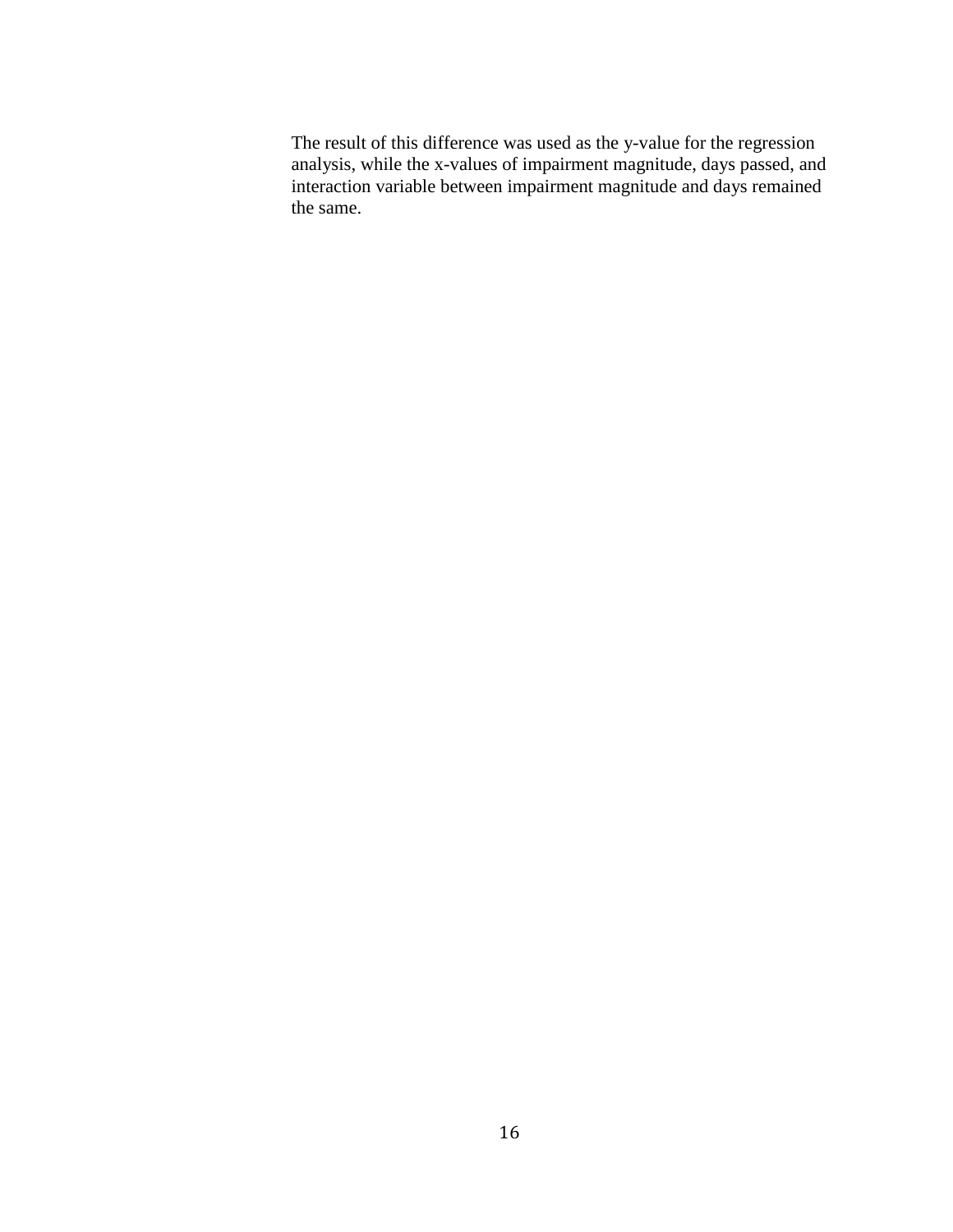# **Results**

As displayed in Table 2 on the following page, 13 of the 30 companies (15 of the 41 total impairments) from the sample had statistically significant stock price changes within five days of the announcement of the goodwill impairment. Table 2 below also displays whether or not the abnormal stock price change within the 5-day period was a positive or negative change in return.

| <b>Company</b>            | <b>Date</b>    | <b>Goodwill Impairment</b><br><b>Amount (In Millions)</b> | <b>Stock Price Change</b> |
|---------------------------|----------------|-----------------------------------------------------------|---------------------------|
| Symantec                  | 1/28/2009 \$   | 7,005.00 Positive                                         |                           |
| Symantec                  | 5/6/2009 \$    |                                                           | 413.00 Negative           |
| Harman                    | $2/4/2009$ \$  |                                                           | 325.45 Negative           |
| Gannett                   | 10/24/2008 \$  | 2,491.00 Positive                                         |                           |
| Gannett                   | $1/30/2009$ \$ |                                                           | 4,967.00 Negative         |
| Office Depot              | $2/24/2009$ \$ |                                                           | 1,269.89 Negative         |
| <b>Masco</b>              | $2/14/2011$ \$ |                                                           | 721.00 Negative           |
| <b>Scripps</b>            | $2/29/2008$ \$ |                                                           | 411.01 Negative           |
| Ciena                     | $6/4/2009$ \$  |                                                           | 455.67 Positive           |
| Hospira                   | $2/14/2012$ \$ |                                                           | 245.00 Positive           |
| Sun Microsystems (Oracle) | 10/31/2008 \$  |                                                           | 1,445.00 Negative         |
| Terex                     | $2/11/2009$ \$ |                                                           | 459.90 Negative           |
| Tyco                      | $4/30/2009$ \$ | 2,705.00 Positive                                         |                           |
| <b>Best Buy</b>           | $3/29/2012$ \$ |                                                           | 1,207.00 Negative         |
| Legg Mason                | $2/1/2013$ \$  |                                                           | 734.00 Negative           |

<span id="page-22-0"></span>Table 2: Significant Stock Return Fluctuations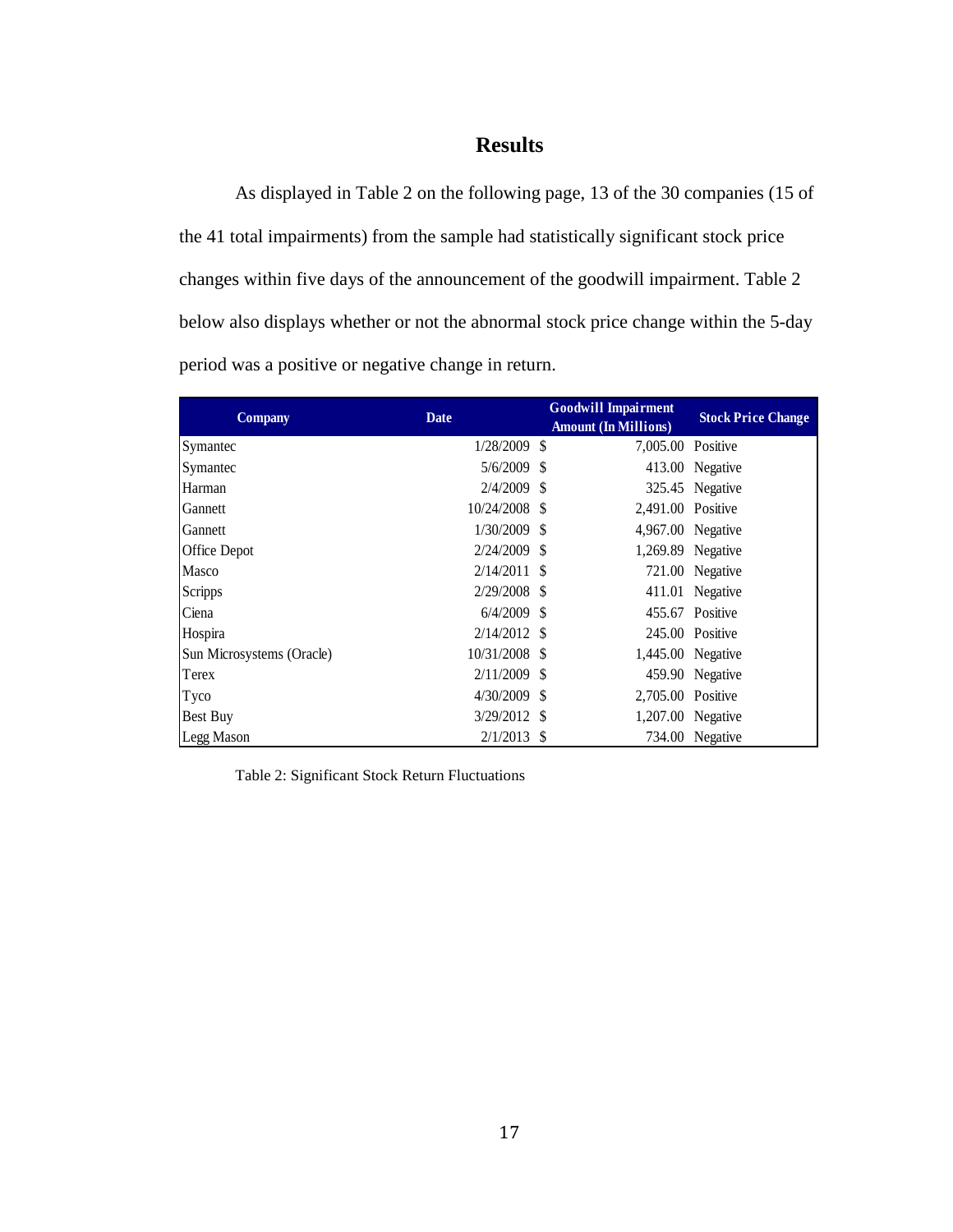

Figure 2: Timing of Significant Stock Return Fluctuations

<span id="page-23-0"></span>The following tables and figures display the results from the five different regression analyses conducted using the regression data analysis tool in Microsoft Excel. Though many statistics are listed for each results section, the most pertinent for the discussion of the impact of goodwill impairment are the coefficients, t-statistic, and associated p-value. Following each results display is a translation of those statistics into the context of the impact of goodwill impairments on stock price. An alpha level of  $\alpha$  = .05 and p-value of .10 or lower was used to determine significant values.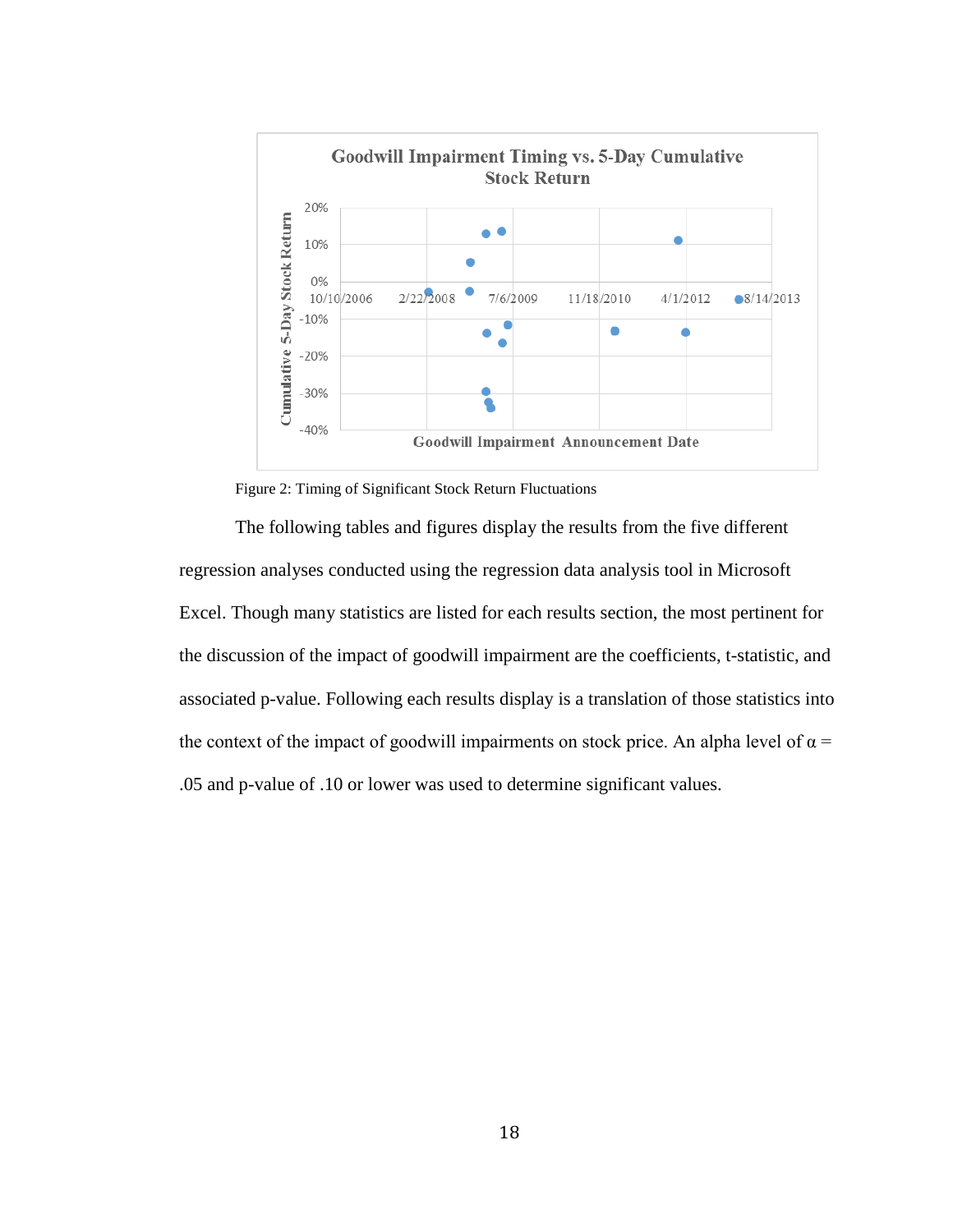# **Regression Analysis: Cumulative 5-Day Return (Whole Sample)**

SUMMARY OUTPUT

| <b>Regression Statistics</b>                 |                |                       |                |                         |                |             |                  |             |
|----------------------------------------------|----------------|-----------------------|----------------|-------------------------|----------------|-------------|------------------|-------------|
| Multiple R                                   | 0.302831882    |                       |                |                         |                |             |                  |             |
| R Square                                     | 0.091707149    |                       |                |                         |                |             |                  |             |
| Adjusted R Square                            | 0.018061782    |                       |                |                         |                |             |                  |             |
| <b>Standard Error</b>                        | 0.129071849    |                       |                |                         |                |             |                  |             |
| <b>Observations</b>                          | 41             |                       |                |                         |                |             |                  |             |
| <b>ANOVA</b>                                 |                |                       |                |                         |                |             |                  |             |
|                                              | df             | SS                    | <b>MS</b>      | F                       | Significance F |             |                  |             |
| Regression                                   | 3              | 0.062236058           | 0.020745353    | .245253479              | 0.307253974    |             |                  |             |
| Residual                                     | 37             | 0.61640306            | 0.016659542    |                         |                |             |                  |             |
| Total                                        | 40             | 0.678639118           |                |                         |                |             |                  |             |
|                                              | Coefficients   | <b>Standard Error</b> | t Stat         | $P$ -value              | Lower 95%      | Upper 95%   | Lower 95.0%      | Upper 95.0% |
| Intercept                                    | $-0.109062877$ | 0.066363199           |                | 1.643424055 0.108767583 | $-0.243527491$ | 0.025401736 | $-0.243527491$   | 0.025401736 |
| Impairment/Total Assets                      | 0.383953181    | 0.576354516           | 0.666175367    | 0.509431576             | -0.783851996   | .551758359  | $-0.783851996$   | 1.551758359 |
| Days                                         | 0.000134942    | 0.000101991           | 1.323084307    | 0.193926091             | $-7.17106E-05$ | 0.000341595 | $-7.17106E - 05$ | 0.000341595 |
| Impairment/Total Assets and Days Interaction | $-0.00104205$  | 0.001103302           | $-0.944483167$ | 0.35104991              | $-0.003277551$ | 0.001193452 | $-0.003277551$   | 0.001193452 |

<span id="page-24-1"></span>Table 3: Regression Results Cumulative 5-Day Return Whole Sample



<span id="page-24-0"></span>Figure 3: Cumulative 5-Day Return Whole Sample and Impairment Magnitude Correlation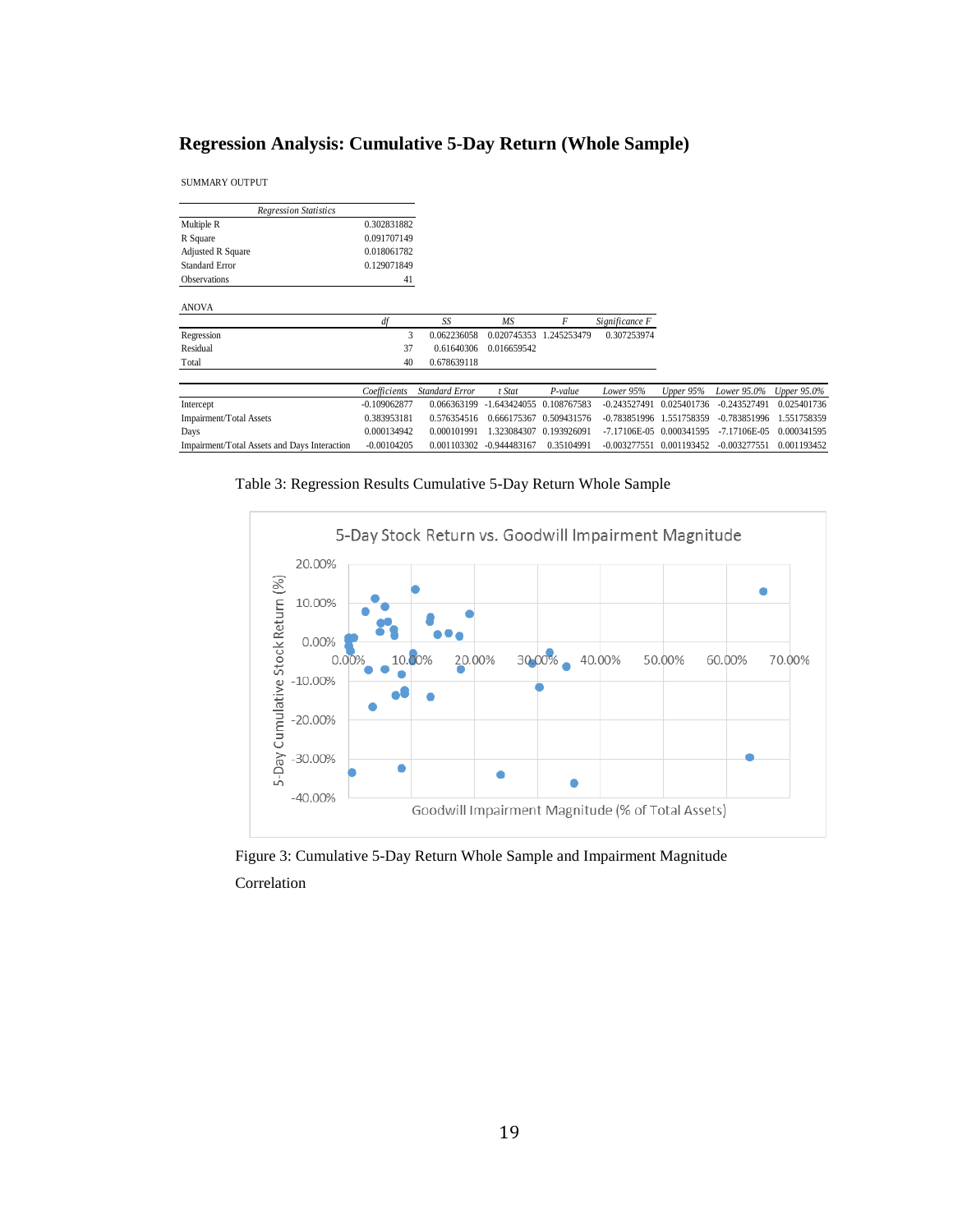

<span id="page-25-0"></span>Figure 4: Cumulative 5-Day Return Whole Sample and Impairment Timing Correlation

These results display the relationship between individual firm stock returns and the size of goodwill impairment and the length of time that has passed expressed as a number of days since September 30, 2007. Because an alpha level of  $\alpha$  = .05 requires the p-value for a regression variable to be less than .10 in order to be statistically significant, these results do not support the hypothesis that stock returns are affected by goodwill impairments. For example, the p-value for the "Impairment/Total Assets" xvariable is .51. This means that there is a 51% chance that the results of this regression are due to random chance, a probability that is too high to draw any conclusions about a correlation between stock return changes and the size of goodwill impairments. The pvalues for the other two x-variables are similarly high, and thus the results do not support my hypothesis.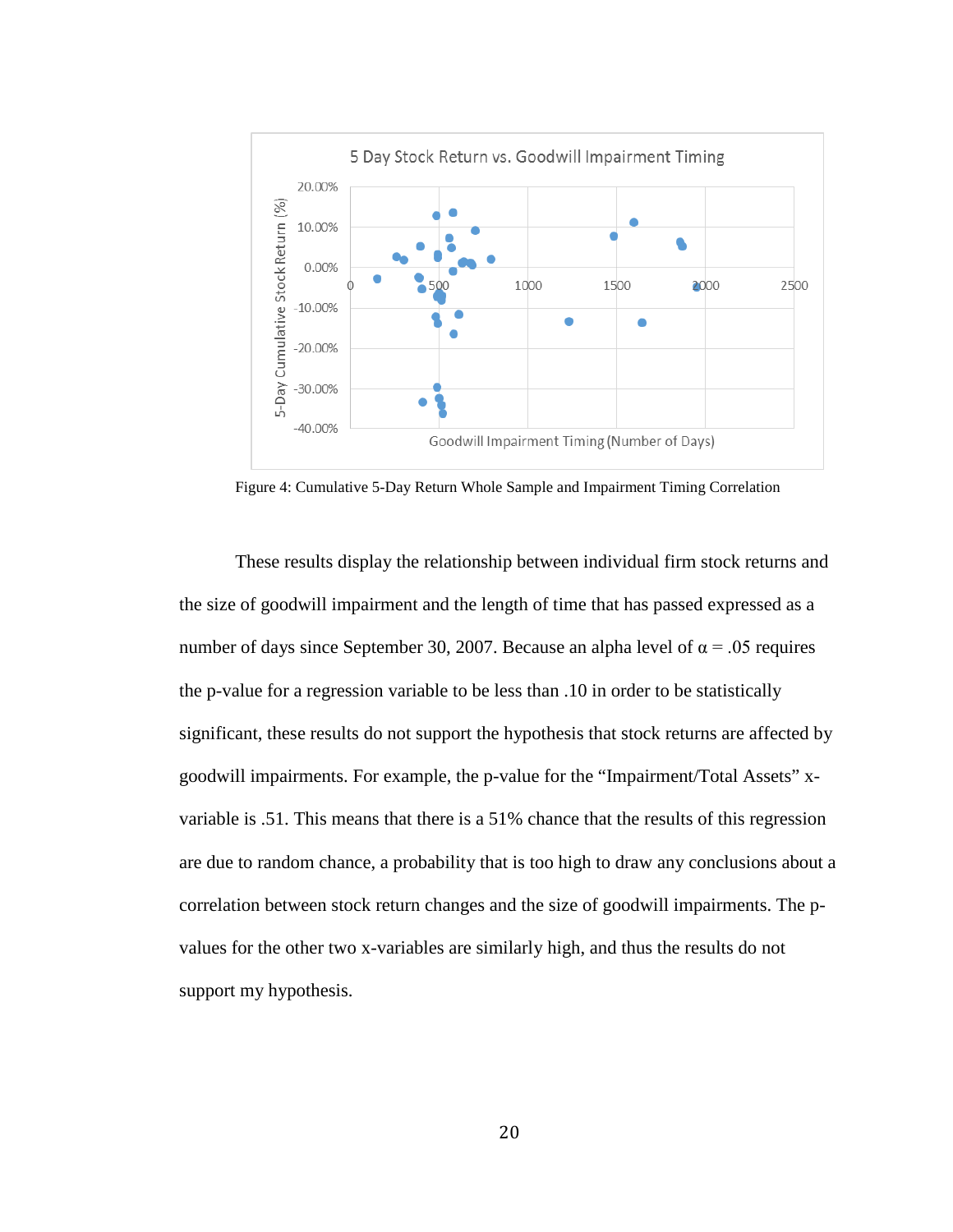# **Regression Analysis: Cumulative 3-Day Return (Whole Sample)**

SUMMARY OUTPUT

| <b>Regression Statistics</b>                 |                |                       |                              |                         |                          |             |                |             |
|----------------------------------------------|----------------|-----------------------|------------------------------|-------------------------|--------------------------|-------------|----------------|-------------|
| Multiple R                                   | 0.200465616    |                       |                              |                         |                          |             |                |             |
| R Square                                     | 0.040186463    |                       |                              |                         |                          |             |                |             |
| <b>Adjusted R Square</b>                     | $-0.037636256$ |                       |                              |                         |                          |             |                |             |
| <b>Standard Error</b>                        | 0.117263364    |                       |                              |                         |                          |             |                |             |
| <b>Observations</b>                          | 41             |                       |                              |                         |                          |             |                |             |
| <b>ANOVA</b>                                 |                |                       |                              |                         |                          |             |                |             |
|                                              | df             | SS                    | MS                           | F                       | Significance F           |             |                |             |
| Regression                                   | 3              | 0.021301949           |                              | 0.00710065 0.516384722  | 0.673571396              |             |                |             |
| Residual                                     | 37             | 0.508775773           | 0.013750697                  |                         |                          |             |                |             |
| Total                                        | 40             | 0.530077722           |                              |                         |                          |             |                |             |
|                                              | Coefficients   | <b>Standard Error</b> | t Stat                       | P-value                 | Lower 95%                | Upper $95%$ | Lower 95.0%    | Upper 95.0% |
| Intercept                                    | $-0.082165266$ | 0.060291783           | -1.362793752                 | 0.181184824             | $-0.204328023$           | 0.039997491 | $-0.204328023$ | 0.039997491 |
| Impairment/Total Assets                      | 0.204786428    | 0.523625176           | 0.391093549                  | 0.69797119              | $-0.856178956$           | 1.265751813 | $-0.856178956$ | 1.265751813 |
| Days                                         | 8.05121E-05    | 9.26599E-05           |                              | 0.868899656 0.390503583 | $-0.000107235$           | 0.000268259 | $-0.000107235$ | 0.000268259 |
| Impairment/Total Assets and Days Interaction | $-0.000516081$ | 0.001002363           | $-0.514864521$ $0.609709973$ |                         | -0.002547062 0.001514899 |             | $-0.002547062$ | 0.001514899 |

<span id="page-26-1"></span>Table 4: Regression Results Cumulative 3-Day Return Whole Sample



<span id="page-26-0"></span>Figure 5: Cumulative 3-Day Return Whole Sample and Impairment Magnitude Correlation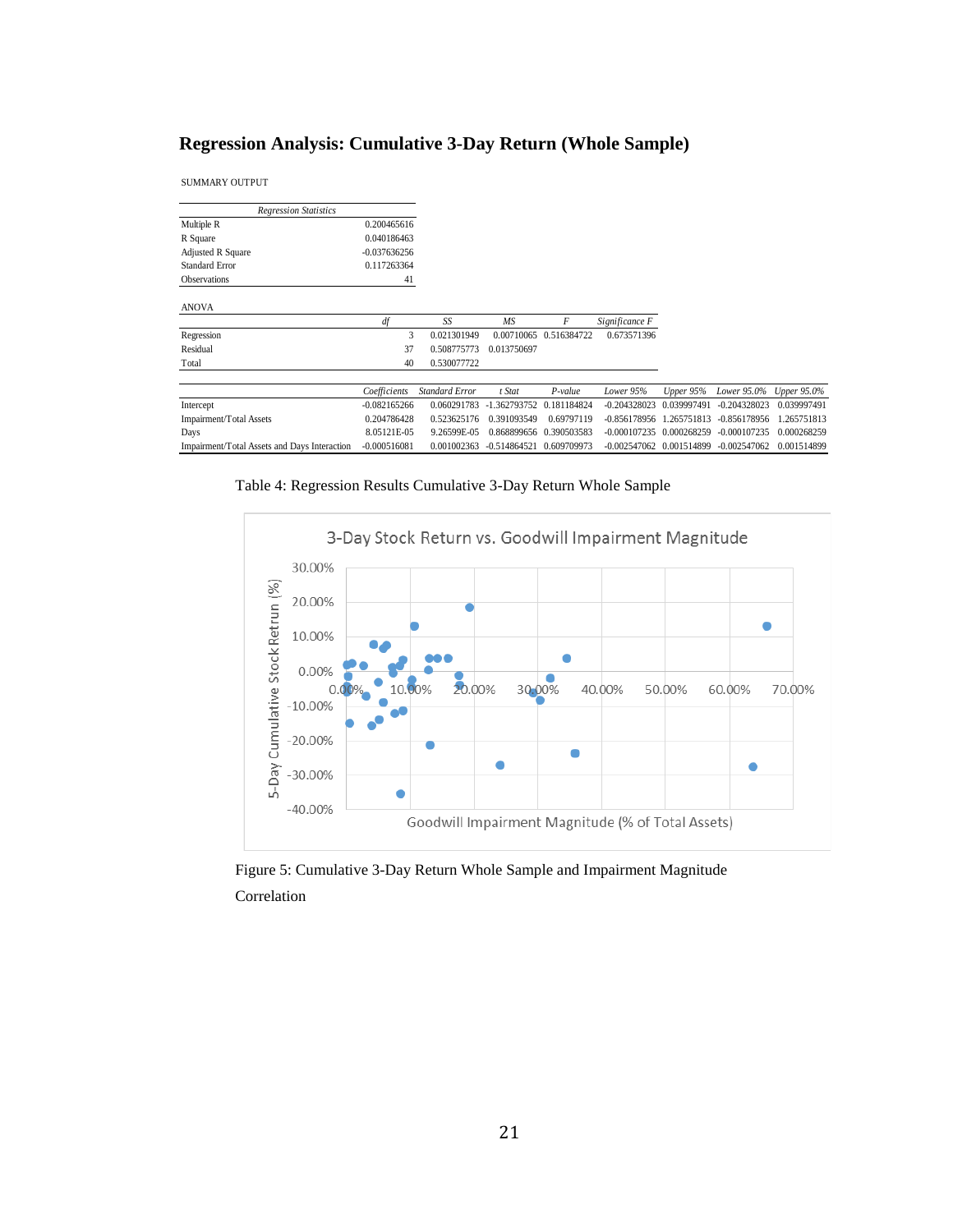

Figure 6: Cumulative 3-Day Return Whole Sample and Impairment Timing Correlation

<span id="page-27-0"></span>To help compensate for the possibility that other factors could have also affected stock prices in the days surrounding the impairment announcement, the cumulative return was narrowed to the three days surrounding the press release in order to concentrate the regression y-values. This analysis uses the same x-variables as the previous 5-day regression, and has similar results. The p-values for all three x-variables are greater than the alpha level, and therefore the results do not support the hypothesis that stock returns are correlated with goodwill impairments.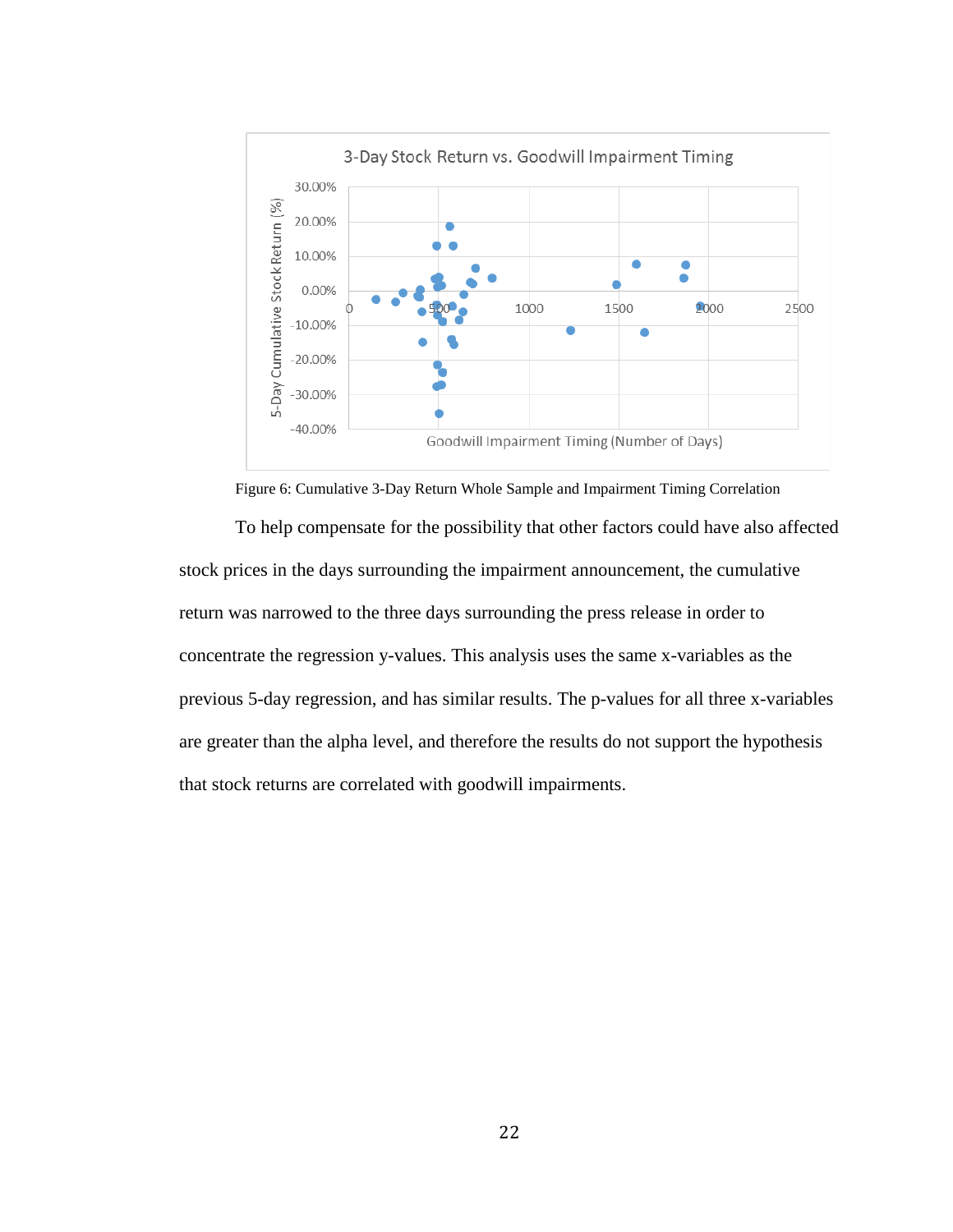# **Regression Analysis: Cumulative 5-Day Return (Without Outliers)**

SUMMARY OUTPUT

| <b>Regression Statistics</b>                 |                |                       |                              |             |                |             |                |             |
|----------------------------------------------|----------------|-----------------------|------------------------------|-------------|----------------|-------------|----------------|-------------|
| Multiple R                                   | 0.433912123    |                       |                              |             |                |             |                |             |
| R Square                                     | 0.18827973     |                       |                              |             |                |             |                |             |
| Adjusted R Square                            | 0.118703707    |                       |                              |             |                |             |                |             |
| <b>Standard Error</b>                        | 0.121987784    |                       |                              |             |                |             |                |             |
| <b>Observations</b>                          | 39             |                       |                              |             |                |             |                |             |
| <b>ANOVA</b>                                 |                |                       |                              |             |                |             |                |             |
|                                              | df             | SS                    | <b>MS</b>                    | F           | Significance F |             |                |             |
| Regression                                   | 3              | 0.120808615           | 0.040269538                  | 2.706100781 | 0.060124068    |             |                |             |
| Residual                                     | 35             | 0.520835679           | 0.014881019                  |             |                |             |                |             |
| Total                                        | 38             | 0.641644294           |                              |             |                |             |                |             |
|                                              |                |                       |                              |             |                |             |                |             |
|                                              | Coefficients   | <b>Standard Error</b> | t Stat                       | $P$ -value  | Lower 95%      | Upper 95%   | Lower 95.0%    | Upper 95.0% |
| Intercept                                    | $-0.074262627$ | 0.06448018            | $-1.151712459$               | 0.257246024 | $-0.205164352$ | 0.056639098 | $-0.205164352$ | 0.056639098 |
| Impairment/Total Assets                      | 0.030168757    | 0.562326627           | 0.053649882                  | 0.957519179 | $-1.111414986$ | 1.1717525   | $-1.111414986$ | 1.1717525   |
| Days                                         | 0.000107635    | 9.70258E-05           | 1.109341106                  | 0.274847408 | $-8.93381E-05$ | 0.000304607 | $-8.93381E-05$ | 0.000304607 |
| Impairment/Total Assets and Days Interaction | $-0.000757375$ | 0.001050532           | $-0.720944113$ $0.475732181$ |             | $-0.002890068$ | 0.001375318 | $-0.002890068$ | 0.001375318 |

<span id="page-28-1"></span>Table 5: Regression Results Cumulative 5-Day Return Without Outliers



<span id="page-28-0"></span>Figure 7: Cumulative 5-Day Return Without Outliers and Impairment Magnitude Correlation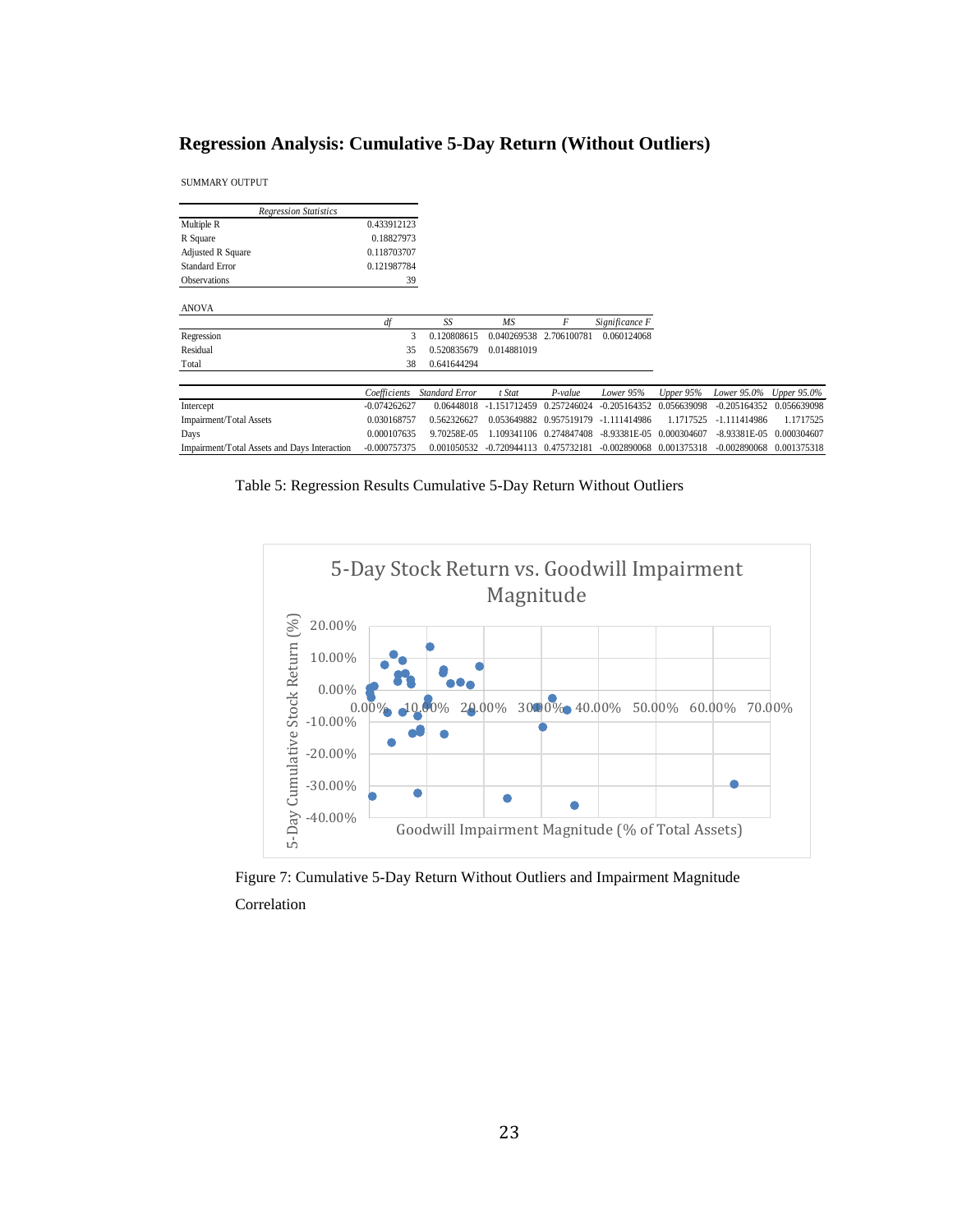

<span id="page-29-0"></span>Figure 8: Cumulative 5-Day Return Without Outliers and Impairment Timing Correlation

To compensate for the possibility that outliers were distorting the correlation between the variables in the previous regressions, the largest and smallest goodwill impairments as a percentage of total assets were removed from the regression. The pvalues were greater, however, than the regression which included the outlying goodwill impairment instances and thus do not suggest any relationship between stock returns and goodwill impairments.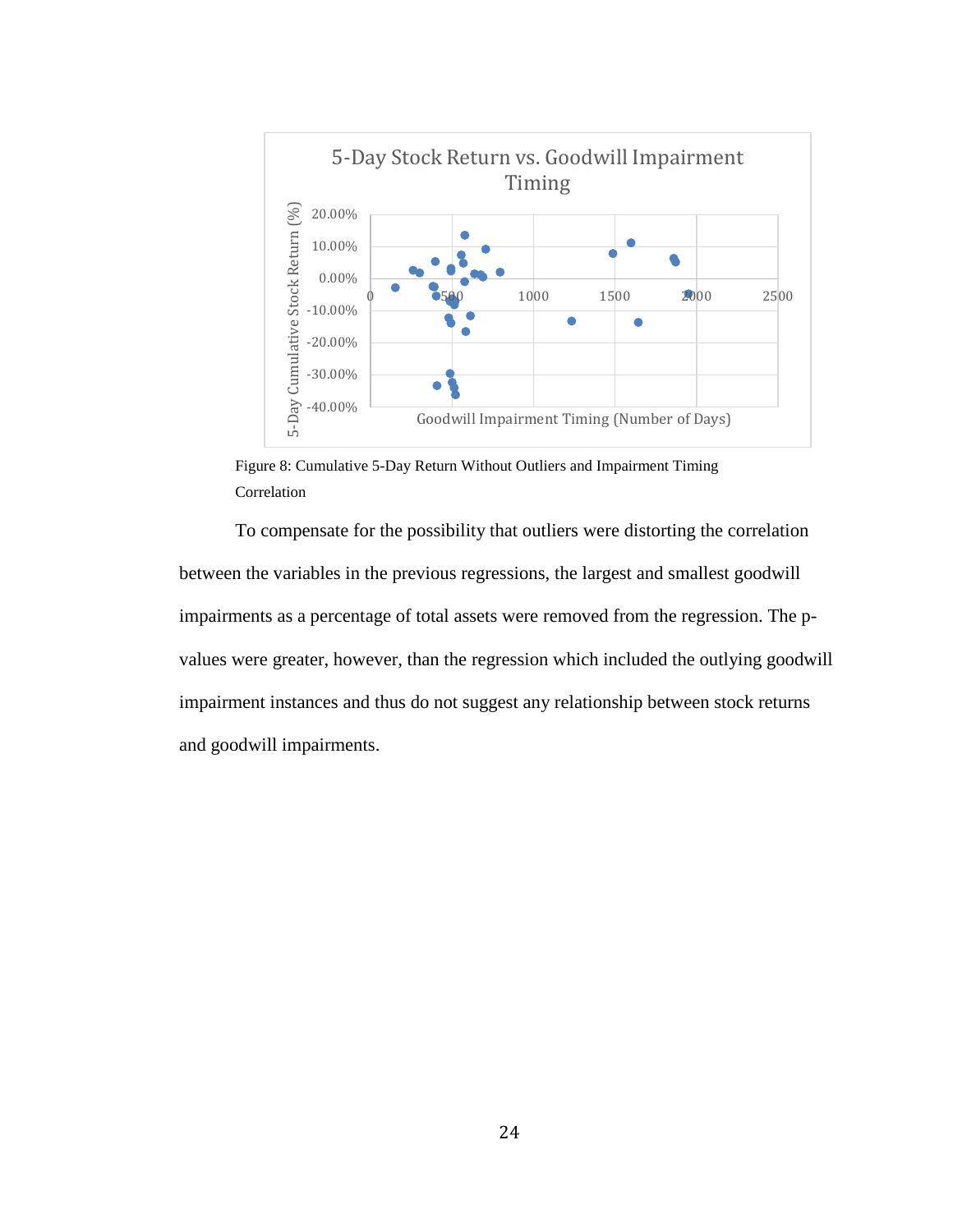# **Regression Analysis: Cumulative 3-Day Return (Without Outliers)**

SUMMARY OUTPUT

| <b>Regression Statistics</b>                 |                |                       |                |                         |                |             |                |                    |
|----------------------------------------------|----------------|-----------------------|----------------|-------------------------|----------------|-------------|----------------|--------------------|
| Multiple R                                   | 0.330511521    |                       |                |                         |                |             |                |                    |
| R Square                                     | 0.109237865    |                       |                |                         |                |             |                |                    |
| Adjusted R Square                            | 0.032886825    |                       |                |                         |                |             |                |                    |
| <b>Standard Error</b>                        | 0.112772279    |                       |                |                         |                |             |                |                    |
| <b>Observations</b>                          | 39             |                       |                |                         |                |             |                |                    |
|                                              |                |                       |                |                         |                |             |                |                    |
| <b>ANOVA</b>                                 |                |                       |                |                         |                |             |                |                    |
|                                              | df             | SS                    | <b>MS</b>      | F                       | Significance F |             |                |                    |
| Regression                                   | 3              | 0.05458637            | 0.018195457    | 1.430731855             | 0.250312954    |             |                |                    |
| Residual                                     | 35             | 0.445115542           | 0.012717587    |                         |                |             |                |                    |
| Total                                        | 38             | 0.499701913           |                |                         |                |             |                |                    |
|                                              |                |                       |                |                         |                |             |                |                    |
|                                              | Coefficients   | <b>Standard Error</b> | t Stat         | $P$ -value              | Lower 95%      | Upper $95%$ | Lower 95.0%    | <b>Upper 95.0%</b> |
| Intercept                                    | $-0.05169627$  | 0.059609058           | $-0.867255278$ | 0.391709375             | $-0.172709091$ | 0.069316551 | $-0.172709091$ | 0.069316551        |
| Impairment/Total Assets                      | $-0.07592423$  | 0.519845949           | $-0.146051402$ | 0.884718766             | $-1.131267613$ | 0.979419153 | $-1.131267613$ | 0.979419153        |
| Days                                         | 6.00213E-05    | 8.9696E-05            |                | 0.669163638 0.507781403 | $-0.000122071$ | 0.000242114 | $-0.000122071$ | 0.000242114        |
| Impairment/Total Assets and Days Interaction | $-0.000318971$ | 0.00097117            | $-0.328440017$ | 0.744535995             | $-0.002290551$ | 0.001652609 | $-0.002290551$ | 0.001652609        |

<span id="page-30-1"></span>



<span id="page-30-0"></span>Figure 9: Cumulative 3-Day Return Without Outliers and Impairment Magnitude Correlation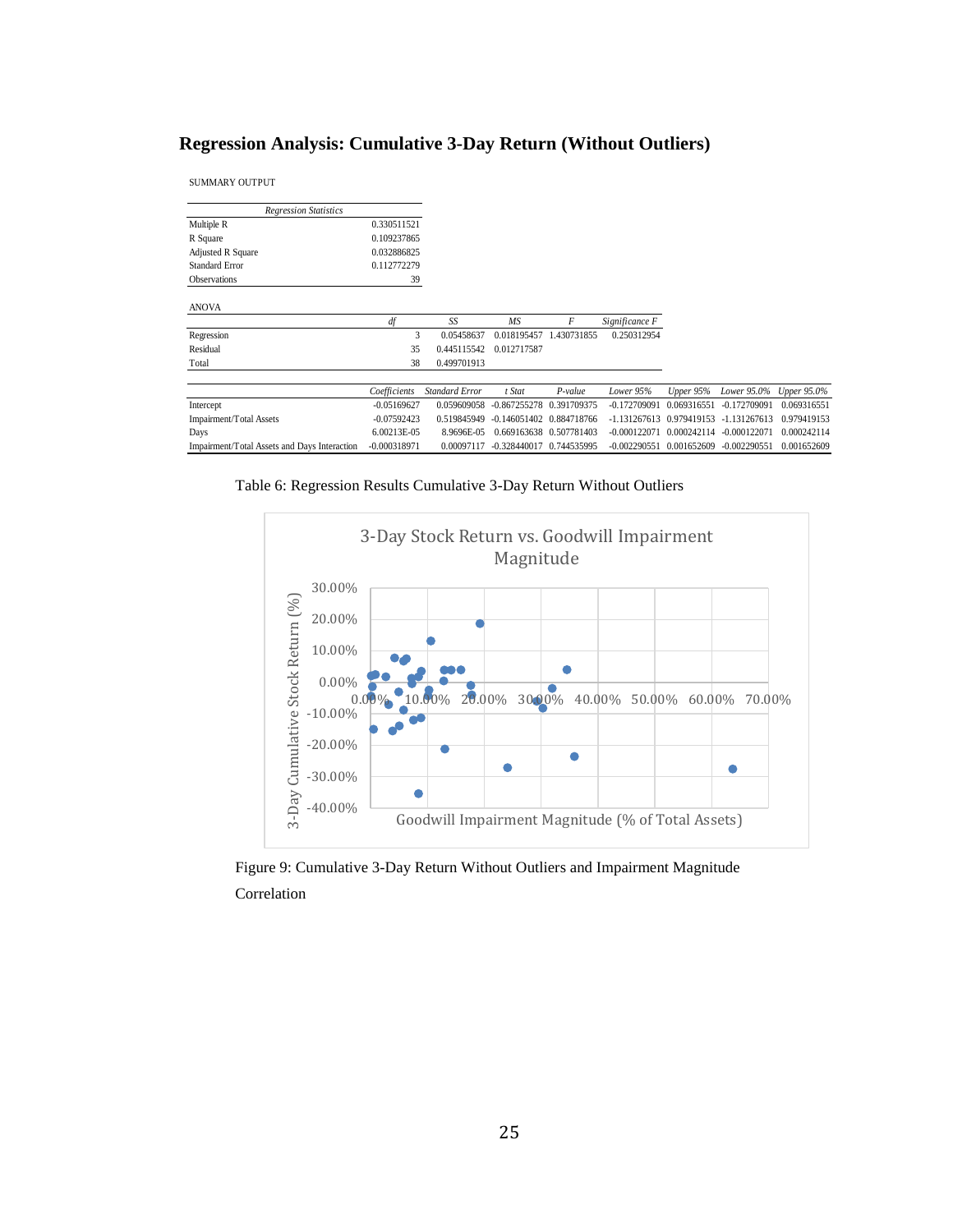

<span id="page-31-0"></span>Figure 10: Cumulative 3-Day Return Without Outliers and Impairment Timing Correlation

A 3-day cumulative return y-variable was used in this regression to focus the

response of stock prices to goodwill impairments. The p-values for all three x-variables

were .50 or greater, causing this regression to fail to support my hypothesis.

## **Regression Analysis: Cumulative 5-Day Return (First Impairment Only)**

| SUMMARY OUTPUT |  |
|----------------|--|
|                |  |

| <b>Regression Statistics</b>                 |                |                       |                |             |                |             |                |             |
|----------------------------------------------|----------------|-----------------------|----------------|-------------|----------------|-------------|----------------|-------------|
| Multiple R                                   | 0.246004315    |                       |                |             |                |             |                |             |
| R Square                                     | 0.060518123    |                       |                |             |                |             |                |             |
| Adjusted R Square                            | $-0.047883632$ |                       |                |             |                |             |                |             |
| <b>Standard Error</b>                        | 0.126278396    |                       |                |             |                |             |                |             |
| <b>Observations</b>                          | 30             |                       |                |             |                |             |                |             |
| <b>ANOVA</b>                                 |                |                       |                |             |                |             |                |             |
|                                              | df             | SS                    | MS             | F           | Significance F |             |                |             |
| Regression                                   | 3              | 0.026707209           | 0.008902403    | 0.558276229 | 0.647285803    |             |                |             |
| Residual                                     | 26             | 0.414602063           | 0.015946233    |             |                |             |                |             |
| Total                                        | 29             | 0.441309271           |                |             |                |             |                |             |
|                                              | Coefficients   | <b>Standard Error</b> | t Stat         | P-value     | Lower 95%      | Upper 95%   | Lower 95.0%    | Upper 95.0% |
| Intercept                                    | $-0.125410077$ | 0.075630862           | $-1.658186526$ | 0.109297881 | $-0.280871541$ | 0.030051387 | $-0.280871541$ | 0.030051387 |
| Impairment/Total Assets                      | 0.491333923    | 0.632328733           | 0.777022927    | 0.444157785 | $-0.808436402$ | 1.791104247 | $-0.808436402$ | 1.791104247 |
| Days                                         | 9.50216E-05    | 0.00011601            | 0.819083431    | 0.420183666 | $-0.00014344$  | 0.000333483 | $-0.00014344$  | 0.000333483 |
| Impairment/Total Assets and Days Interaction | $-0.000622456$ | 0.001207664           | $-0.515421261$ | 0.610613701 | $-0.003104844$ | 0.001859933 | $-0.003104844$ | 0.001859933 |

<span id="page-31-1"></span>Table 7: Regression Results Cumulative 5-Day Return First Impairment Only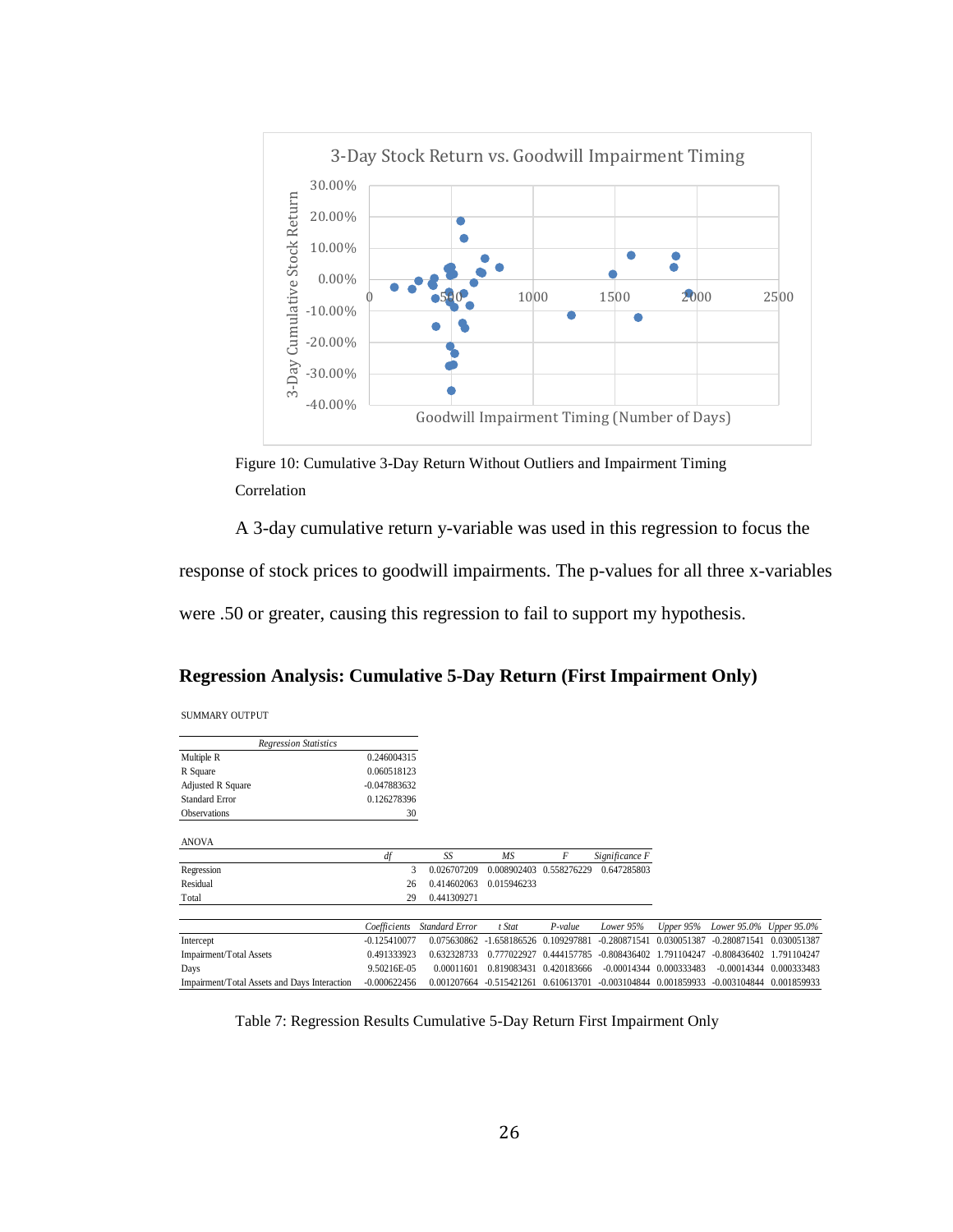

<span id="page-32-0"></span>Figure 11: Cumulative 5-Day Return First Impairment Only and Impairment Magnitude Correlation



<span id="page-32-1"></span>Figure 12: Cumulative 5-Day Return First Impairment Only and Impairment Timing Correlation

To isolate the response of stock prices to the first goodwill impairment, all subsequent impairments announced by each firm were removed from the regression sample. By only including the initial impairment, all companies represented an equal weight in the regression analysis. The p-values for each x-variable remained above .10,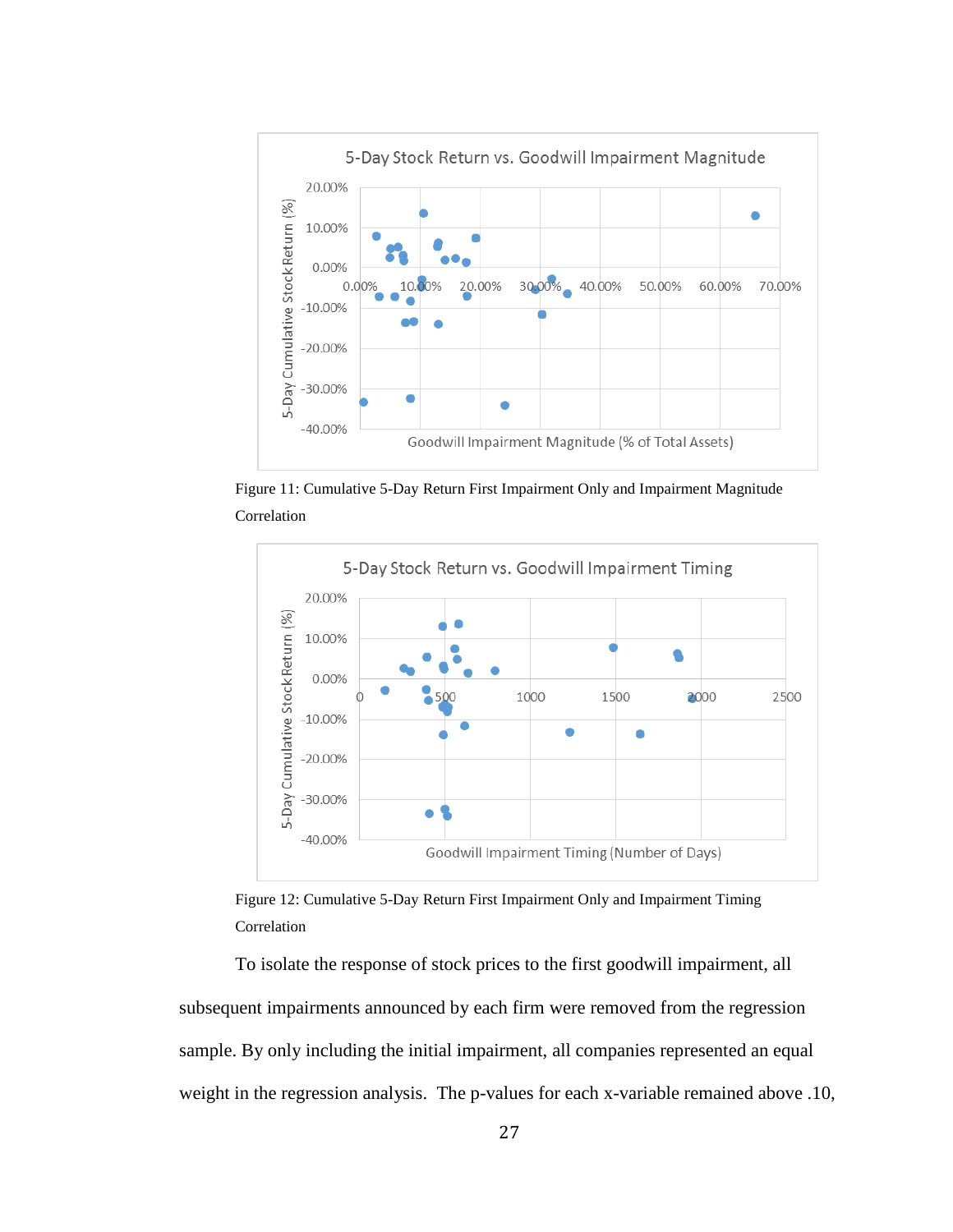and therefore the regression does not support the hypothesis that stock price changes are related to goodwill impairment.

# **Regression Analysis: Cumulative 3-Day Return (First Impairment Only)**

| <b>SUMMARY OUTPUT</b> |  |
|-----------------------|--|
|                       |  |

| <b>Regression Statistics</b> |                |                       |             |             |                |          |
|------------------------------|----------------|-----------------------|-------------|-------------|----------------|----------|
| Multiple R                   | 0.310961712    |                       |             |             |                |          |
| R Square                     | 0.096697186    |                       |             |             |                |          |
| <b>Adjusted R Square</b>     | $-0.007530061$ |                       |             |             |                |          |
| <b>Standard Error</b>        | 0.115367491    |                       |             |             |                |          |
| <b>Observations</b>          | 30             |                       |             |             |                |          |
| <b>ANOVA</b>                 | df             | SS.                   | MS          | F           | Significance F |          |
| Regression                   | 3              | 0.037044243           | 0.012348081 | 0.927753429 | 0.441290081    |          |
| Residual                     | 26             | 0.346051109           | 0.013309658 |             |                |          |
| Total                        | 29             | 0.383095351           |             |             |                |          |
|                              | Coefficients   | <b>Standard Error</b> | t Stat      | $P$ -value  | Lower 95%      | Upper 95 |

|                                                           |               | Coefficients Standard Error | t Stat | P-value                               | Lower 95% Upper 95% Lower 95.0% Upper 95.0%                                            |  |  |
|-----------------------------------------------------------|---------------|-----------------------------|--------|---------------------------------------|----------------------------------------------------------------------------------------|--|--|
| Intercept                                                 | $-0.11235413$ |                             |        |                                       | 0.069096086 -1.626056357 0.115998969 -0.254383168 0.029674909 -0.254383168 0.029674909 |  |  |
| Impairment/Total Assets                                   | 0.369140565   |                             |        |                                       | 0.577693272 0.638990591 0.52841877 -0.818324962 1.556606092 -0.818324962 1.556606092   |  |  |
| Days                                                      | 5.68515E-05   |                             |        | 0.000105986  0.536405569  0.596238499 | -0.000161006 0.000274709 -0.000161006 0.000274709                                      |  |  |
| Impairment/Total Assets and Days Interaction -0.000218482 |               |                             |        |                                       | 0.001103317 -0.198023028 0.844567195 -0.002486383 0.002049419 -0.002486383 0.002049419 |  |  |
|                                                           |               |                             |        |                                       |                                                                                        |  |  |

<span id="page-33-1"></span>



<span id="page-33-0"></span>Figure 13: Cumulative 3-Day Return First Impairment Only and Impairment Magnitude Correlation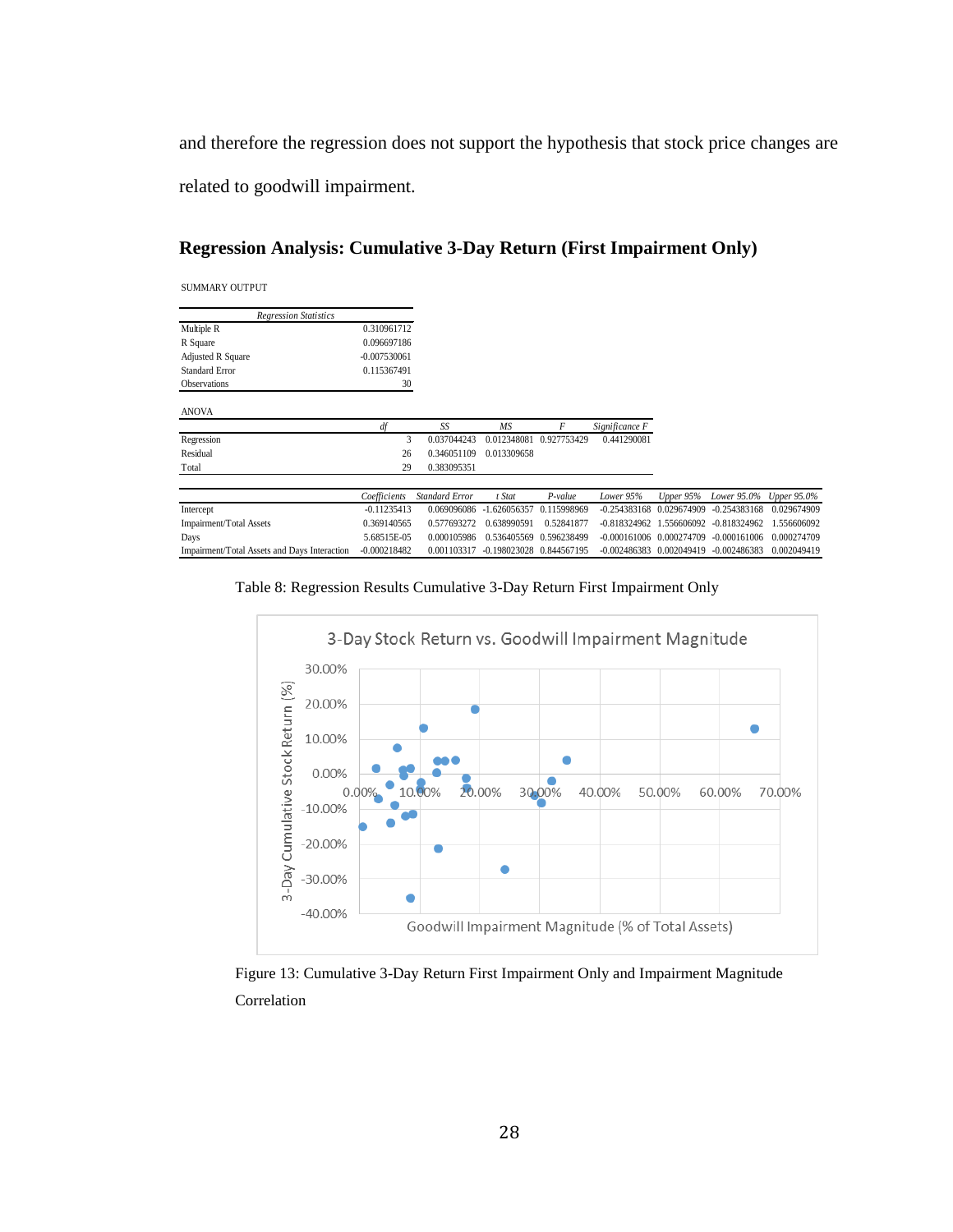

<span id="page-34-0"></span>Figure 14: Cumulative 3-Day Return First Impairment Only and Impairment Timing Correlation

A cumulative 3-day stock price regression which narrows the timeline around the date of goodwill impairment announcement also has p-values above the statistically significant level for all x-variables. Because none of the p-values fall below .10, this regression fails to support my hypothesis.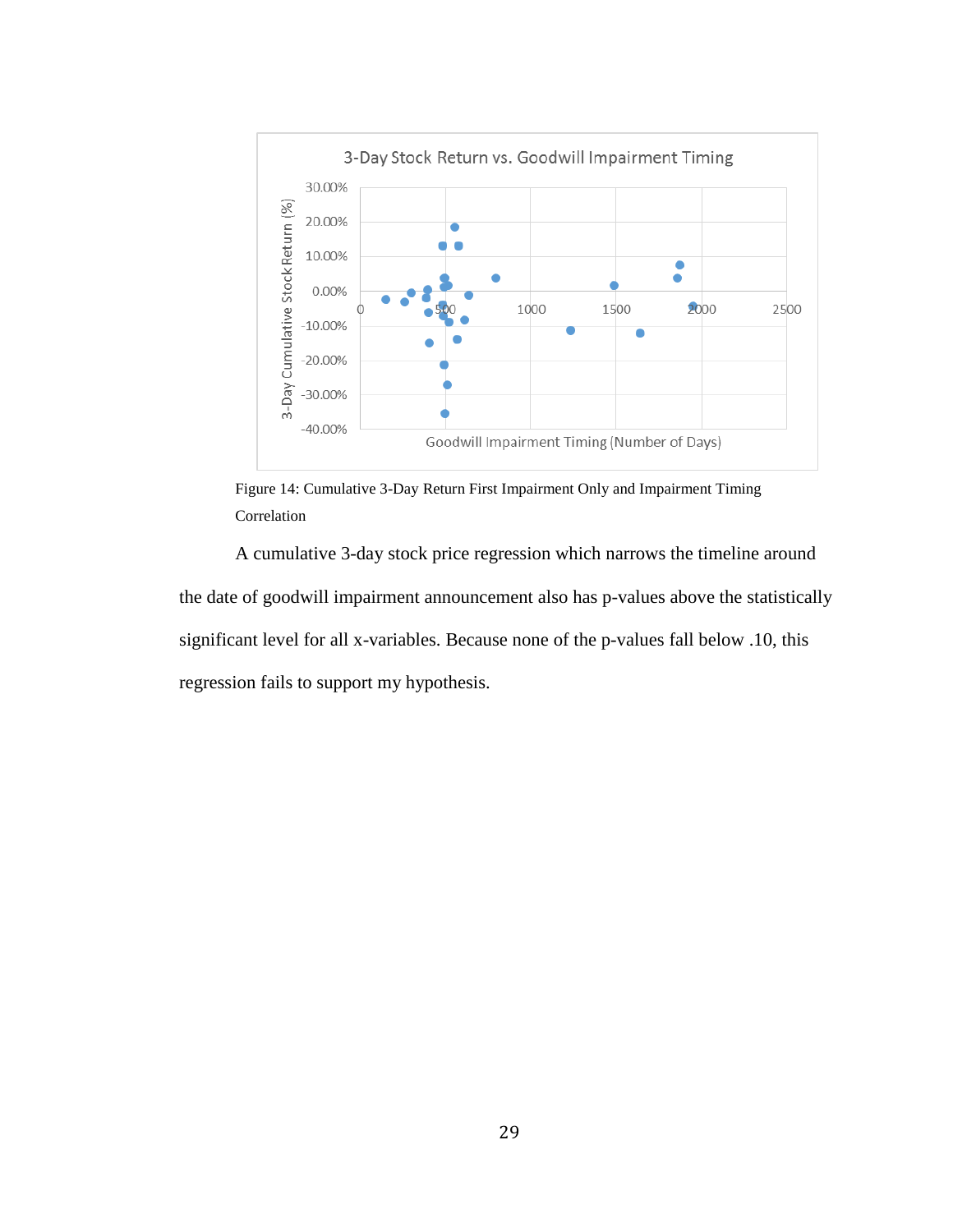#### **Regression Analysis: Cumulative 5-Day Return (Adjusted Firm Return)**

SUMMARY OUTPUT

| <b>Regression Statistics</b>                 |                  |                       |                |             |                |             |                |             |
|----------------------------------------------|------------------|-----------------------|----------------|-------------|----------------|-------------|----------------|-------------|
| Multiple R                                   | 0.224687821      |                       |                |             |                |             |                |             |
| R Square                                     | 0.050484617      |                       |                |             |                |             |                |             |
| Adjusted R Square                            | $-0.026503117$   |                       |                |             |                |             |                |             |
| <b>Standard Error</b>                        | 0.037350863      |                       |                |             |                |             |                |             |
| <b>Observations</b>                          | 41               |                       |                |             |                |             |                |             |
| <b>ANOVA</b>                                 |                  |                       |                |             |                |             |                |             |
|                                              | df               | SS                    | <b>MS</b>      | F           | Significance F |             |                |             |
| Regression                                   | 3                | 0.00274448            | 0.000914827    | 0.655748835 | 0.584482501    |             |                |             |
| Residual                                     | 37               | 0.051618218           | 0.001395087    |             |                |             |                |             |
| Total                                        | 40               | 0.054362698           |                |             |                |             |                |             |
|                                              |                  |                       |                |             |                |             |                |             |
|                                              | Coefficients     | <b>Standard Error</b> | t Stat         | P-value     | Lower 95%      | Upper 95%   | Lower 95.0%    | Upper 95.0% |
| Intercept                                    | $-0.012419235$   | 0.019204209           | $-0.646693398$ | 0.521822148 | $-0.051330659$ | 0.026492188 | $-0.051330659$ | 0.026492188 |
| Impairment/Total Assets                      | 0.013992879      | 0.166785699           | 0.083897352    | 0.933590336 | $-0.323947049$ | 0.351932806 | $-0.323947049$ | 0.351932806 |
| Days                                         | 1.98475E-05      | 2.95141E-05           | 0.672475673    | 0.50545914  | -3.99538E-05   | 7.96489E-05 | $-3.99538E-05$ | 7.96489E-05 |
| Impairment/Total Assets and Days Interaction | $-8.70384E - 05$ | 0.000319274           | $-0.272613544$ | 0.786666021 | $-0.000733949$ | 0.000559872 | $-0.000733949$ | 0.000559872 |

Table 9: Regression Results Cumulative 5-Day Adjusted Return

<span id="page-35-0"></span>After running six different regressions without resulting p-values below the significance level of .10, a regression was performed with a set of new y-values calculated by subtracting the cumulative S&P 500 return from the individual firm return over the same period. The x-variables remained constant from previous regressions. This adjusted firm return compensates for trends in the overall S&P 500 that may have distorted the changes in the individual returns. However, no p-value was determined significant, and therefore the regression does not support my hypothesis.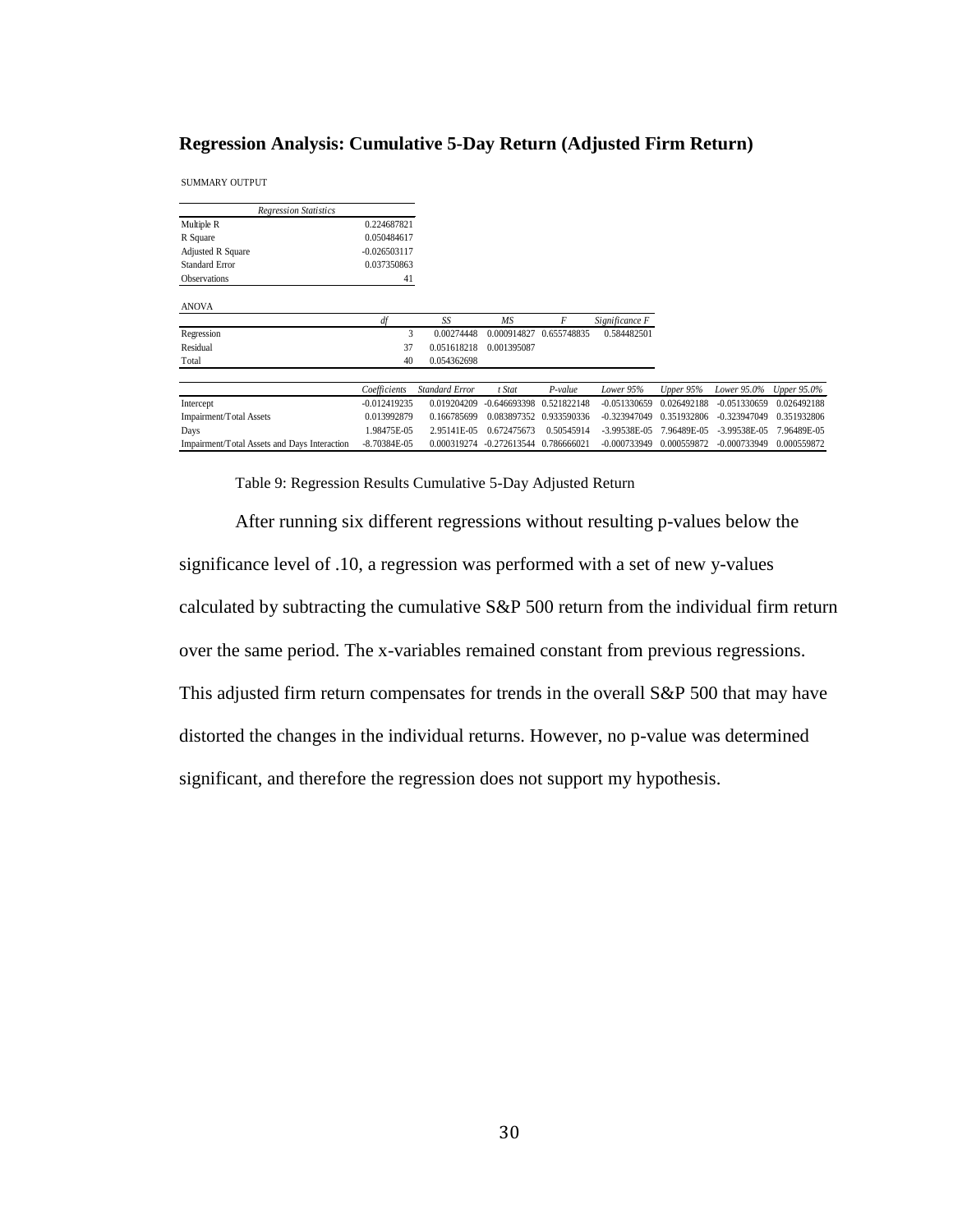# **Regression Analysis: Cumulative 3-Day Return (Adjusted Firm Return)**

SUMMARY OUTPUT

| <b>Regression Statistics</b>                 |                |                       |                |                         |                |             |                  |                    |
|----------------------------------------------|----------------|-----------------------|----------------|-------------------------|----------------|-------------|------------------|--------------------|
| Multiple R                                   | 0.237957176    |                       |                |                         |                |             |                  |                    |
| R Square                                     | 0.056623618    |                       |                |                         |                |             |                  |                    |
| Adjusted R Square                            | $-0.019866359$ |                       |                |                         |                |             |                  |                    |
| <b>Standard Error</b>                        | 0.031180503    |                       |                |                         |                |             |                  |                    |
| <b>Observations</b>                          | 41             |                       |                |                         |                |             |                  |                    |
| <b>ANOVA</b>                                 |                |                       |                |                         |                |             |                  |                    |
|                                              | df             | SS                    | MS             | F                       | Significance F |             |                  |                    |
| Regression                                   | 3              | 0.002159139           | 0.000719713    | 0.740274999             | 0.534828347    |             |                  |                    |
| Residual                                     | 37             | 0.035972279           | 0.000972224    |                         |                |             |                  |                    |
| Total                                        | 40             | 0.038131418           |                |                         |                |             |                  |                    |
|                                              |                |                       |                |                         |                |             |                  |                    |
|                                              | Coefficients   | <b>Standard Error</b> | t Stat         | P-value                 | Lower 95%      | Upper 95%   | Lower 95.0%      | <b>Upper 95.0%</b> |
| Intercept                                    | $-0.000239889$ | 0.016031675           | $-0.014963445$ | 0.988141741             | $-0.032723148$ | 0.03224337  | $-0.032723148$   | 0.03224337         |
| Impairment/Total Assets                      | $-0.10875095$  | 0.139232713           | $-0.781073266$ | 0.439728586             | $-0.390863223$ | 0.173361323 | $-0.390863223$   | 0.173361323        |
| Days                                         | $-4.64344E-06$ | 2.46384E-05           | $-0.188463713$ | 0.85154306              | $-5.45656E-05$ | 4.52787E-05 | $-5.45656E - 05$ | 4.52787E-05        |
| Impairment/Total Assets and Days Interaction | 0.000146839    | 0.00026653            |                | 0.550929985 0.584993263 | $-0.000393201$ | 0.00068688  | $-0.000393201$   | 0.00068688         |

Table 10: Regression Results Cumulative 3-Day Adjusted Return

<span id="page-36-0"></span>To narrow the scope of the regression, a 3-day cumulative return was used with the adjusted firm return as the y-variable. None of the p-values were lower than the statistically significant level of .10.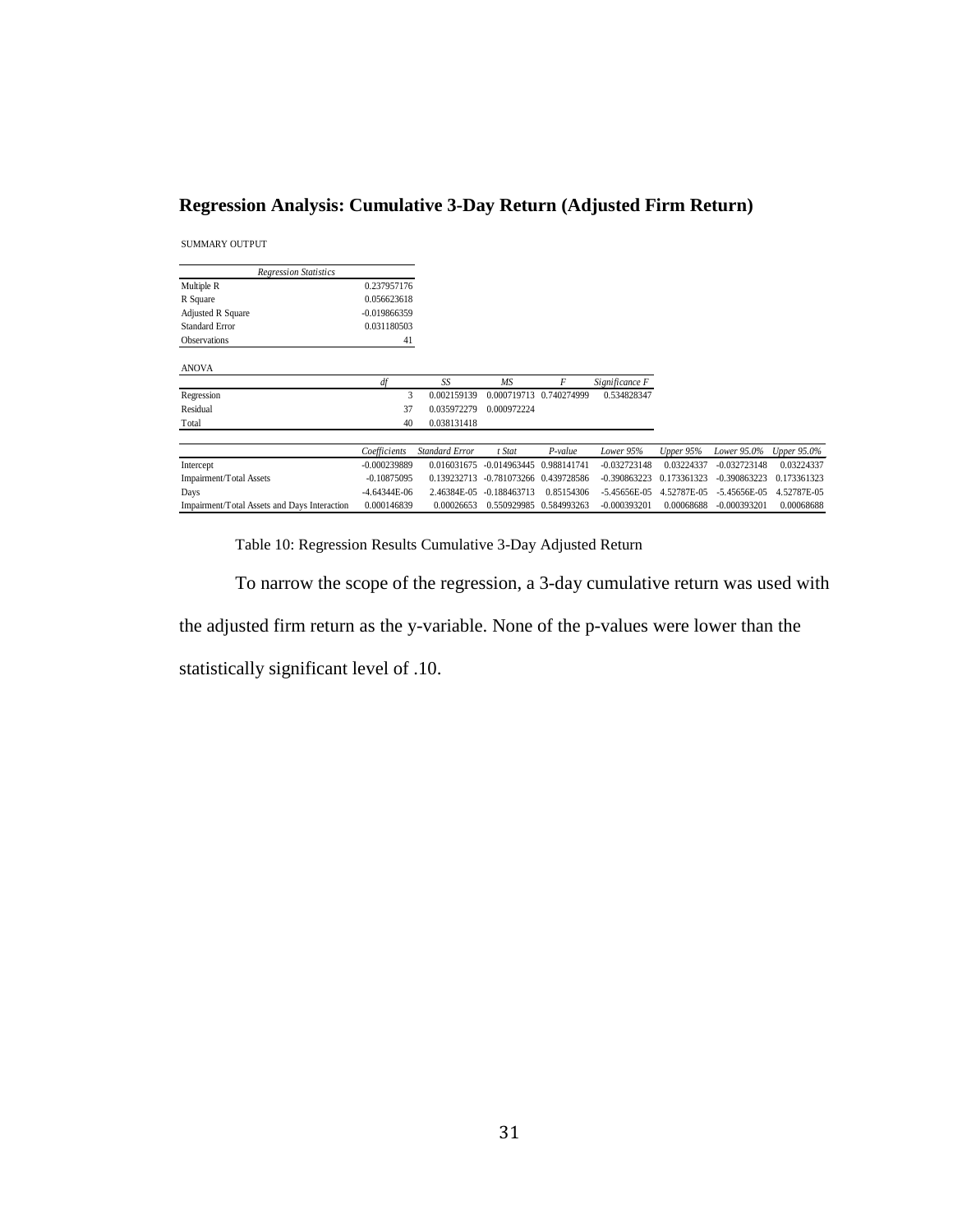## **Conclusions**

Although goodwill impairments are generally recognized as unfavorable for a company to announce and recognize, the results of the regression analyses do not support my hypothesis that, on average, the size and delay in timing of goodwill impairments have a statistically significant positive correlation with decreases in stock prices. However, I also find evidence that the disclosure of goodwill impairment is an important information event for certain companies. I find 43% of companies and 36% of total impairments showing statistically significant reactions within 5 days of the press release announcement of goodwill impairment. This indicates that, in certain instances, companies experience significant changes in stock prices in the time period surrounding the announcement of goodwill impairment. However, given that less than half of the companies experienced significant stock price changes over the 5-day period, this test does not provide enough evidence to support my hypothesis. Furthermore, 5 of the 15 companies recognized statistically unusual positive changes in stock returns within the 5-day window of impairment announcement. For example, Symantec's \$7 billion goodwill impairment, the largest in the sample of 41 total impairments, saw an abnormally positive change in stock price the day after the announcement on January 28, 2009.

One explanation for the lack of reaction to goodwill impairment is that the impairment was expected by investors due to poor economic conditions, and the reaction was impounded in the stock price before the impairment was announced. Another possible explanation is that there were other events or indicators that caused a positive stock price reaction at the same time as the goodwill impairment, offsetting the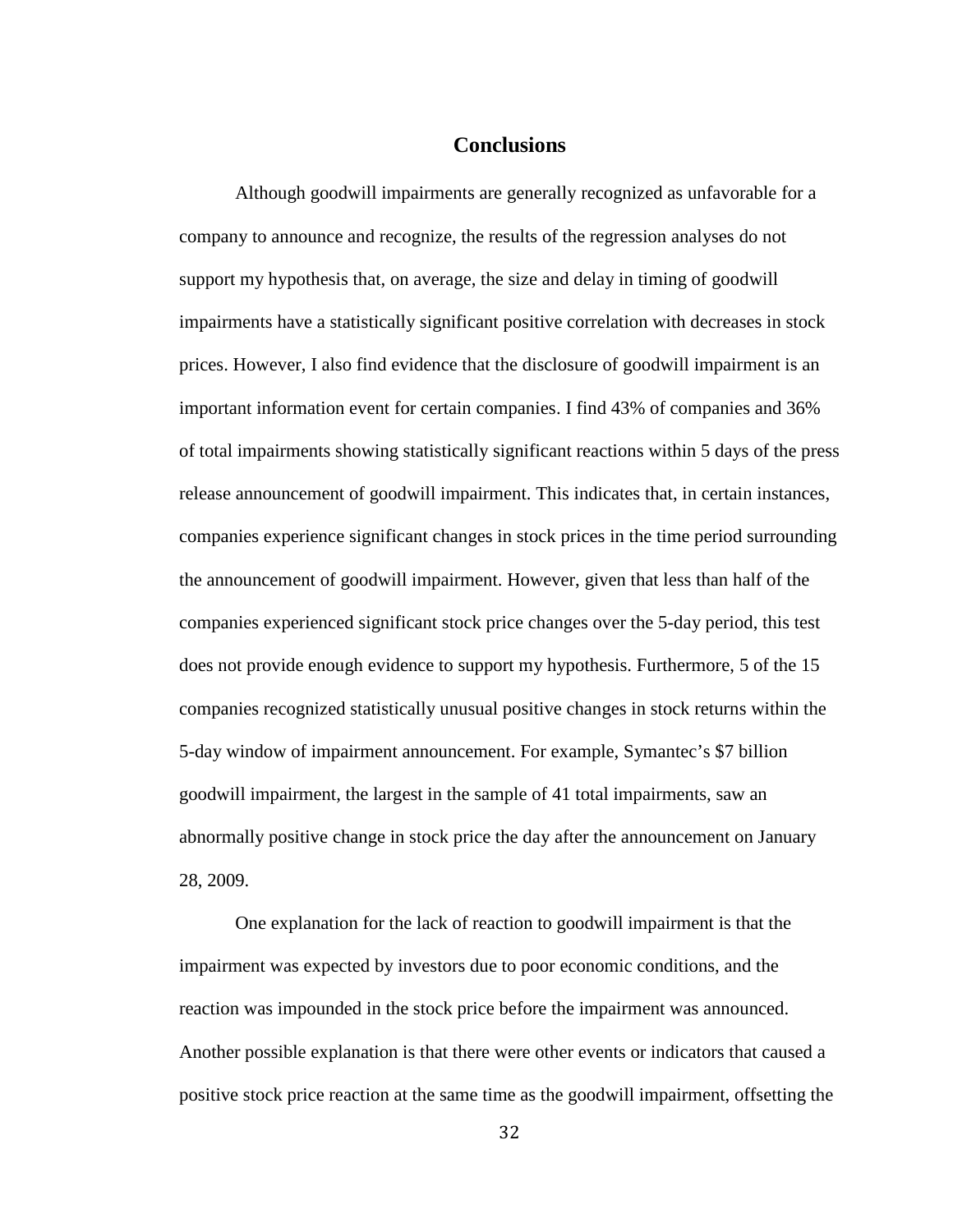negative reaction to the impairment. While this study of individual stock fluctuations reveals that abnormal changes sometimes occur in periods surrounding goodwill impairment announcements, the regression testing must be analyzed to determine whether or not an overall correlation exists between stock price change and goodwill impairment.

My regression testing was composed of 8 ordinary least squares regression analyses which tested 3 x-variables: impairment magnitude, impairment timing, and a magnitude and timing interaction variable. The regressions analyzed the correlation of 24 different x- and y-variable relationships, but no p-values fell below the statistical significance mark of 0.10. None of the p-values for any of the three different x-variables fell below 0.19 in any regression, meaning that none of the correlation coefficients can be reliably distinguished from random chance. These results indicate that considering the 30 companies and the 41 instances of goodwill impairment that my testing included, there is little evidence to support the hypothesis that on average a correlation exists between stock price changes and goodwill impairment.

Both the initial stock price change testing and the regression analyses fail to support both parts of my hypothesis: the size of goodwill impairments has a positive correlation with decreases in stock price and the length of delay in timing of the impairment has a positive correlation with stock price decreases. It should be noted that, because of data requirement reasons, my analysis had a small sample size of 30 and limited degrees of freedom. Therefore the power of the statistical testing was restricted. After finding a lack of evidence to support my hypothesis, I realize that it may have been more revealing to study goodwill impairment effects on stock prices in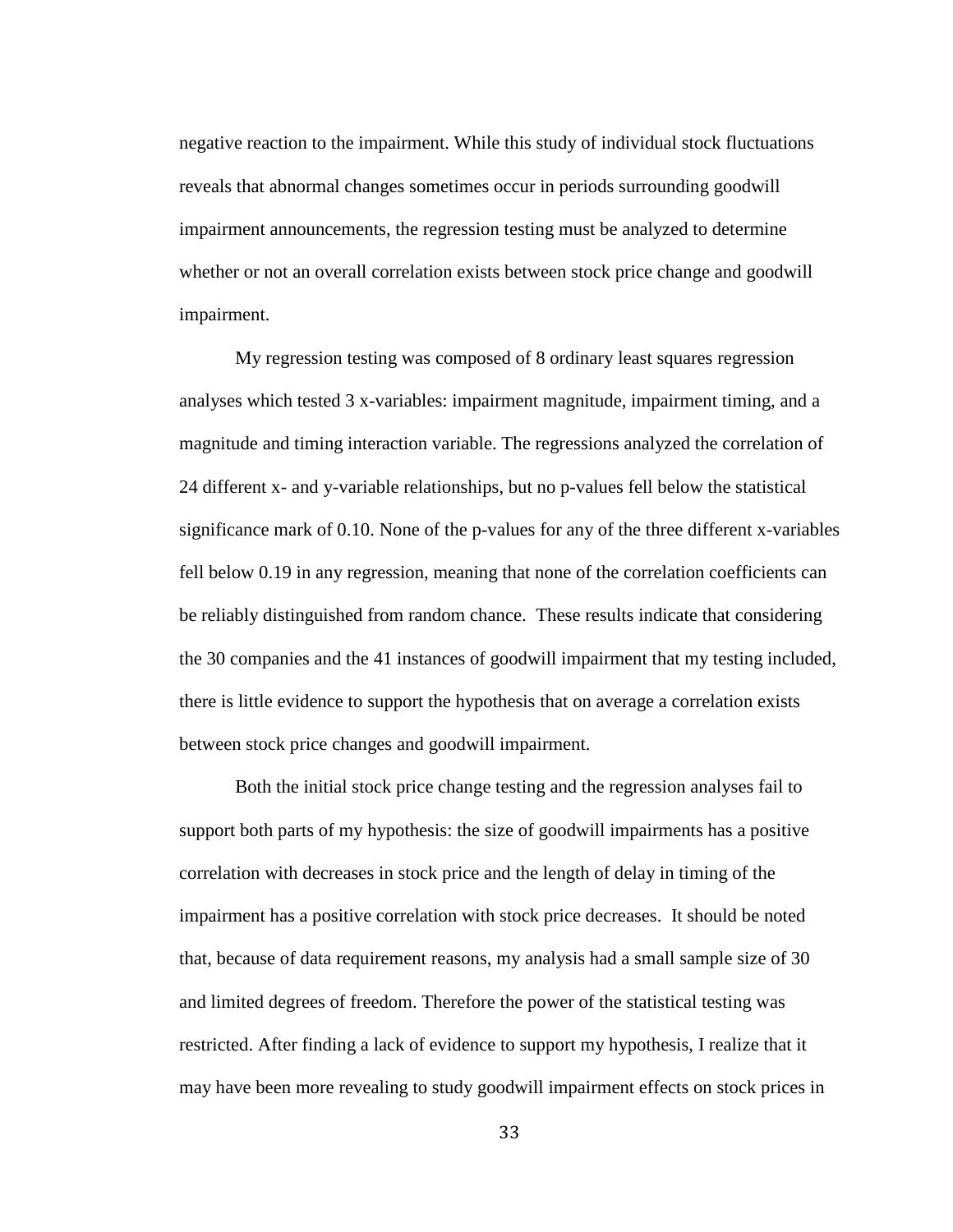times of economic prosperity, such as during the technology boom of the mid-1990s. However, the study of this time period would likely be restricted by the ability to obtain a sample large enough to draw any significant conclusions from the data, since there tend to be substantially fewer goodwill impairments in strong economic conditions than weak ones.

#### **The Importance of this Thesis**

Examining changes in stock prices is the only consistent method available to reveal the reaction of investors to goodwill impairments, but it is limited by its ability to isolate various factors that influenced the changes in stock returns. However, the results of the regression analysis and the rejection of my hypothesis suggest that when impairments are common in the contemporary economic circumstances, investors do not consider their announcement as a significant factor in investing decisions. It is possible that the abundance of goodwill impairments caused investors to not be surprised by, or possibly to even expect, impairments of goodwill. This thought process would have led to little change in stock price in reaction to the goodwill impairments. Another possibility is that the impact of goodwill impairment was overshadowed during the recession by other more prominent indicators of investment potential and company health. During the Great Recession many markets and industries saw drastic fluctuations in stock prices, and it is possible that investors saw other opportunities for or threats to investments that outweighed their consideration of goodwill impairment effects.

The results of my methods can only reject the hypothesis that changes in stock prices are correlated with the size and timing of goodwill impairments. Because stock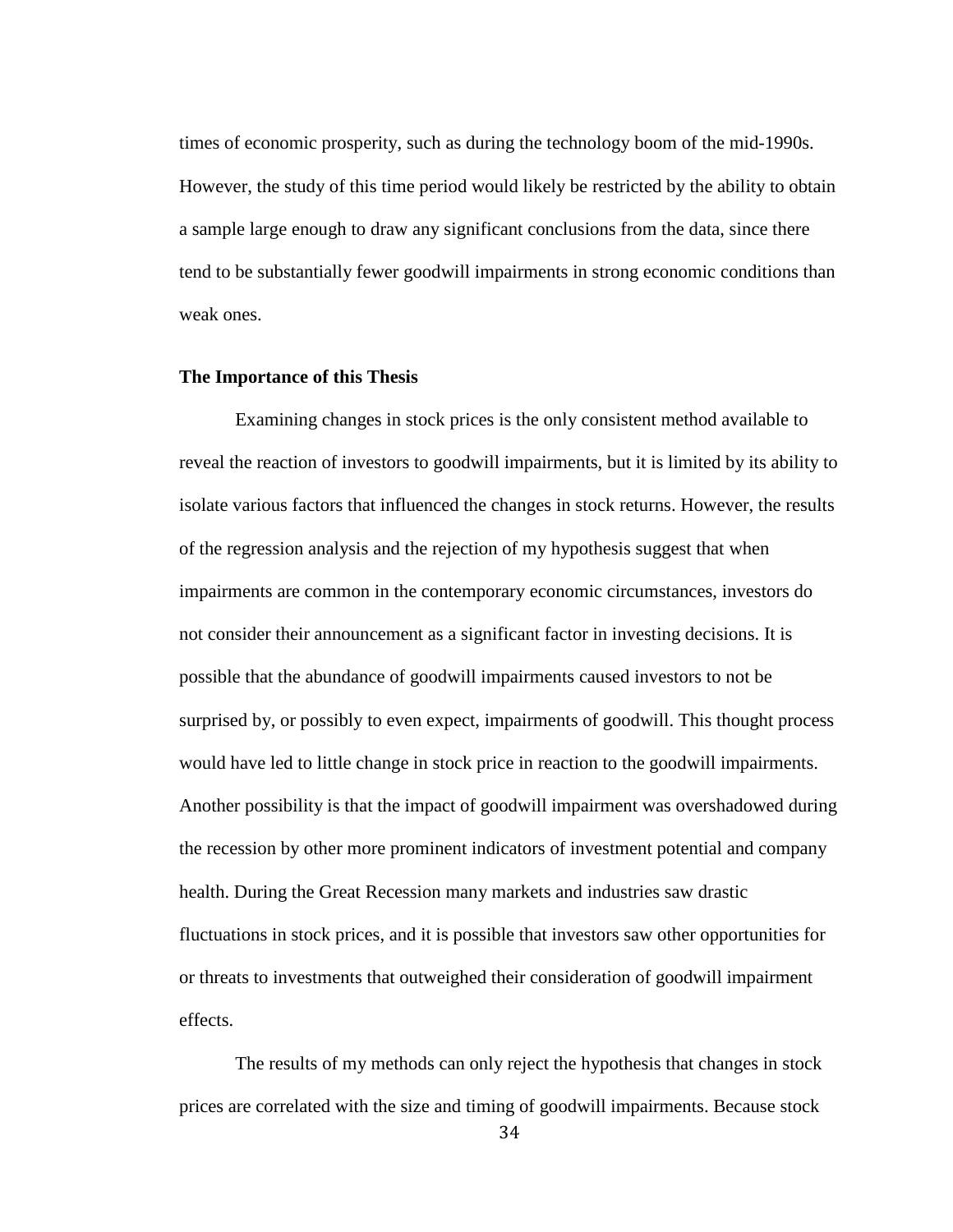prices reflect only a shallow insight into the thoughts and motives of investors, the true influences on stock prices and the weight of their impact on daily returns are extremely difficult to isolate and measure. The stock market is an incredibly complex and sensitive measure of countless economic, legal, political, and social factors that can all have varying influences simultaneously. Company stock prices can see drastic changes within a single day, sometimes for no apparent reason. Consistently predicting stock market trends is next to impossible because of the abundance of uncertainty and variability in the factors that influence it. Along with rejecting my hypothesis, the results of my analysis support the idea that the stock market is unpredictable and its behavior can defy logic.

Because of the limited sample size of my analysis, my thesis leaves room for more extensive research of the relationship between goodwill impairment and stock price changes. Future research with more time and resources would be beneficial to investigating specific effects of individual impairments on stock prices, such as why some companies saw increases while others saw decreases in stock prices after announcing goodwill impairments. While my thesis does not make definitive conclusions regarding goodwill impairments and stock price fluctuations, it does offer insight into the complexities of the relationship between accounting processes and the general public.

The stock market is perhaps the most prevalent indicator of economic health. Its influence on businesses and individuals around the world is difficult to overstate, as its fluctuations impact many aspects of our daily lives. Economic recessions affect all businesses and can cause almost any company to go bankrupt. It is because of this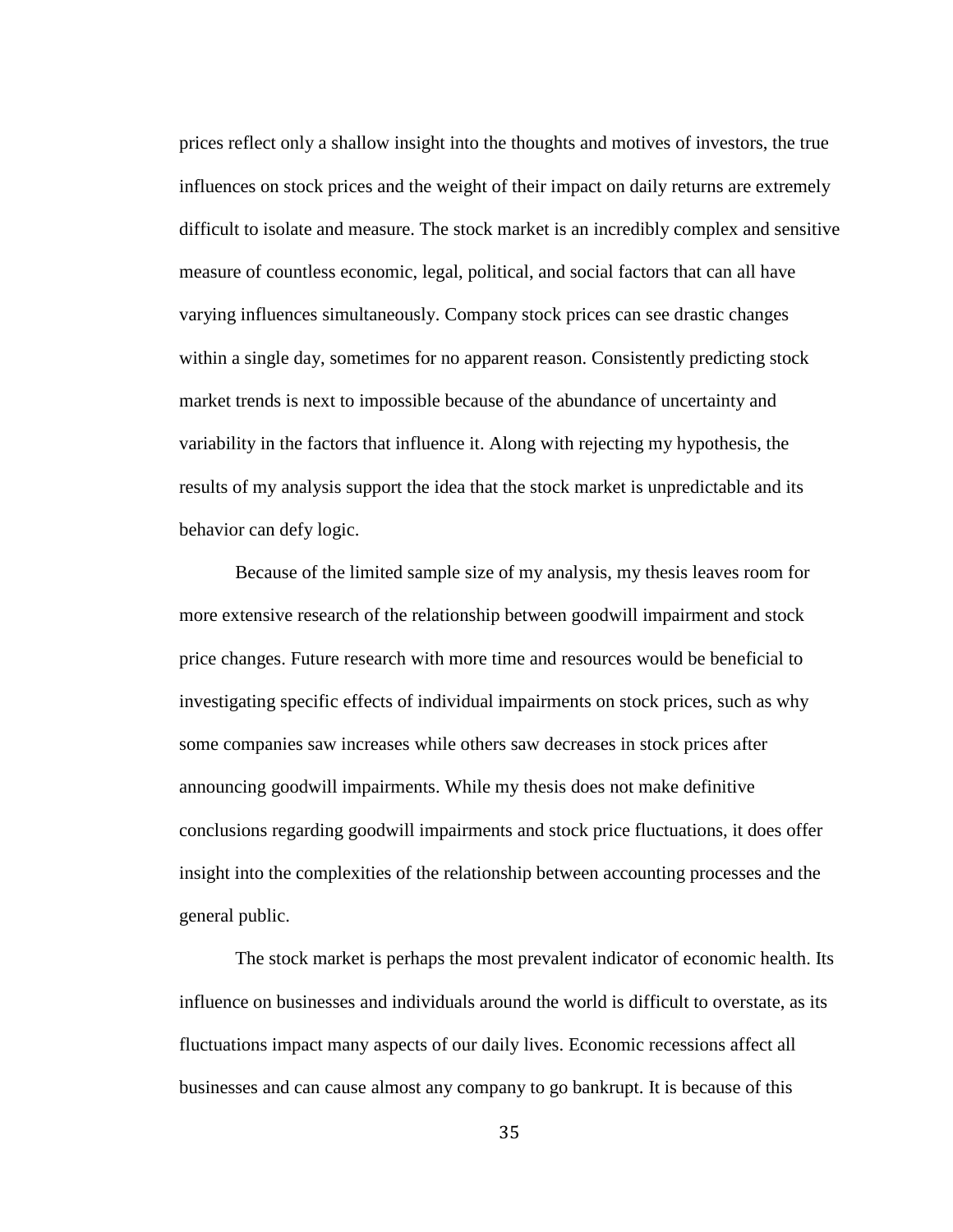profound, volatile, and extraordinary strength that the stock market and its behavior is worth studying. The functioning of the stock market is so complex that it is most effective to evaluate the factors that do not influence it rather than that which do have an impact. The results of my analysis and the rejection of my hypothesis demonstrates that goodwill impairment, a process that can cause companies to lose millions or even billions of dollars in value, does not have a statistically demonstrable correlation with changes in stock price. Therefore, given the extensive impact of the stock market in our society, there is not significant evidence that goodwill impairments substantially affect citizens without a direct interest in the impaired companies.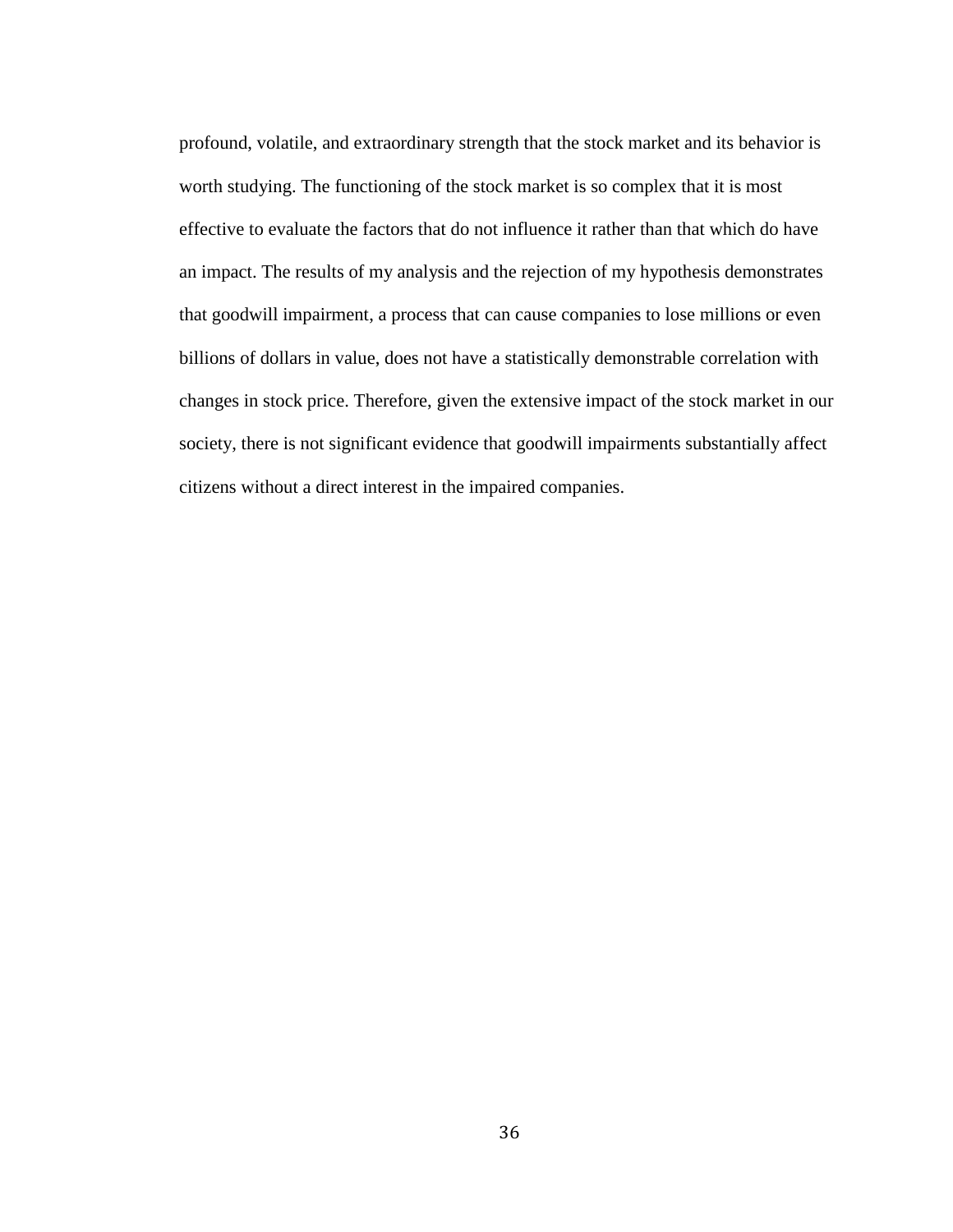# **Bibliography**

- Bls.gov, (2012). The recession of 2007-2009 U.S. Department of Labor Statistics. [online] Available at http://www.bls.gov/spotlight/2012/recession/pdf/recession\_bls\_spotlight.pdf [Accessed 24 Mar. 2014]
- Ball, R., and P. Brown, An Empirical Evaluation of Accounting Income Numbers, Journal of Accounting Research 6 (Autumn 1968), pp. 159-178.
- Duffandphelps.com, (2012). 2012 Goodwill Impairment Study Financial Executives Research Foundation. [online] Available at: [http://www.duffandphelps.com/SiteCollectionDocuments/Reports/2012%20Goo](http://www.duffandphelps.com/SiteCollectionDocuments/Reports/2012%20Goodwill%20Impairment.pdf) [dwill%20Impairment.pdf](http://www.duffandphelps.com/SiteCollectionDocuments/Reports/2012%20Goodwill%20Impairment.pdf) [Accessed 5 May 2014]
- Financial Accounting Standards Board, (2011). Accounting Standards Update Financial Accounting Standards Board. [online] Available at: [http://www.fasb.org/cs/BlobServer?blobcol=urldata&blobtable=MungoBlobs&b](http://www.fasb.org/cs/BlobServer?blobcol=urldata&blobtable=MungoBlobs&blobkey=id&blobwhere=1175822937733&blobheader=application/pdf) [lobkey=id&blobwhere=1175822937733&blobheader=application/pdf](http://www.fasb.org/cs/BlobServer?blobcol=urldata&blobtable=MungoBlobs&blobkey=id&blobwhere=1175822937733&blobheader=application/pdf) [Accessed May 16, 2013].
- Gatech.edu, (2010). Triggering Events and Goodwill Impairment Charges Georgia Tech University. [online] Available at: [http://scheller.gatech.edu/centers](http://scheller.gatech.edu/centers-initiatives/financial-analysis-lab/files/2010/gatechlab_gw_impairment_2010sept23.pdf)[initiatives/financial-analysis](http://scheller.gatech.edu/centers-initiatives/financial-analysis-lab/files/2010/gatechlab_gw_impairment_2010sept23.pdf)[lab/files/2010/gatechlab\\_gw\\_impairment\\_2010sept23.pdf](http://scheller.gatech.edu/centers-initiatives/financial-analysis-lab/files/2010/gatechlab_gw_impairment_2010sept23.pdf) [Accessed 17 Sept. 2013].
- Investopedia, (2013). Evaluate Stock Price With Reverse-Engineering DCF. [online] Available at: http://www.investopedia.com/articles/fundamentalanalysis/09/reverse-discount-cash-flow.asp [Accessed 21 Mar. 2014].
- Jstor.org.libproxy.uoregon.edu, (2006). JSTOR: Journal of Accounting Research, Vol. 44, No. 2 (May, 2006), pp. 257-288. [online] Available at: http://www.jstor.org.libproxy.uoregon.edu/stable/3542441 [Accessed 24 Mar. 2014].
- Investopedia, (2013). Evaluate Stock Price With Reverse-Engineering DCF. [online] Available at: http://www.investopedia.com/articles/fundamentalanalysis/09/reverse-discount-cash-flow.asp [Accessed 24 Mar. 2014].
- Library.hbs.edu, (1867). History of Lehman Brothers Lehman Brothers Collection Baker Library | Bloomberg Center, Historical Collections. [online] Available at: http://www.library.hbs.edu/hc/lehman/history.html [Accessed 24 Mar. 2014].